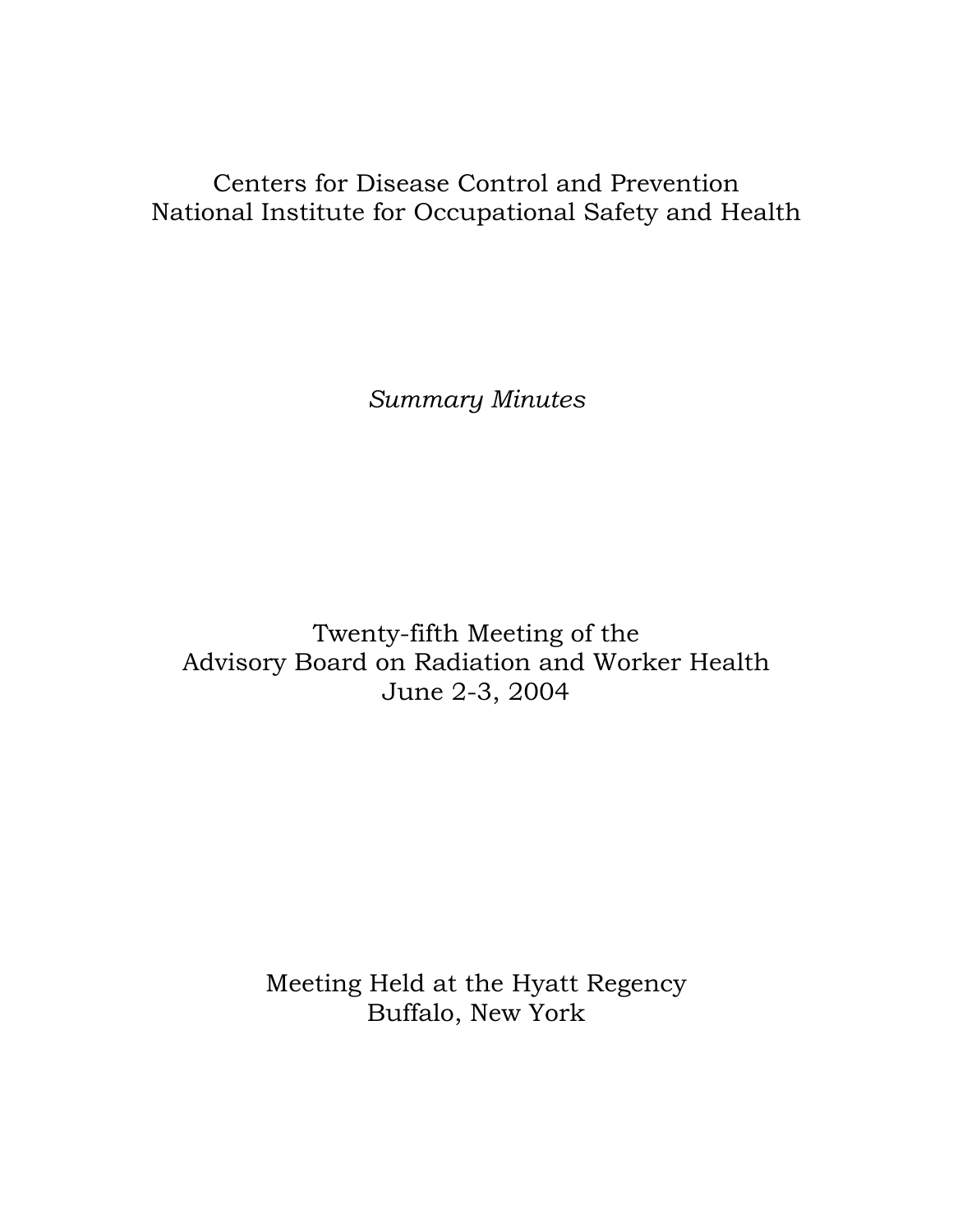### **The Advisory Board on Radiation and Worker Health National Institute for Occupational Safety and Health Centers for Disease Control and Prevention**

### **Summary Minutes of the Twenty-fifth Meeting June 2-3, 2004**

**\_\_\_\_\_\_\_\_\_\_\_\_\_\_\_\_\_\_\_\_\_\_\_\_\_\_\_\_\_\_\_\_\_\_\_\_\_\_\_\_\_\_\_\_\_\_\_\_\_\_\_\_\_\_\_\_\_\_\_\_\_\_\_\_\_**

**\_\_\_\_\_\_\_\_\_\_\_\_\_\_\_\_\_\_\_\_\_\_\_\_\_\_\_\_\_\_\_\_\_\_\_\_\_\_\_\_\_\_\_\_\_\_\_\_\_\_\_\_\_\_\_\_\_\_\_\_\_\_\_\_\_** 

The Twenty-fifth Meeting of the Advisory Board on Radiation and Worker Health (ABRWH or the Board) was held at the Hyatt Regency Buffalo in Buffalo, New York on June 2 and 3, 2004. The meeting was called by the Centers for Disease Control and Prevention's (CDC's) National Institute for Occupational Safety and Health (NIOSH), the agency charged with administering the ABRWH. These summary minutes, as well as a verbatim transcript certified by a court reporter, are available on the internet on the NIOSH/Office of Compensation Analysis and Support (OCAS) web site located at www.cdc.gov/niosh/ocas. Those present included the following:

**ABRWH Members:** Dr. Paul Ziemer, Chair; Dr. Antonio Andrade; Dr. Roy DeHart; Mr. Richard Espinosa; Mr. Michael Gibson; Mr. Mark Griffon; Dr. James Melius; Ms. Wanda Munn; Mr. Leon Owens; Mr. Robert Presley; and Dr. Genevieve Roessler.

**Designated Federal Official:** Mr. Larry Elliott, Executive Secretary.

### **Federal Agency Attendees:**

**Contractors:** Dr. John Mauro, Mr. Joe Fitzgerald

l

**Public Attendees:** See Registration

Department of Health and Human Services: Mr. Grady Calhoun, Mr. John Condray, Mr. Russ Henshaw, Ms. Cori Homer, Ms. Liz Homoki-Titus, Mr. Ted Katz, Mr. David Naimon, Dr. James Neton.

Department of Labor: Mr. Jeff Kotsch, Ms. Roberta Mosier, Ms. Annette Prindle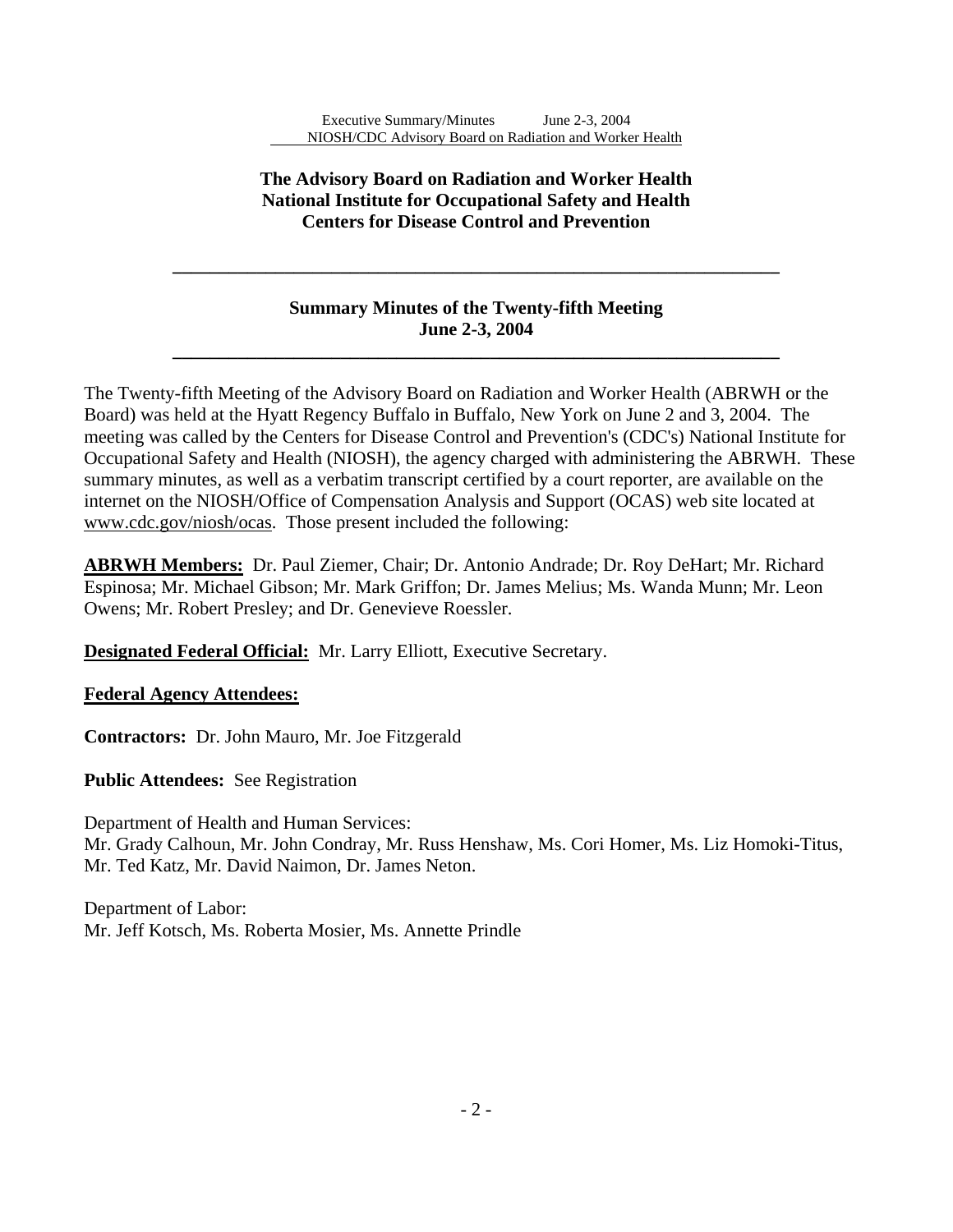### **Executive Summary**

l

The Twenty-fifth Meeting of the Advisory Board on Radiation and Worker Health (ABRWH or the Board) was held at the Hyatt Regency Buffalo in Buffalo, New York on June 2-3, 2004. All members were in attendance except Dr. Henry Anderson. Others in attendance included staff of various Federal agencies, as well as members of the public. The Summary Minutes of Meetings Twenty-three and Twenty-four were approved with minor changes.

**\* \* \* \* \***

### **Wednesday, June 2, 2004**

### **NIOSH Program Status Report**

**Dr. James Neton** presented program statistics as of May 31, 2004. Cases referred from the Department of Labor (DOL) approach 16,500. Information requests to the Department of Energy (DOE) total 15,910 and relate to 14,348 cases, with 15,026 responses on 13,419 cases received. At least one interview has been conducted in 14,359 cases. More than 19,000 draft interview reports have been sent to claimants.

Over 5,000 cases are staged for dose reconstruction, with 1,082 cases assigned to dose reconstructors. Some 3,400 draft dose reconstruction reports have been sent to claimants, 2,900 of which have been returned by the claimant with signed OCAS-1 forms and forwarded to DOL.

Oak Ridge Associated Universities (ORAU) has now received more than 94,000 phone calls. These include questions, scheduling interviews, conducting interviews, et cetera.

Another 20 physicians will be appointed to the physician panels within the next few days.

The Special Exposure Cohort (SEC) rule, 42 CFR 83, was published in the *Federal Register* on May 28th and is on the Office of Compensation Analysis and Support (OCAS) web site.

The Integrated Modules for Bioassay Analysis (IMBA) analysis request feature has been added to the OCAS web site.

Following his presentation, **Dr. Neton** took questions from the Board.

**\* \* \* \* \*** 

### **Department of Labor Status Report**

The update was presented by **Ms. Roberta Mosier**. The initial process has been completed for 97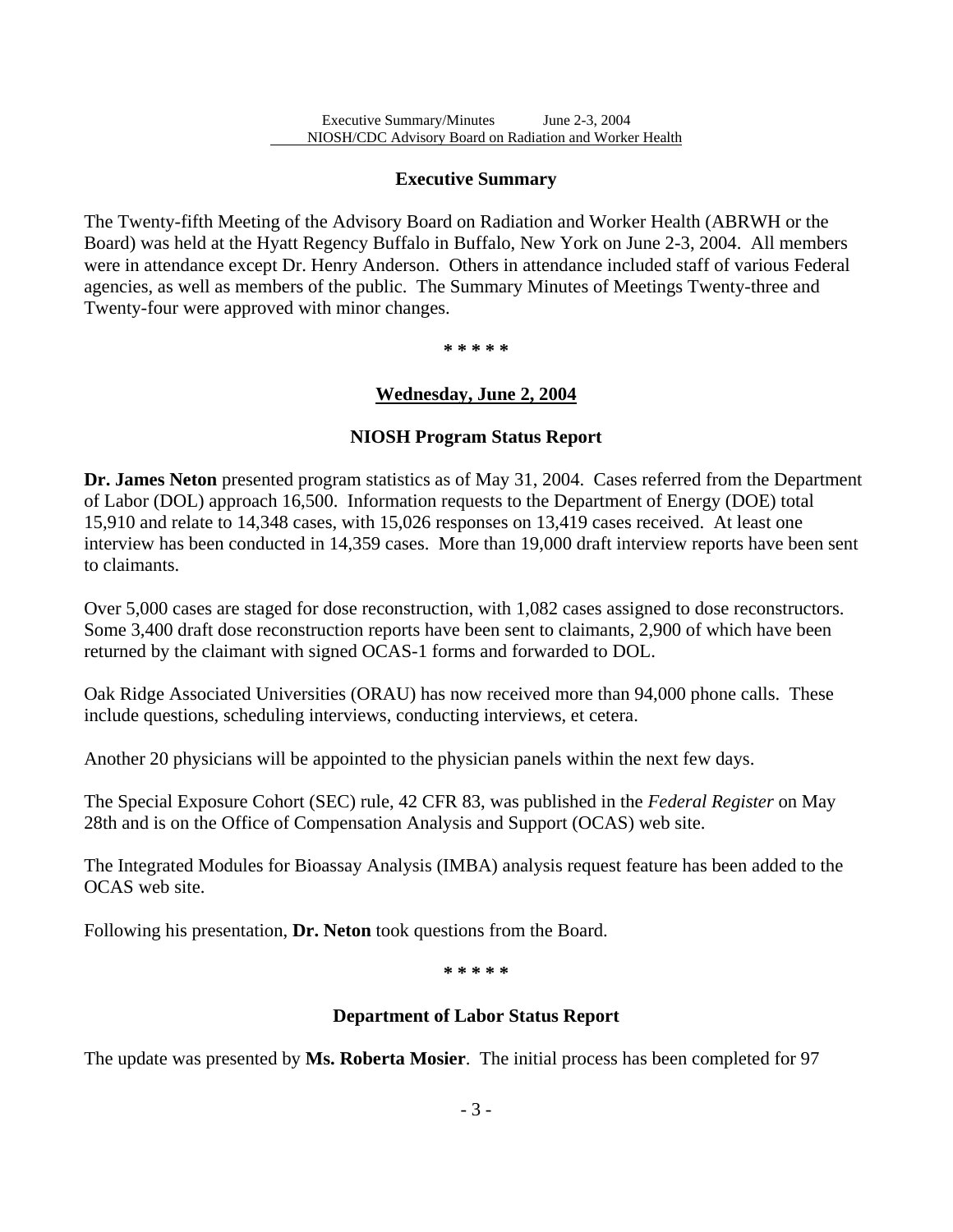percent of the cases filed, with final decisions issued in 57 percent. There have been 12,139 final decisions for approval and 16,759 final decisions for denial of award.

Bethlehem Steel cases filed total in excess of 1,000. Final decisions have been reached for approval of 192 cases and denial of 634. There have been 186 payments issued totaling in excess of \$27 million.

Probability of causation ranges relative to specific cancers were presented for both approved and denied cases from Bethlehem Steel.

Outreach efforts continue with traveling resource centers. DOL will attend the upcoming North American Pipe Trades conference and will have a booth and claim packages available for potential claimants.

**Ms. Mosier** entertained questions from the Board.

l

**\* \* \* \* \*** 

#### **Report on Access to Information**

**Mr. Grady Calhoun** described the National Institute for Occupational Safety and Health (NIOSH) report in response to the National Defense Authorization Act for Fiscal Year 2004 on ability to obtain information to complete dose reconstructions in a timely and complete manner. They were asked to provide information on matters delaying completion of dose reconstructions within a 150-day time frame.

Time periods are allotted for various steps within the process. If all the time allotted for each step is taken, it totals 228 days.

NIOSH was asked to provide a listing of sites providing adequate information as requested. Seven sites were determined to provide adequate information from a review of all submittals from those facilities. A greater number met the standard based on random sampling. Six sites were listed as not consistently providing adequate information based on a random sampling.

The report concluded that the cooperative efforts of NIOSH, DOE, DOL, the claimants, and other sources of information was allowing the capacity of the program to develop, though not as rapidly as had been desired.

The Board addressed questions to **Mr. Calhoun** following his presentation.

**\* \* \* \* \*** 

### **Ethics and Special Government Employees**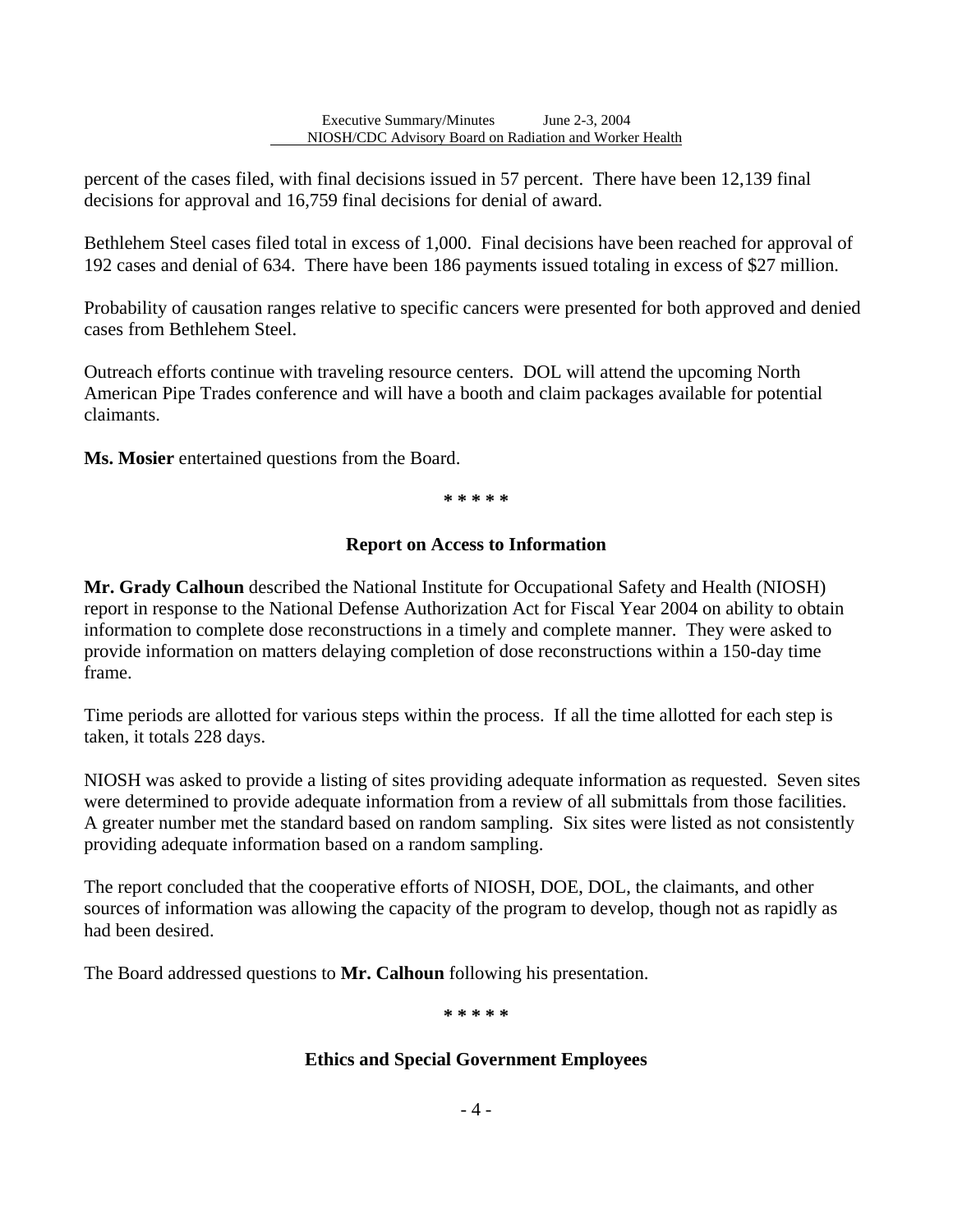The annual ethics training presentation was made by **Mr. John Condray** of the Health and Human Services (HHS) Office of General Counsel. He identified the objectives as providing general familiarity with conflict of interest rules and knowledge of where to go with questions.

Structure included financial disclosure, potential conflicts, resolution, and rules of conduct during and after service as a Special Government Employee (SGE).

Areas in which recusal may be required of a Board member were described. Types of waivers were explained. Criminal statutes were described and restrictions were explained.

**Mr. Condray** took questions from the Board following his presentation.

l

**\* \* \* \* \***

### **Oak Ridge Associated Universities Team Dose Reconstruction Project for NIOSH Claimant Contact**

**Dr. Richard Toohey** updated the Board on claimant contact under the dose reconstruction project for NIOSH, formerly called Computer-Assisted Telephone Interview (CATI). ORAU is doing more than the interviews. They now handle almost all CATI mailings to claimants.

Demographic material from claimants is automatically entered into the NIOSH database. All correspondence is captured in the analysis record. Any information the claimant provides is made a part of their record.

Some claimants still think they have to provide information to do the dose reconstructions. OCAS-1 forms are sometimes not returned when the claimant feels their claim is non-compensable. Those cases are administratively closed.

Quality assurance includes telephone skills training for interviewers. There is random silent monitoring by supervisors. Interviewers may signal a request for monitoring or assistance. Every call that comes in is logged into the NOCTS database in the telephone conversation file.

The CATI report is in the dose reconstruction file. Dose reconstructors are required to review it. Dose reconstruction reports are reviewed by a health physicist reviewer working against a checklist for accuracy of terminology, work processes, grammar, and spelling.

Three of the four written procedures have been completed. The fourth will be out soon and out for OCAS approval.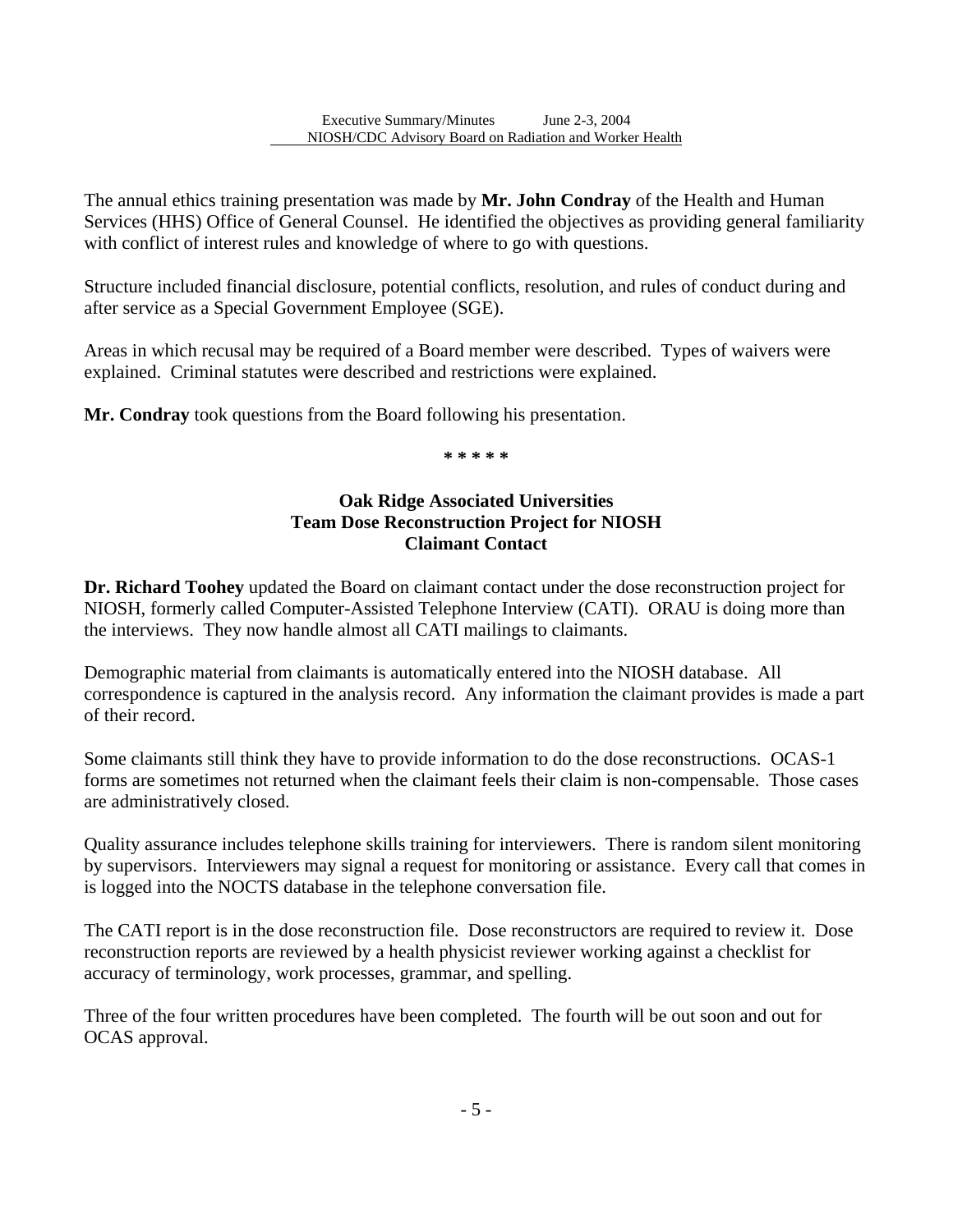**Dr. Toohey** answered questions from the Board.

l

**\* \* \* \* \*** 

### **Summary of Changes Special Exposure Cohort Final Rule**

**Mr. Ted Katz** of NIOSH explained the two key requirements for adding a class to the (SEC) are feasibility and health endangerment. Three procedural requirements addressed by the rule are petitions, advice from the Board on addition of a class, and a 180-day period for Congress to consider the decision.

Considerations in developing the final rule included comments from the Board and from public comment. Resolution through the Act or the way in which the final rule accommodates those issues was described.

Certain clarifications had been included addressing the number of petitioners, information requirements and how evidence is considered. Petition requirements have been made broad to reduce the burden on the petitioner.

**Mr. Katz** entered a dialogue with the Board following his presentation.

**\* \* \* \* \*** 

### **Bethlehem Steel Site Profile Update**

**Dr. James Neton** explained the covered period for Bethlehem Steel was the four years under contract to the Atomic Energy Commission, now DOE -- 1949, 1950, 1951, and 1952.

The exposure model for the site profile did not include the ingestion pathway. The three methods for ingestion of airborne uranium particles were described. NIOSH agreed that should be included and the site profile has been updated.

Cases denied by DOL will be evaluated to see if the change will have any effect on compensability. It is expected it will not.

After all those cases have been reviewed, a program evaluation report will be generated and published on the web site.

Questions were held until **Dr. Neton** made a full presentation the next day.

**\* \* \* \* \*** 

- 6 -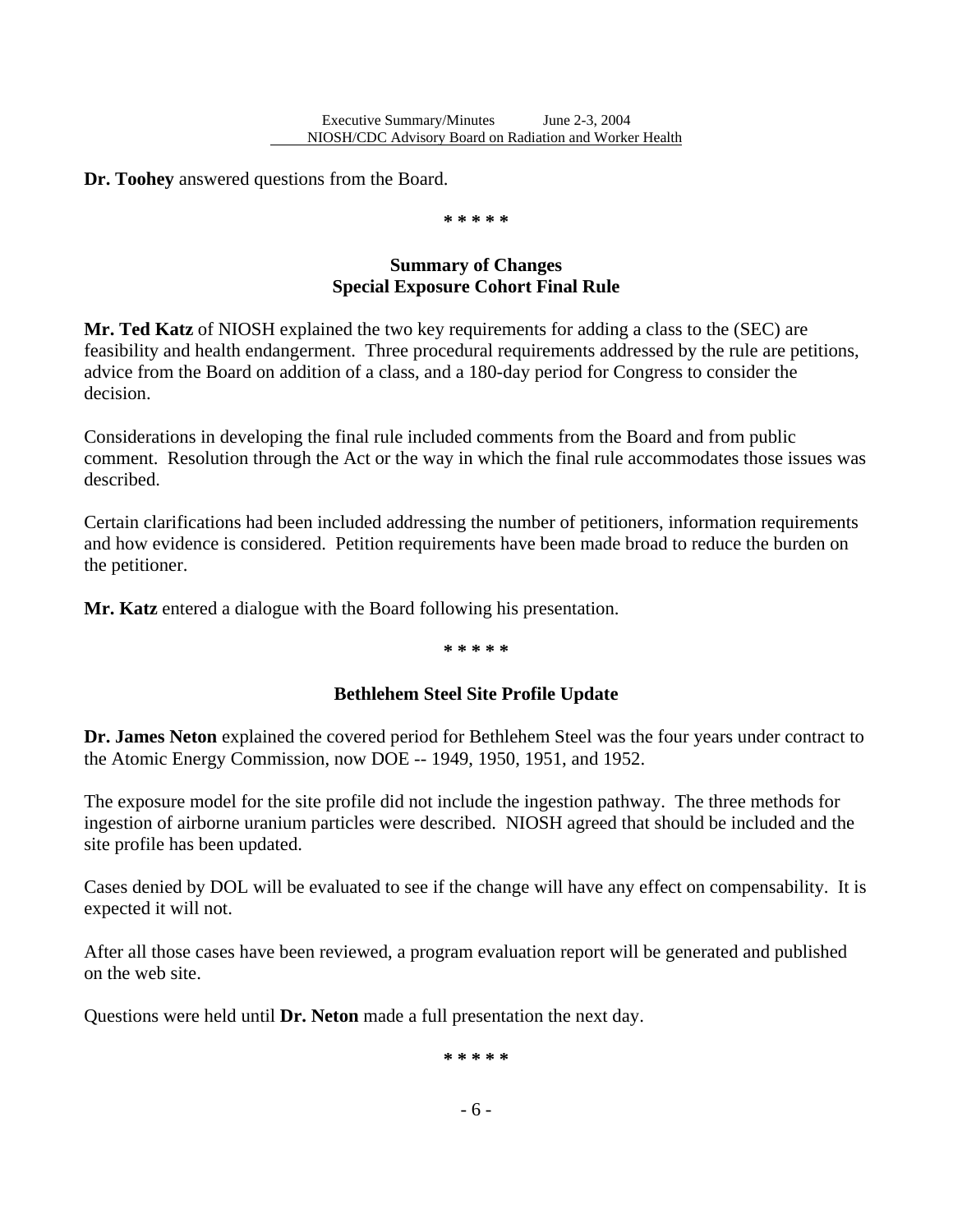## **Public Comment Period**

Public comment was solicited on both days of the meeting. Public input on the first day was in a separate evening session, but two comments were taken before the recess. Comments the first day included the following:

- South Buffalo Railroad was a wholly-owned subsidiary of Bethlehem Steel and not a contractor.
- The DOL district office had received that information and would forward it to the national office.
- Is there expertise within NIOSH for detecting radiation?

l

- NIOSH should consider an extension of the covered period for Hooker Chemical Co. to account for residual radiation.
- Why have cases from Niagara Falls not been settled?
- A question was raised as to whether labor laws had been violated.
- A request was made for a round table discussion and a site profile for Linde Ceramics.
- Documentation is available showing work had been done beyond the covered period.
- Assumptions used in the Bethlehem Steel site profile were faulty.
- Bethlehem Steel lied about dismantling of its mills.
- A request for access to every page of NIOSH records.
- NIOSH accepted what Bethlehem Steel said without checking it.
- Bethlehem Steel workers had been led to believe they would be compensated if they worked during the covered period.
- The questionnaires may as well be written in Chinese.
- People are still working in a contaminated building; who can investigate.
- What is the total number of pages of government records retrieved for Bethlehem Steel?
- If DOE is only responsible for health effects during the covered period, who's responsible for the effects of residual contamination.
- The government is checking on itself.
- Does the audit contractor have government contracts?

**\* \* \* \* \*** 

## **Thursday, June 3, 2004**

### **Site Profile Status, Use in Dose Reconstructions, and Roll-out**

**Dr. Neton** announced approval of the Fernald site profile. NIOSH may now address the 500 Fernald cases awaiting dose reconstruction. The number of cases referred by DOL for dose reconstruction and covered by site profiles now total in excess of 7,400. This is roughly 45 percent of the cases in-house. The site profiles are not applicable to workers with no monitoring information at all.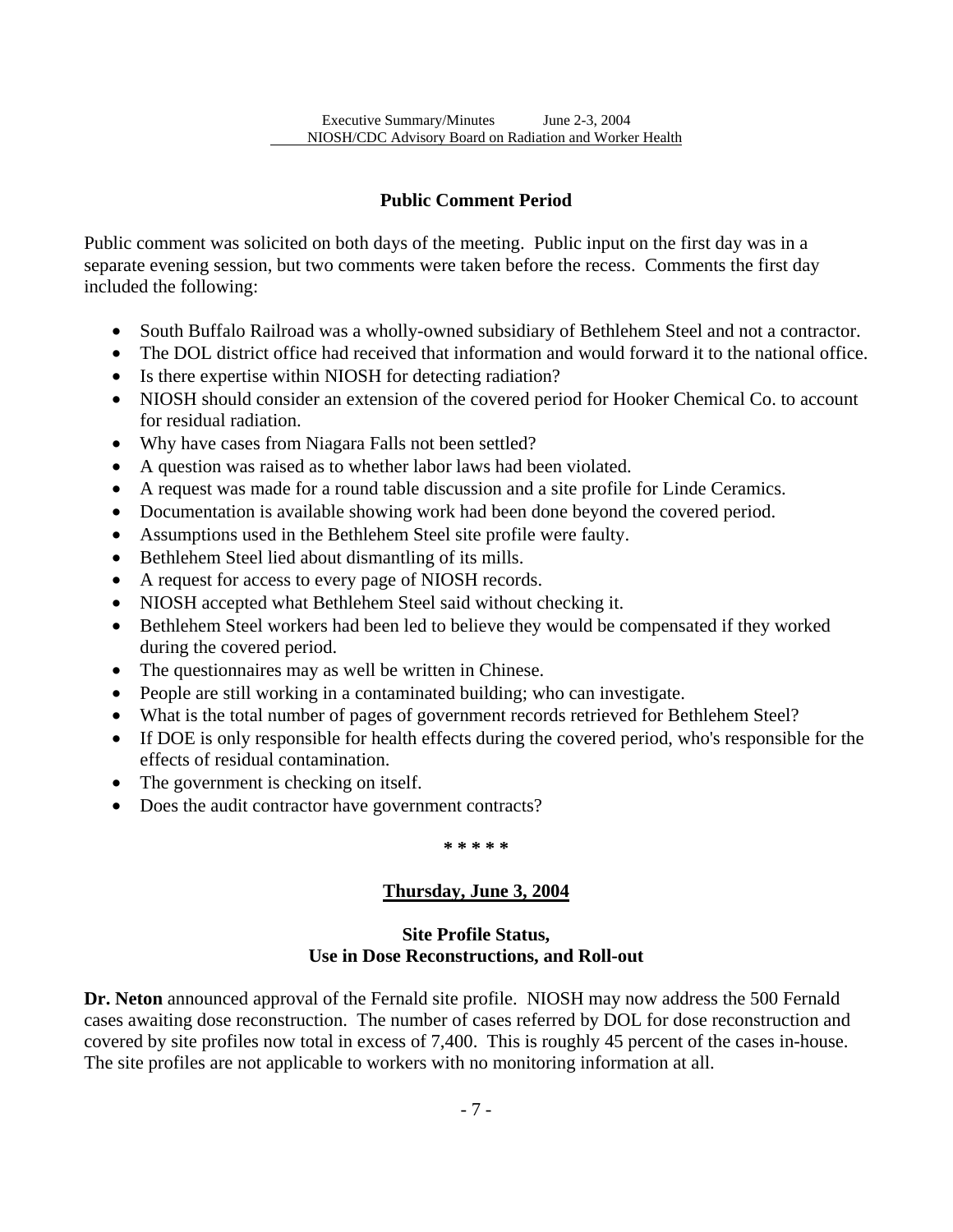Four Atomic Weapons Employer (AWE) site profiles have been issued, including the complex-wide site profile. Eight more are under development. An additional nine sites represent a total of only 130 cases.

Worker outreach programs are moving forward. A meeting is scheduled the next day at Pantex in Amarillo, Texas. Rocky Flats is scheduled later in the month.

Issues raised about the Bethlehem Steel site profile in public comment were answered and explained.

The Savannah River site (SRS) profile is being updated to address construction building trades workers. There is a contract with the Center to Protect Worker Rights to gather information on five sites with medical screening programs. A team of eight people with expertise in working at sites where construction building trades are involved are putting the chapter together.

**Dr. Neton** answered questions from the Board.

l

**\* \* \* \* \*** 

### **Privacy Act Review**

**Ms. Liz Homoki-Titus** reminded the Board that the Privacy Act applies to both dose reconstruction reviews and SEC petition reviews. General prohibitions, HHS policy and rules governing SGEs were described.

Civil and criminal penalties for violations are applied. The Department will not defend a violation.

**Ms. Homoki-Titus** entertained questions from the Board.

**\* \* \* \* \***

### **Site Profile Review Update Sanford Cohen & Associates**

**Mr. Joe Fitzgerald** provided an update on progress in Sanford Cohen & Associates (SC&As) first 60 days. Site profiles have a level of importance in the dose reconstruction process greater than originally envisioned. Their review is a two-phase process. They have completed phase one of the SRS review.

Information has been requested to address phase two. Awaiting receipt of that information, they have begun the phase one review of the Hanford site profile. When the Savannah River information is received, they will complete phase two and present a well-validated report to the Board. In the future two review teams will be working in parallel.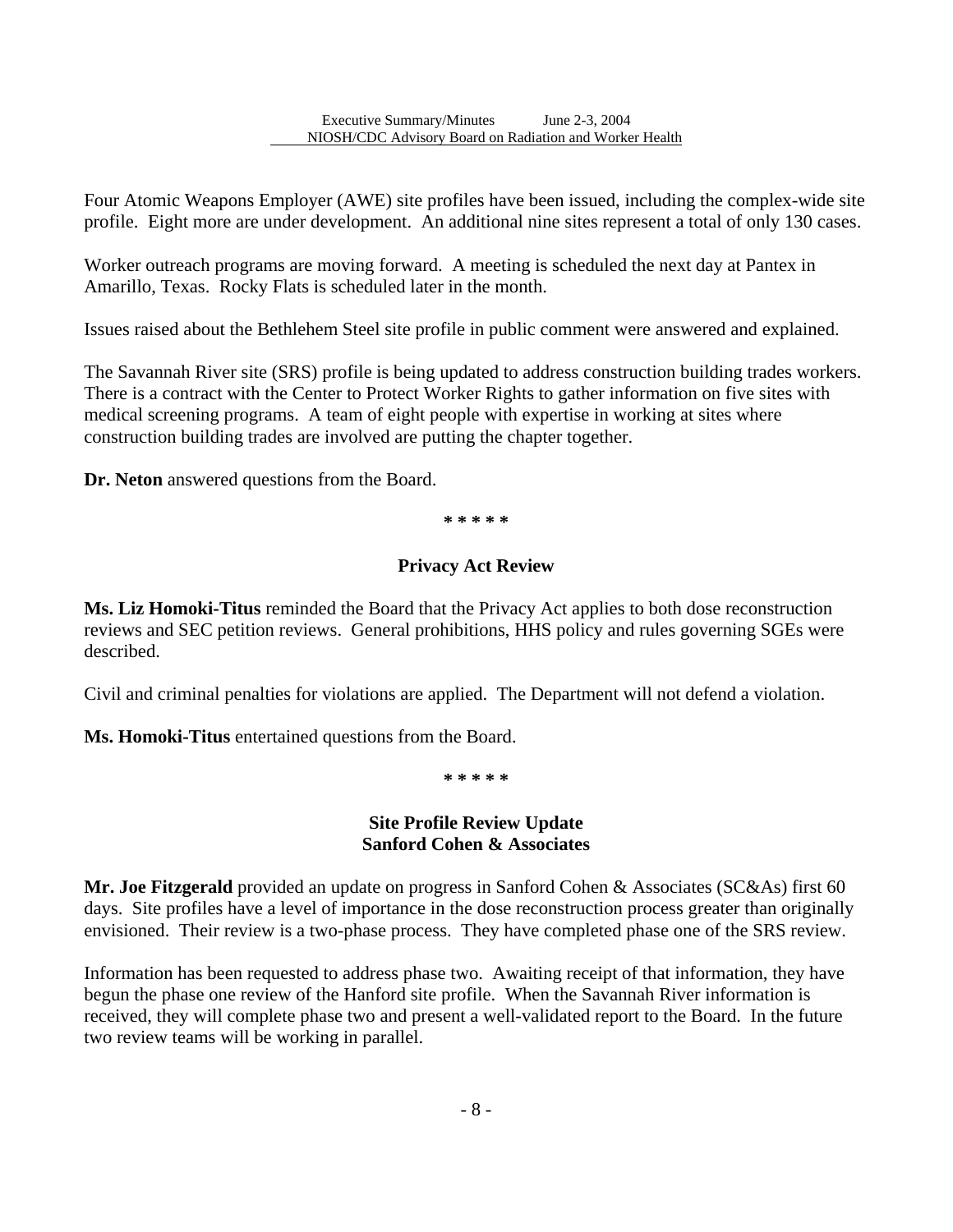A three-day meeting with NIOSH and ORAU had been informative and helpful. They had gained an understanding of the thinking behind the site profile development.

The Board directed questions to **Mr. Fitzgerald** following his presentation.

l

**\* \* \* \* \***

### **Board Discussion/Working Session Charter for Subcommittee on Dose Reconstruction**

The Board reviewed the revised charter for the Subcommittee on Dose Reconstruction. After considerable discussion, the charter was approved for submission to the Office of Committee Management for its approval.

A Chair and four members of the Subcommittee were named. After discussion the group agreed to meet in Cincinnati as a working group before the August Board meeting.

**\* \* \* \* \***

## **Public Comment Period**

Public comment was solicited on both days. Public input on the second day included the following.

- # The Board should send someone to Albany to go through "the files."
- # The Board was encouraged to visit Bethlehem Steel to help put a building with a site number.
- # Hope was expressed for continuity of the Board momentum in light of approaching term expiration for some members.
- # Too many people had the same "misunderstanding" about compensation to believe they had misinterpreted the information they were given.

With all further business to come before the Board requiring action in Executive Session, the public portion of the meeting was adjourned.

## **End of Executive Summary**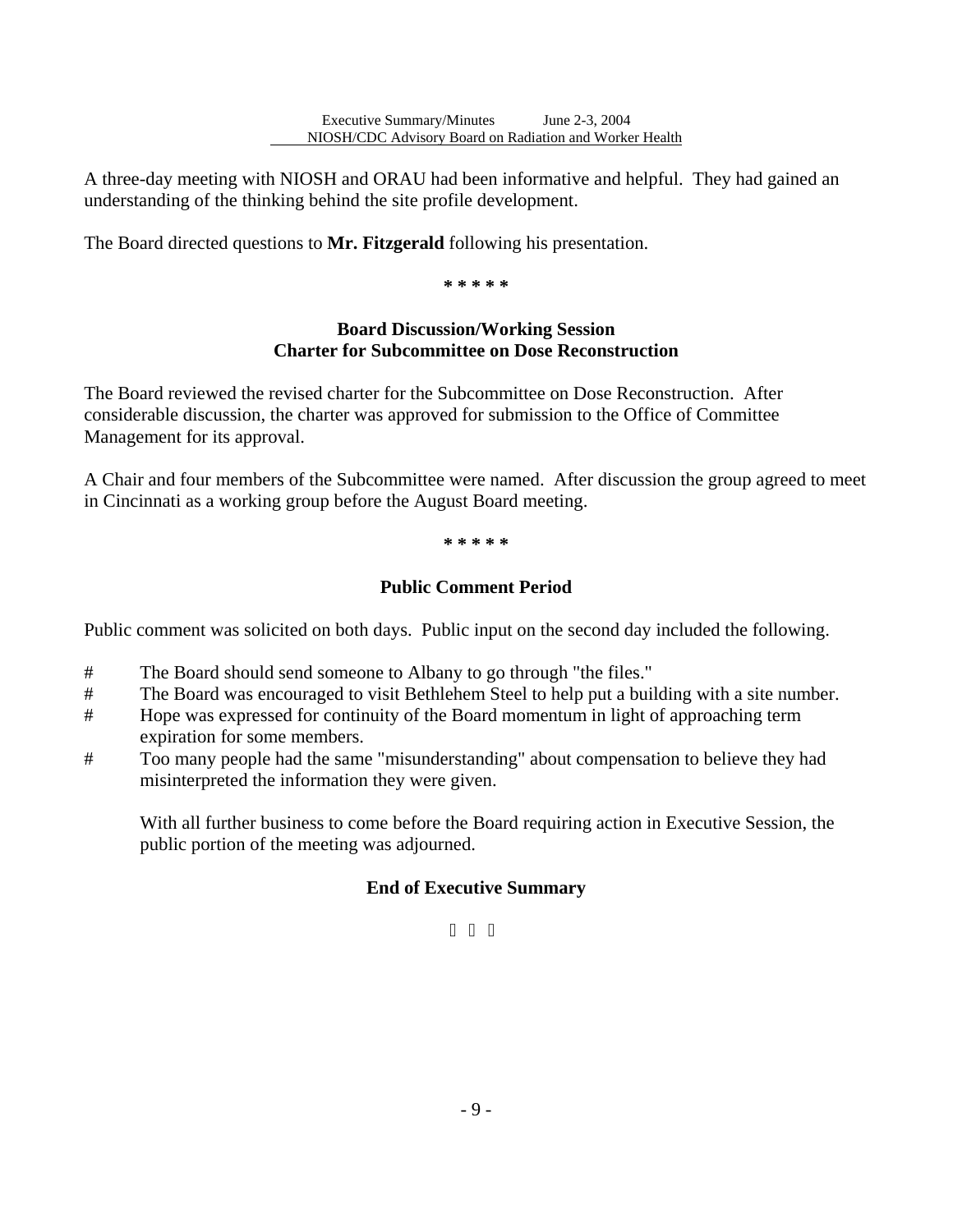### **The Advisory Board on Radiation and Worker Health National Institute for Occupational Safety and Health Centers for Disease Control and Prevention**

### **Summary Minutes of the Twenty-fifth Meeting June 2-3, 2004**

**\_\_\_\_\_\_\_\_\_\_\_\_\_\_\_\_\_\_\_\_\_\_\_\_\_\_\_\_\_\_\_\_\_\_\_\_\_\_\_\_\_\_\_\_\_\_\_\_\_\_\_\_\_\_\_\_\_\_\_**

**\_\_\_\_\_\_\_\_\_\_\_\_\_\_\_\_\_\_\_\_\_\_\_\_\_\_\_\_\_\_\_\_\_\_\_\_\_\_\_\_\_\_\_\_\_\_\_\_\_\_\_\_\_\_\_\_\_\_\_** 

The Twenty-fifth Meeting of the Advisory Board on Radiation and Worker Health (ABRWH or the Board) was held at the Hyatt Regency Buffalo in Buffalo, New York on June 2 and 3, 2004. The meeting was called by the Centers for Disease Control and Prevention's (CDC's) National Institute for Occupational Safety and Health (NIOSH), the agency charged with administering the ABRWH. These summary minutes, as well as a verbatim transcript certified by a court reporter, are available on the internet on the NIOSH/Office of Compensation Analysis and Support (OCAS) web site located at www.cdc.gov/niosh/ocas. Those present included the following:

**ABRWH Members:** Dr. Paul Ziemer, Chair; Dr. Antonio Andrade; Dr. Roy DeHart; Mr. Richard Espinosa; Mr. Michael Gibson; Mr. Mark Griffon; Dr. James Melius; Ms. Wanda Munn; Mr. Leon Owens; Mr. Robert Presley; and Dr. Genevieve Roessler.

**Designated Federal Official:** Mr. Larry Elliott, Executive Secretary.

### **Federal Agency Attendees:**

Department of Health and Human Services:

l

Mr. Grady Calhoun, Mr. John Condray, Mr. Russ Henshaw, Ms. Cori Homer, Ms. Liz Homoki-Titus, Mr. Ted Katz, Mr. David Naimon, Dr. James Neton.

Department of Labor: Mr. Jeff Kotsch, Ms. Roberta Mosier, Ms. Annette Prindle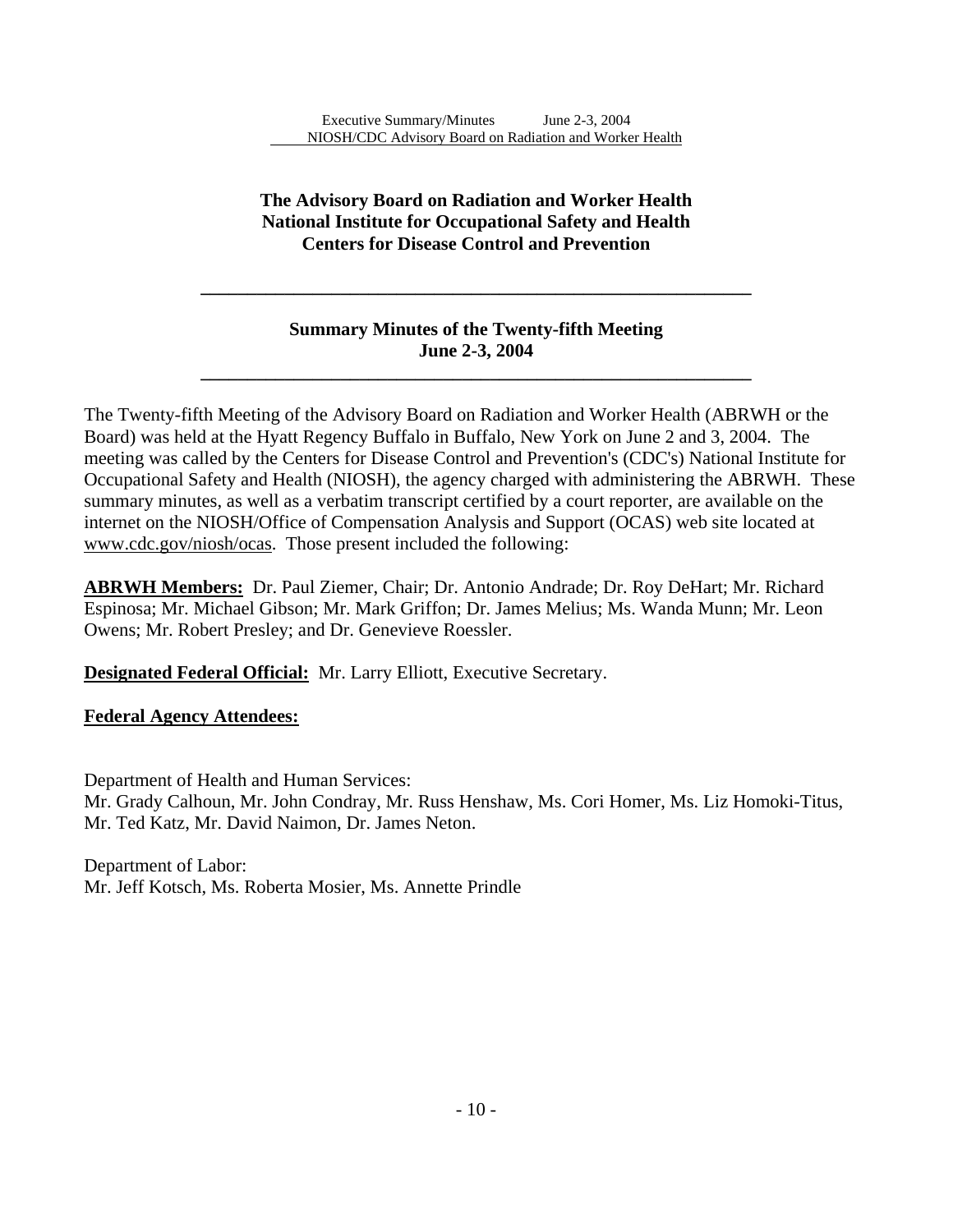l

**Dr. Paul Ziemer** called the meeting to order, welcoming the attendees. He asked that everyone register their attendance and discussed the sign-up sheet for those who wanted to speak during the public comment session.

He introduced some special guests, including Jane Schraeder from Congresswoman Slaughter's office, Thomas Wiesnewski and C. W. Esthoff from Congressman Quinn's office, as well as Cecilia Lima from Senator Hillary Clinton's office.

**Mr. Larry Elliott** added his welcome on behalf of Secretary Tommy Thompson of the Department of Health and Human Services and Dr. John Howard, director of NIOSH.

**\* \* \* \* \*** 

### **REVIEW AND APPROVAL OF DRAFT MINUTES**

The first order of business on the agenda was approval of the minutes for meetings 23 and 24. Meeting 23 was the April 20 and 21 meeting in Richland, Washington. After discussion the Board members indicated they would prefer to delay this action until the following day in order to have time to review the minutes more thoroughly. **Dr. Ziemer** indicated that the 24th meeting was the closed session in Cincinnati when the independent government cost estimate was done and the minutes of that meeting simply state that the Board met. It was a one-line document which he had approved on behalf of the Board.

#### **\* \* \* \* \***

### **NIOSH PROGRAM STATUS REPORT**

### **Dr. James Neton NIOSH/OCAS**

**Dr. Neton** presented information on program statistics, indicating that two-thirds of the cases being received were from the Seattle and Jacksonville DOL district offices. NIOSH has received approximately 16,500 cases total. NIOSH continues to send out requests for exposure information to the Department of Energy (DOE). **Dr. Neton** explained that the number of requests thus far, 14,348, is lower than the 16,000-plus cases NIOSH has received because NIOSH does not send exposure requests for claims from many of the Atomic Weapons Employer (AWE) establishments. There's no clearinghouse for those facilities and they rely on going to individual records repositories to retrieve that information.

Responses have been received for 13,400 cases from the DOE. **Dr. Neton** noted that a response does not necessarily mean that what is received is complete and sufficient to do dose reconstruction. A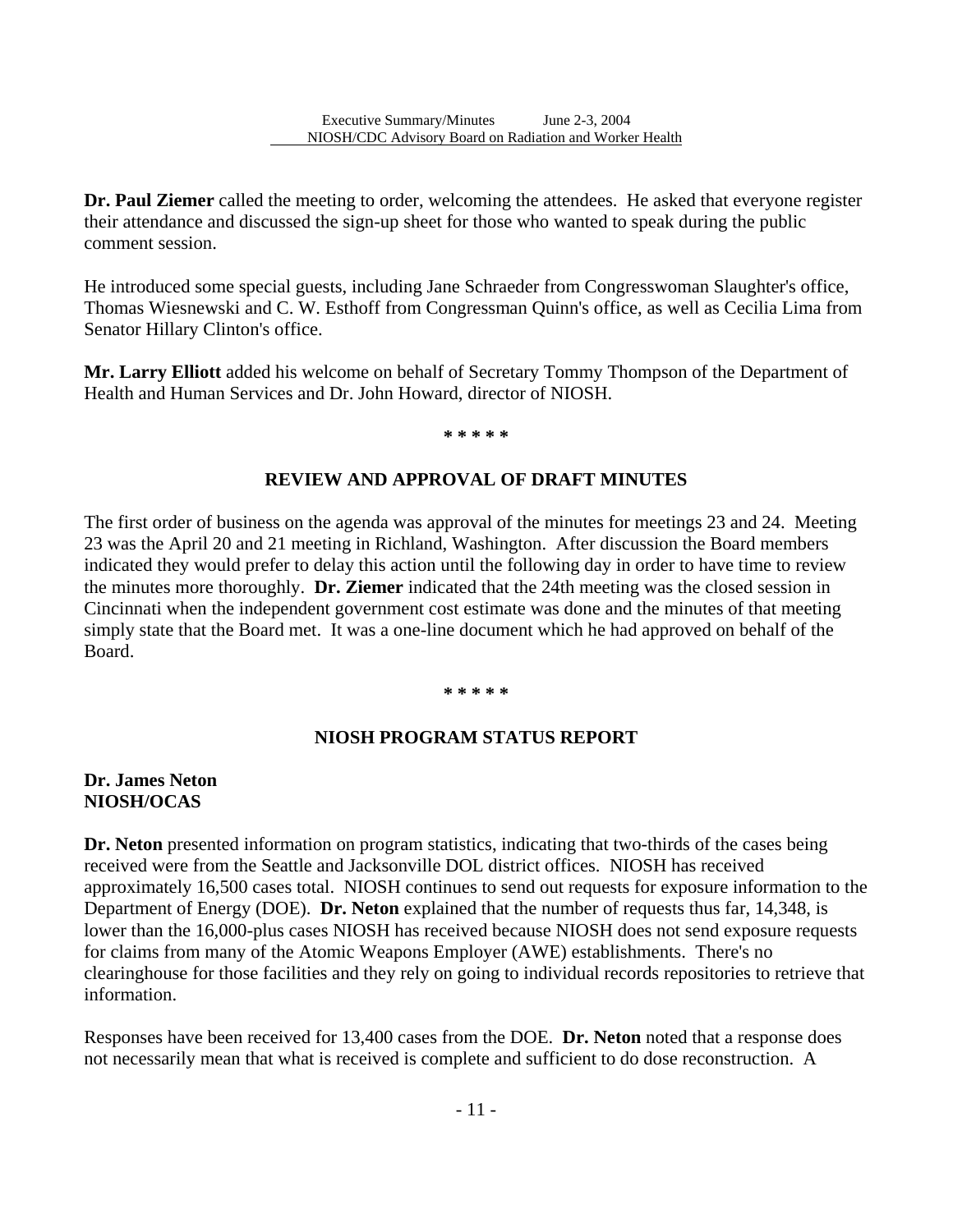response could simply be a statement that there is no information available.

l

The age of outstanding requests is tracked by NIOSH and that number is very small considering the number of requests that have been made. NIOSH continues to work diligently with DOE to reduce that backlog.

There are 14,400 cases for which at least one interview has been completed for each case. There have been over 19,000 interviews actually done. Some cases involve multiple claimants and each claimant is interviewed, so those numbers will never exactly balance. The current interview capacity is 200 to 300 per week.

There are somewhat over 5,000 cases staged for dose reconstruction, which means that there has been a response from DOE, DOL information appears to be correct, and a site profile or some mechanism to enable the dose reconstruction process to go forward is in place. That figure equals the number of dose reconstruction contact letters that have been sent to claimants stating that NIOSH is ready to begin and listing the individuals who could potentially be doing their dose reconstruction, asking to be advised of any conflicts of interest they may perceive within that group. Currently 1,082 cases have been assigned, which means they are in process.

There are currently 400 to 500 OCAS-1 forms in the hands of claimants. There have been some 3,400 draft dose reconstruction reports sent out, 2,900 of which have been returned by the claimants with the signed OCAS-1 form and forwarded to DOL. The OCAS-1 forms must be executed and returned before the dose reconstruction report can be sent to the DOL for adjudication.

**Dr. Neton** again presented statistics on the cases completed by NIOSH tracking number. This is the sequential number assigned to each case received, beginning with number one through the 16,000-plus that have been received. These are divided into blocks of 1,000. ORAU has placed more emphasis on completing those older cases and realigned their process into two teams. Team B is targeting the more difficult claims that would take more than a day or two once the information is in place. Those represent more of the internal dosimetry issues, exposures that make it more complicated to perform the dose reconstruction. **Dr. Neton** noted that for the last three months NIOSH has completed more dose reconstructions than having new cases received from DOL.

Four records were administratively closed in the month of May. That is a situation in which the dose reconstruction has been completed, and for a period of 74 days the claimant has failed to return an executed OCAS-1 form or indicate the existence of any additional information that could be included in his dose reconstruction report. **Dr. Neton** noted that while these cases are termed "closed," they are simply suspended and taken off the tracking list. If a claimant provides additional information or signs the OCAS-1 form, there is a mechanism for the case to be reopened.

The number of reworks or cases returned to NIOSH for reanalysis remains consistent, in the range of six to eight percent. Most are due to additional information from the claimants after the dose reconstruction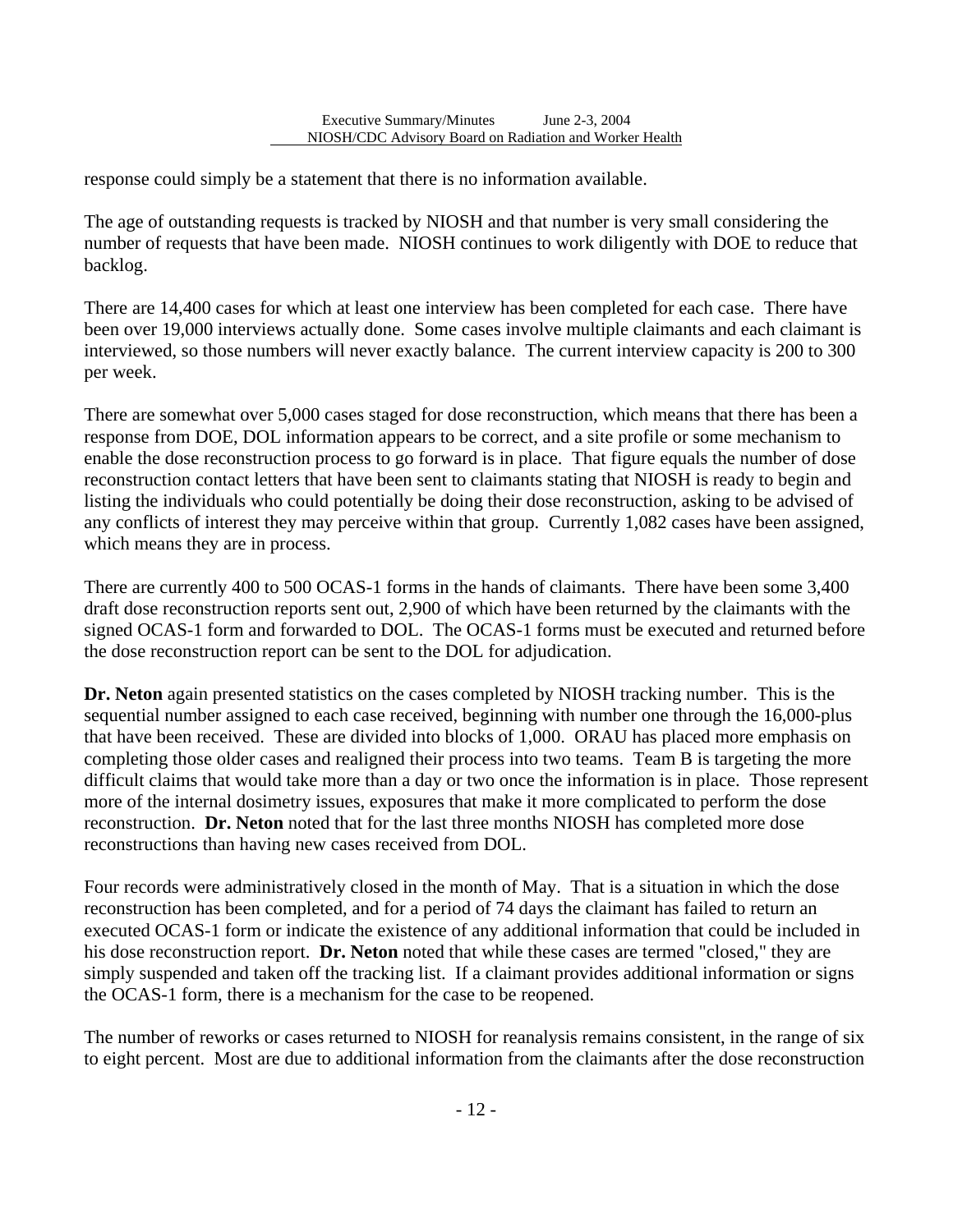has been processed such as a cancer diagnosis that had not been made at the time of the original claim, work history, a variety of things. There was an initial goal of returning those to DOL within 60 days, and that is possible when the adjustments are fairly small. In the case of an additional cancer, which may take a whole different approach to complete the dose reconstruction, the case is almost put back to the beginning of the process and is often difficult to move through in a 60-day window.

l

Phone calls and e-mails continue to increase somewhat. The number of phone calls to ORAU is now at in excess of 94,000, but this includes all the scheduling for the telephone interviews, as well as the interviews themselves.

Recent accomplishments include publishing of 42 CFR 83, the SEC rule, in the *Federal Register* on May 28th.

**Dr. Neton** noted that, working with the Congress of Occupational Medicine and other groups to identify additional candidates, more than 200 physicians have been appointed to the physician panels, with approximately 20 more names to be submitted within the next week or so.

**Dr. Neton** outlined some of the outreach efforts currently underway, including a dose reconstruction workshop in Cincinnati on May 25th and 26th at which health and safety labor representatives from around the country, as well as special interest group people, were invited to go over the dose reconstruction process.

There was a meeting in Buffalo, New York for Bethlehem Steel stakeholders on May 4th.

The Integrated Modules for Bioassay Analysis (IMBA) analysis request feature has been added to the OCAS web site where parties can request, by e-mail or regular mail, an IMBA analysis be done.

### **Discussion Points:**

**Dr. James Melius** wanted to know the size of the backlog. **Dr. Neton** indicated he didn't have the statistic available, but suspected it was somewhere in the high 15,000s. **Dr. Melius** commented that at the rate they were going, if he understood the numbers correctly, it would take five years to work off that backlog. **Dr. Neton** observed that it was unrealistic to presume there would ever be a zero backlog, and the optimal age of a claim had yet to be defined.

Addressing the first 1,000 claims filed, **Dr. Melius** asked how many of the 700 dose reconstructions remaining to be done were in that status as a result of having no site profile and how many were the more difficult cases. **Dr. Neton** replied he couldn't speak to that with specificity, but felt a large number were due to site profiles. Site profiles now cover about 50 percent of the in-house claimant population, but do not adequately address unmonitored workers.

**Dr. Melius** inquired then if that meant there were actually three categories, one in which site profiles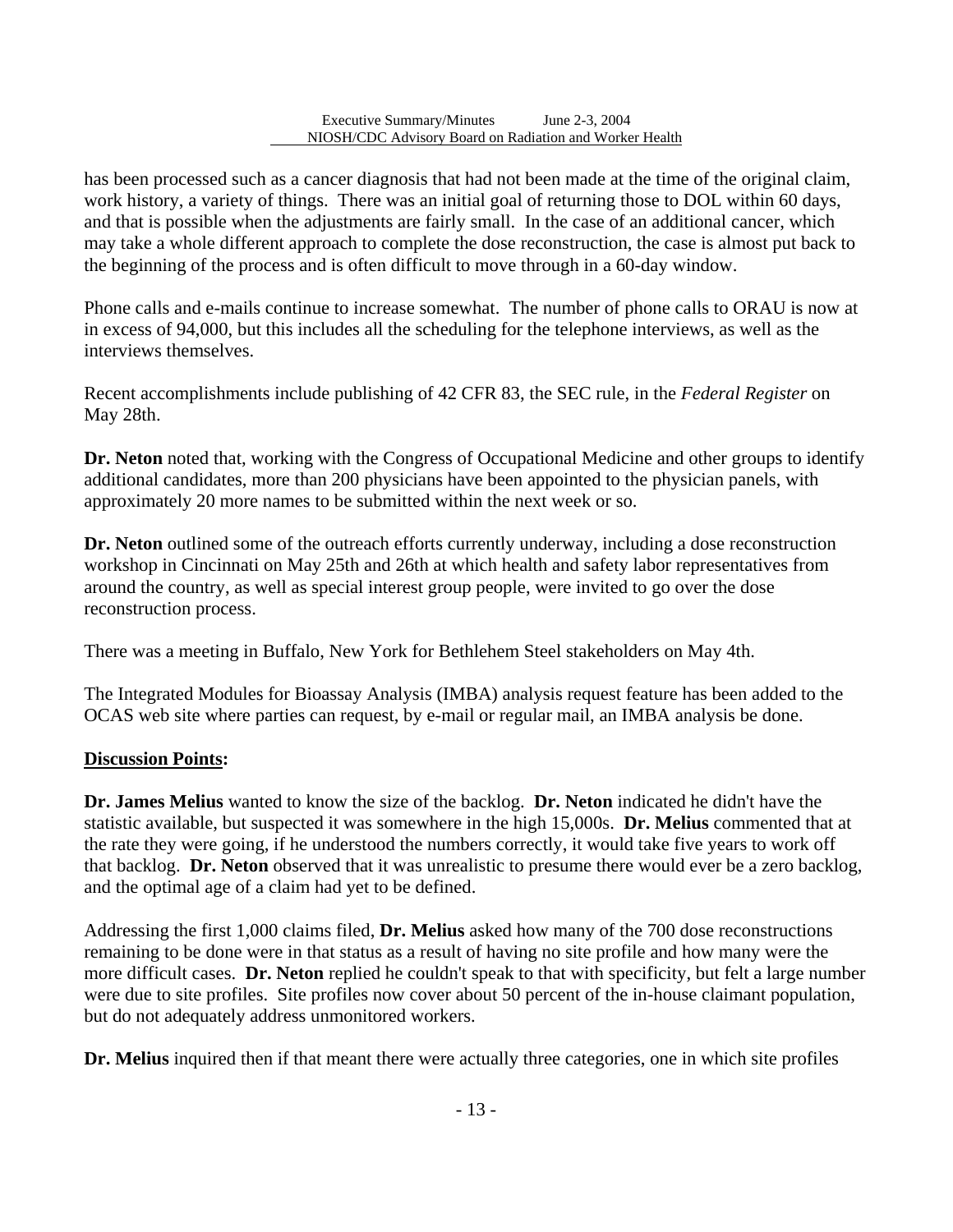l

haven't been completed, some that have complicated exposure histories but a site profile is available, and a third of difficult cases because there's not personal information on their exposure. He wondered if there were a process to figure out where to apply resources and whether these were people who may be candidates for a SEC. **Dr. Neton** indicated those were good questions, but he didn't have good answers. He observed that the SEC regulation allows NIOSH to say they can't do a dose reconstruction, and they may get there.

**Mr. Larry Elliott** offered that there were several factors involved in those early cases, one of which is AWEs where maybe there isn't a site profile or exposure model, or they possibly haven't even found information for that particular AWE and are still searching. He added they are concerned with those early cases and ORAU has a screening process which it applies to them.

**Mr. Elliott** also explained that within OCAS are the public health advisors who have been going through and identifying claims in which the Energy employee is still living so that those interviews may be captured, and then health physicists are looking at the cases to see if they can be moved forward in any way with the tools presently available. With the advent of the SEC rule there is now the added emphasis of looking for cases which cannot be reconstructed.

**Dr. Melius** suggested an analysis might help to figure out priorities and determine where to apply resources. **Dr. Neton** agreed, noting that some site profiles had problematic areas to be assessed.

**Dr. Ziemer** asked if there were a pattern developing in the e-mail inquiries. **Ms. Chris Ellison** replied that most follow the phone conversations, some inquire about status of a claim, and some have a program question. Contents of the OCAS inbox runs the gamut, including Congressional inquiries, Freedom of Information Act (FOIA) requests, and Curriculum Vitaes (CVs) for physicians to be nominated to the physician panels.

**Mr. Leon Owens** asked if a letter of notification is sent when a record is administratively closed. **Dr. Neton** replied both the claimant and DOL were sent a letter saying that action was being taken. **Mr. Owens** queried whether those involved elderly people who may not understand the process or if there is information not adequate from the standpoint of the records. **Dr. Neton** answered it was not an issue of adequacy at all because the dose reconstruction had been completed. He couldn't explain why some people don't sign the OCAS-1 form.

**Mr. Elliott** added that the 24 administratively closed records indicated on Dr. Neton's slide were cases that likely would have received a denial from the DOL. Two cases which had been included on the slide in an earlier meeting represented compensable cases and those had now been concluded. If the claimant indicates at any point they are searching for additional information or they think there was an additional diagnosis not accounted for in the original claim, they are asked how much time they think they'll need to pursue that and the record is kept open.

**Dr. Melius** asked the status of IMBA access. **Mr. Elliott** replied he was pleased to have the help desk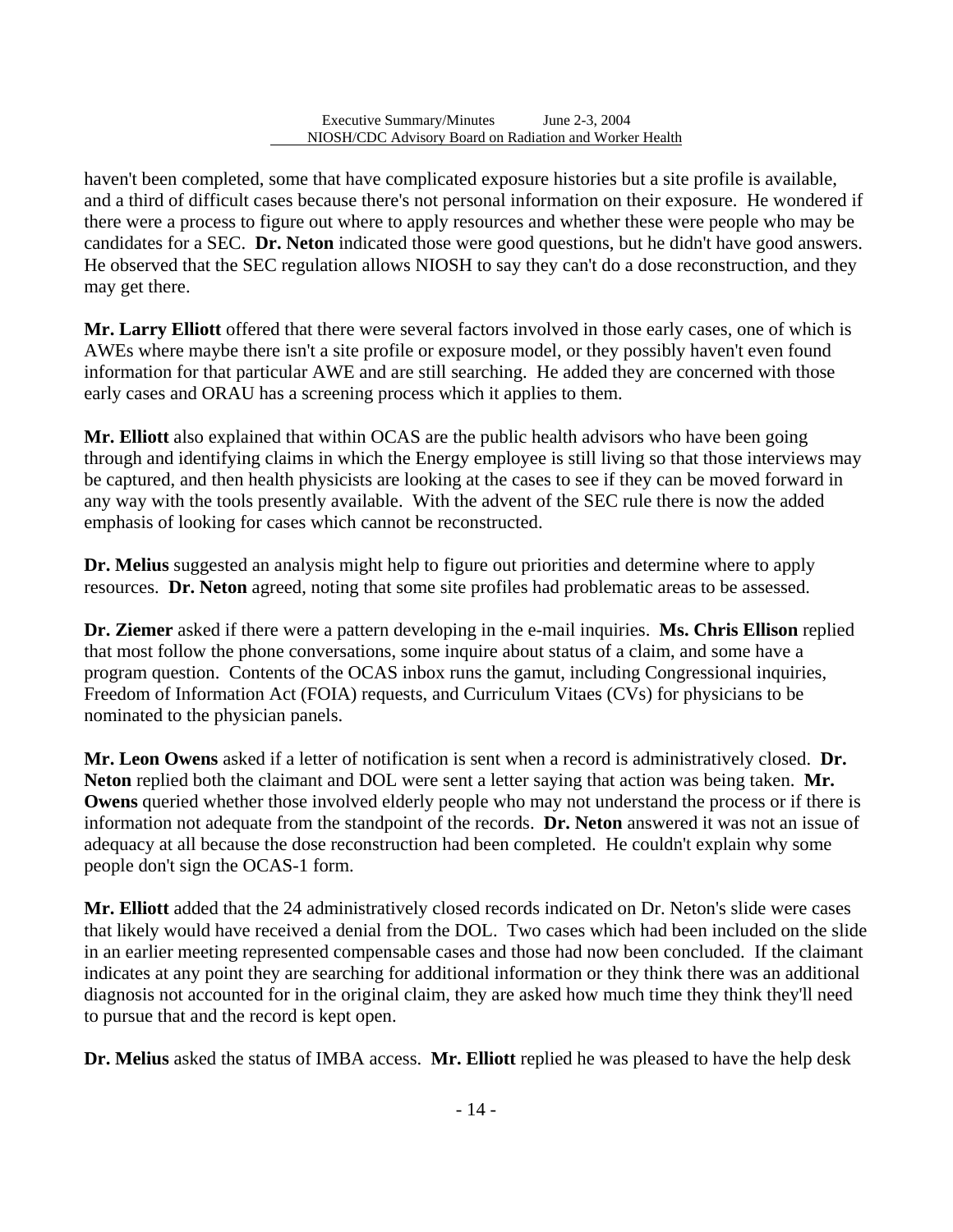on their web site, but suspected the question was directed more toward availability of the program for the Board and its contractor. The issue of the end user's license for both entities is still being addressed with the vendor, but he couldn't say when it will be available.

l

Commenting that he would anticipate **Dr. Melius**' next question and address the issue of the conflict of interest policy on site profile development, **Mr. Elliott** announced it was still in review and being evaluated. **Dr. Melius** asked if it were not true that more contracts had already been awarded. **Mr. Elliott** replied that more site profiles are under development, yes, noting that the policy being adhered to at ORAU, which NIOSH agrees with and which has been articulated in previous meetings, is that the principal author of a site profile cannot have had expertise in management of a dose monitoring program at that site. **Dr. Neton** added that there were also provisions for organizational conflict of interest, as well.

**Dr. Melius** observed that the absurdity of not having a policy and yet following a policy and awarding contracts under it does not generate a lot of confidence in the process.

**Dr. Melius** further inquired into the status of the memo to the DOE through HHS since he hadn't received a copy. **Dr. Ziemer** informed him a copy was in his meeting information packet. **Mr. Elliott**  added he didn't know the exact location of the memo, but he would let everybody know when it reached DOE.

**Dr. Melius** asked for clarification on the matter of Congressional responses discussed at the previous meeting as to whether the Chair could share a draft with Board members prior to sending the letter. **Dr. Ziemer** replied he thought it had been decided they couldn't do that and so they had decided on the content of the letter.

**Mr. Mark Griffon** inquired, regarding the dose reconstruction statistic in excess of 2,900 final dose reconstruction reports, how many of those would be available for Board review. **Dr. Neton** replied he believed it would at a minimum be the number of cases that had been included in Russ Henshaw's presentation at the last meeting where he described individual cancer statistics. That presentation was based on cases DOL had already adjudicated. He suspected it may be half of the 2,900 number, but wasn't sure.

**Mr. Griffon** asked about the status of his request at the last meeting for a breakout of all the cases by cancer type by site. **Dr. Neton** indicated that was being worked on, but they were not prepared to share it at this meeting. **Mr. Griffon** commented it had been his hope the Board could make some progress in selecting some cases to initiate the review process.

**Dr. Melius** wanted to go back to his question on the Congressional letters and indicated that on pages 61 and 62 of the minutes there was a reference to that issue. They passed a motion and then **Mr. Elliott**  raised the issue of whether it was appropriate under the Federal Advisory Committee Act (FACA) rules to circulate the letter. **Dr. Melius** said he was asking for FACA clarification because it had been done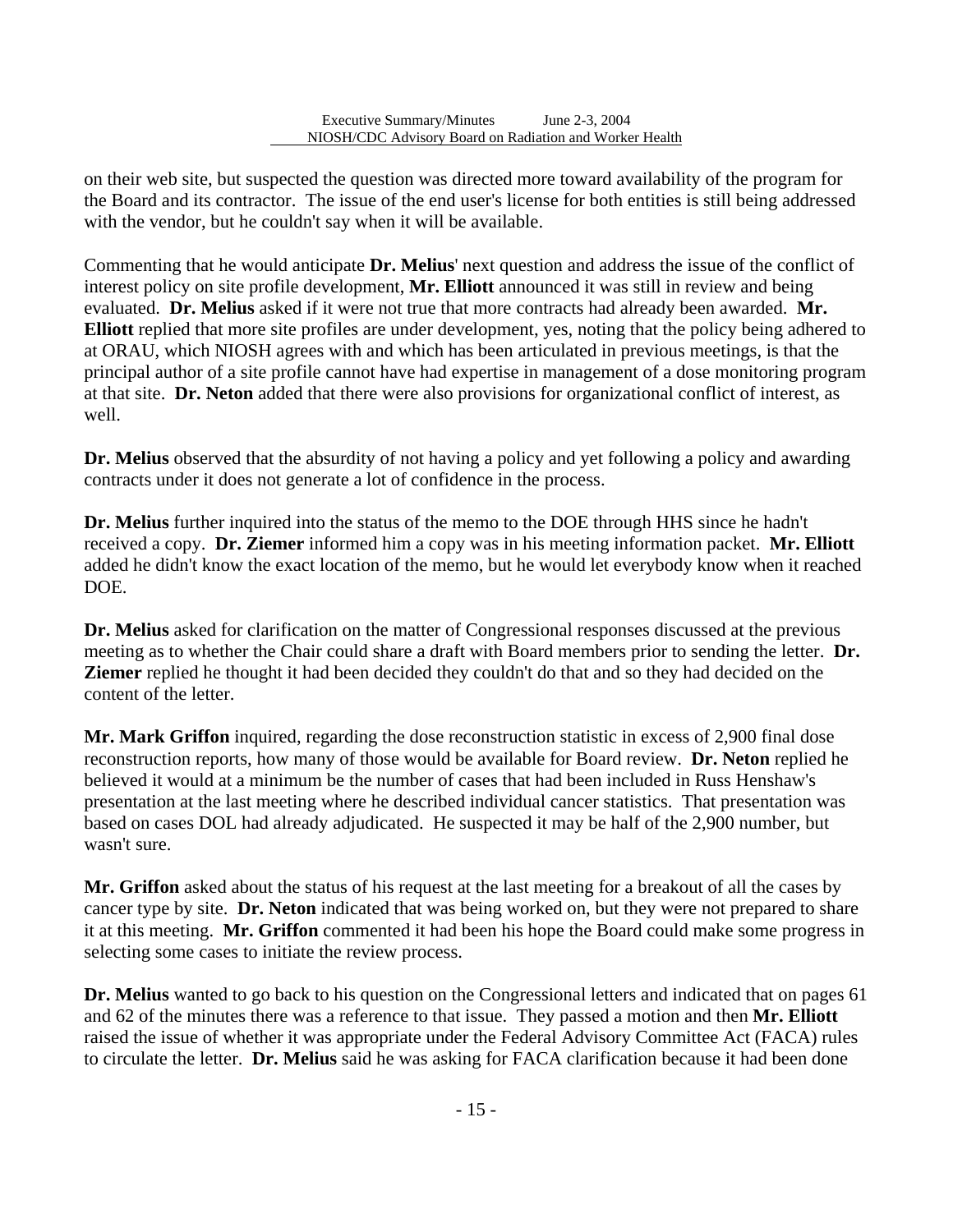on other committees on which he'd served and he wanted to understand the procedure.

l

**Mr. Elliott** apologized for letting this matter slip through the cracks and indicated he would have to get a reading on the FACA-related aspect of it. The issue is the public transparency process of coming to a decision and how that's done. **Dr. Ziemer** added he had left the meeting under the impression that it could not be done. **Dr. Melius** reiterated he was just trying to understand for future reference.

Following the Board recess, **Mr. Elliott** announced he had just received some quick information on the FACA-related issue. So long as the Board decided correspondence should be generated, determines the purpose and focus in a public setting, the decision is on the table in front of the public. The letter could be drafted outside the public forum, shared, input received from Board members and the letter could be finalized without doing so in front of the public, so long as there was no stray from the agreed-upon purpose, intent, and focus.

**\* \* \* \* \*** 

## **DEPARTMENT OF LABOR STATUS REPORT**

### **Ms. Roberta Mosier Department of Labor**

**Ms. Mosier** presented statistics on the number and types of claims received including a breakdown of categories, with cancer remaining the major category. The next largest is non-covered conditions.

**Ms. Mosier** explained the difference between cases and claims, and then presented information on the overall case status. Over 40,000 cases have been filed with over 23,000 cases receiving a final decision, to date.

 The adjudication process was explained step by step, with statistics relating to each of those steps. **Ms. Mosier** noted that the initial process has been completed for 97 percent of the cases received, and final decisions issued in 57 percent. There have been 12,249 final decisions for approval; 16,749 final decisions for denial of claims. There have been 10,944 payments issued. Compensation totals more than \$820 million, with medical benefits in excess of \$33 million paid.

**Ms. Mosier** also presented statistics specific to Bethlehem Steel. As of May 24 the number of cases filed was in excess of 1,000. There have been 196 cases recommended for approval and 724 cases recommended for denial. Final decisions have been made for approval of 192 cases and denial of 634. There have been 186 payments issued totaling in excess of \$27 million.

Of the 1,000-plus cases filed with the Department of Labor from Bethlehem Steel, 528 have been forwarded to NIOSH for dose reconstruction and 477 of those have been returned from NIOSH, 468 with complete dose reconstructions and nine in which dose reconstruction was not required.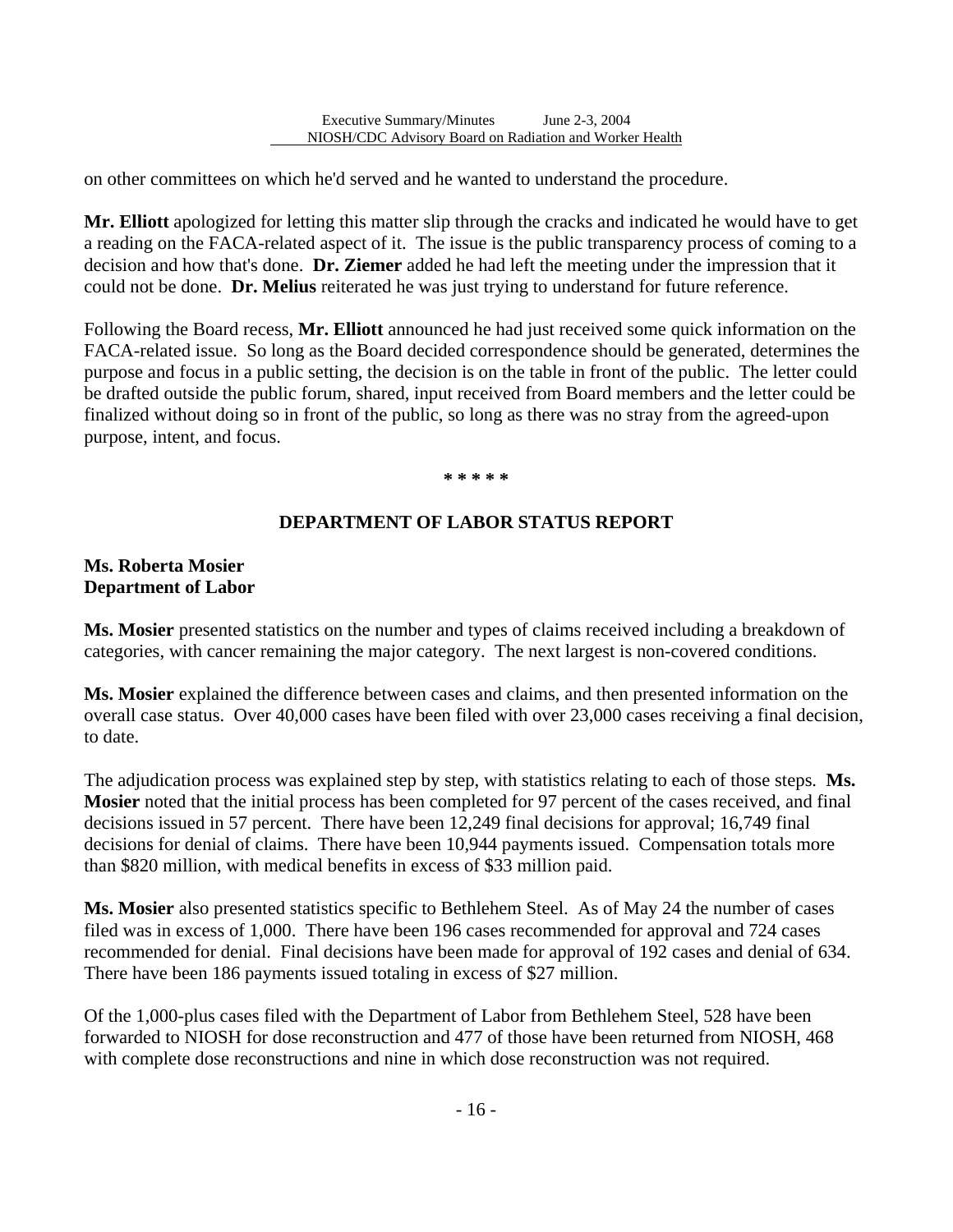l

**Ms. Mosier** then presented some Bethlehem Steel-specific statistics related to approved claims indicating the probability of causation range in a variety of specific cancer types. She gave Bethlehem Steel-specific statistics demonstrating a breakdown of the reasons for denials of claims, the number of Bethlehem Steel cases which had been remanded following recommended decisions and the eventual outcomes of those cases. She then presented a breakdown of cancer type and the probability of causation range of the Bethlehem Steel cancer claims which had been denied.

Addressing statistics from other New York sites, **Ms. Mosier** presented some overall statistics as to approvals, denials. There have been somewhat over 1,000 cases filed; 16 cases have been approved, 455 cases denied, 14 payments have been issued totaling in excess of \$2 million. NIOSH has been sent 577 of those cases for dose reconstruction; 42 have been returned with 22 completed dose reconstructions and 20 in which reconstruction was not required.

**Ms. Mosier** then gave an update on outreach efforts, describing plans for the Ames Laboratory traveling resource center in Ames, Iowa. The Cleveland district office is working with an organization called Children of the Manhattan Project. DOL is participating with NIOSH in a panel discussion in Burlington, Iowa similar to the meeting recently held in Buffalo. Meetings have been held with Cancer Treatment Center of America addressing provider outreach opportunities through their facilities throughout the country. DOL will be attending the meeting of the North American Pipe Trades conference and will have a booth and claim packages there to provide assistance to people with questions.

## **Discussion Points:**

**Dr. Ziemer** inquired how the success rate of NIOSH-referred claims compared with success rate of claims overall. **Ms. Mosier** replied it varied a lot according to the type of condition and she didn't have the statistic with her.

**Mr. Griffon** asked if she had the statistics to elaborate on not only the range of probability of causation, but the number of cases in that range for cases that had been referred to NIOSH. **Ms. Mosier** indicated they had the ability to produce that information but she didn't have it with her.

**Dr. Melius** inquired about other New York State cases referred to NIOSH and asked what sites were involved. **Ms. Mosier** replied that she didn't get specific information, but it was all the sites in New York State, although there were a few sites from which they had received no claims. She noted that the information was available on the web site and would show how many claims had been received from a facility, how many had been approved and denied, et cetera.

**Dr. Melius** raised the issue of people who had problems with whether they were going to appeal and didn't know what steps to take, and now that NIOSH is making changes to the site profile which may affect some claims, he wondered if there was a way of assuring the information gets communicated to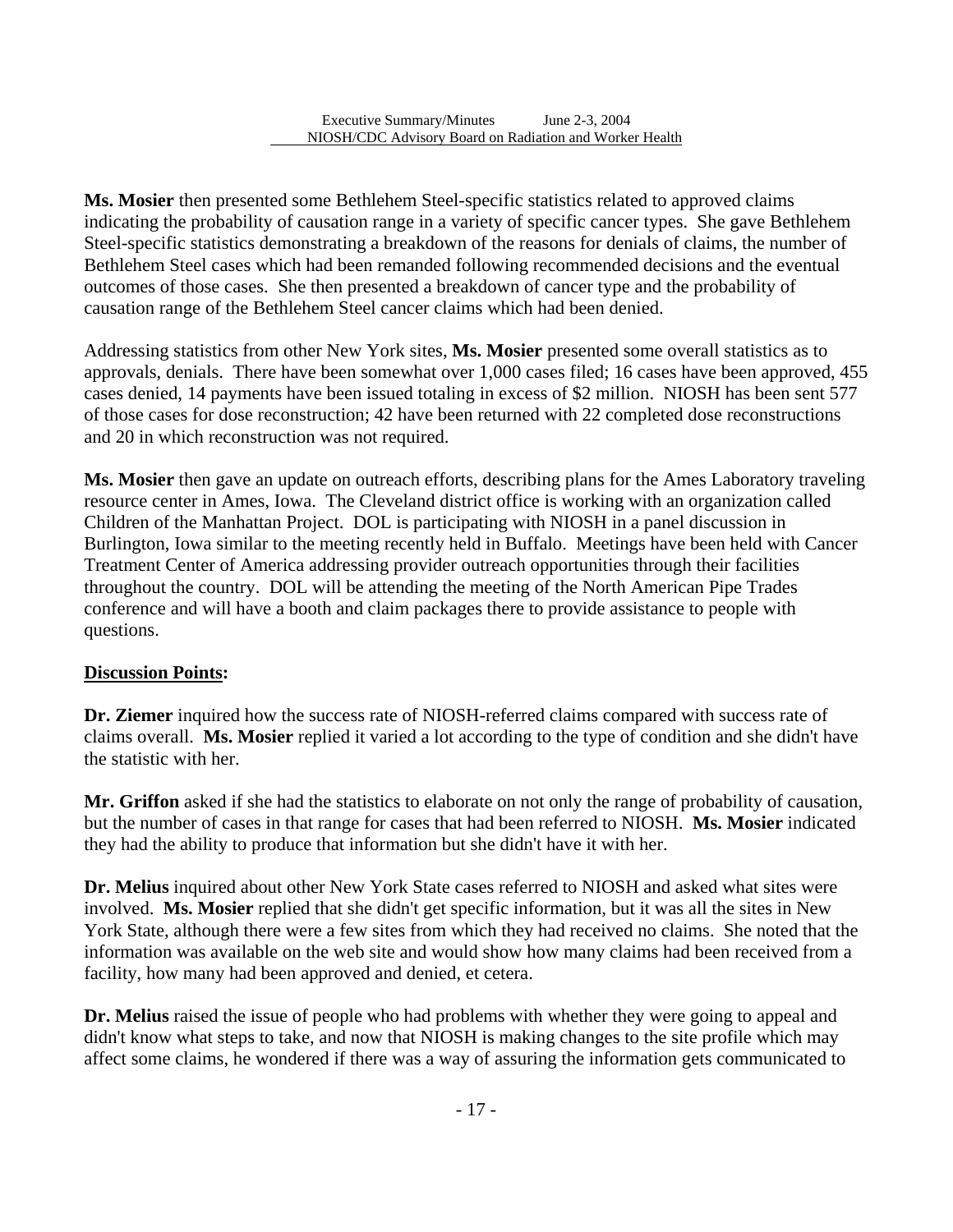l

people. **Ms. Mosier** replied they had made an effort to be responsive; decisions were as transparent as possible, plainly stated, so that individuals understood what DOL was saying. And through the recommended decision and final decision process, claimants have an opportunity to raise objections. Face-to-face meetings are available if desired. DOL has been doing public meetings. Training has been provided to the resource centers so that if a claimant gets a letter from NIOSH they don't understand, they can take their letter to the resource center and somebody will sit with them and explain it.

**Dr. Melius** wanted to know if the people in the resource centers contact NIOSH to get an update on where things stand with that part of the program. **Ms. Mosier** replied that DOL puts information out to the resource centers, and NIOSH keeps DOL advised. But there is a balance there because nobody wants to get people unnecessarily excited about something that may not have any effect on the eventual outcome of their claim.

**Mr. Elliott** commented that there was opportunity for everybody to be better coordinated, especially as changes occur in site profiles. The Cleveland district office had been notified of the addition of the ingestion pathway to the Bethlehem Steel site profile and there would be re-evaluations of all the denied claims done under the previous site profile without it. If a particular case were identified that ingestion would have influenced, then NIOSH would go back to the DOL district office in Cleveland and talk to them about how to communicate this to the claimant.

**Mr. Richard Espinosa** asked if minutes were taken on the May 4th meeting and, if so, if the Board could get a copy of them. **Mr. Elliott** replied there were none.

#### **\* \* \* \* \***

## **REPORT ON ACCESS TO INFORMATION**

### **Mr. Grady Calhoun NIOSH**

**Mr. Calhoun** advised that NIOSH had been requested to report in response to the National Defense Authorization Act for Fiscal Year 2004, on the ability to obtain information necessary to complete dose reconstructions in a timely, accurate, and complete manner. The report was to include matters that prevented timely completion, the number of claims affected by those matters and the number of claims that have not been able to be completed within 150 days of the time of receipt from Department of Labor. **Mr. Calhoun** noted that the information requested was dynamic in nature. Consequently the report had to be in the form of a snapshot based on what was available as of a specific date, in this case January 15, 2004.

**Mr. Calhoun** described the types of information required to do a dose reconstruction which was requested from DOL, DOE, or AWEs, and from claimants.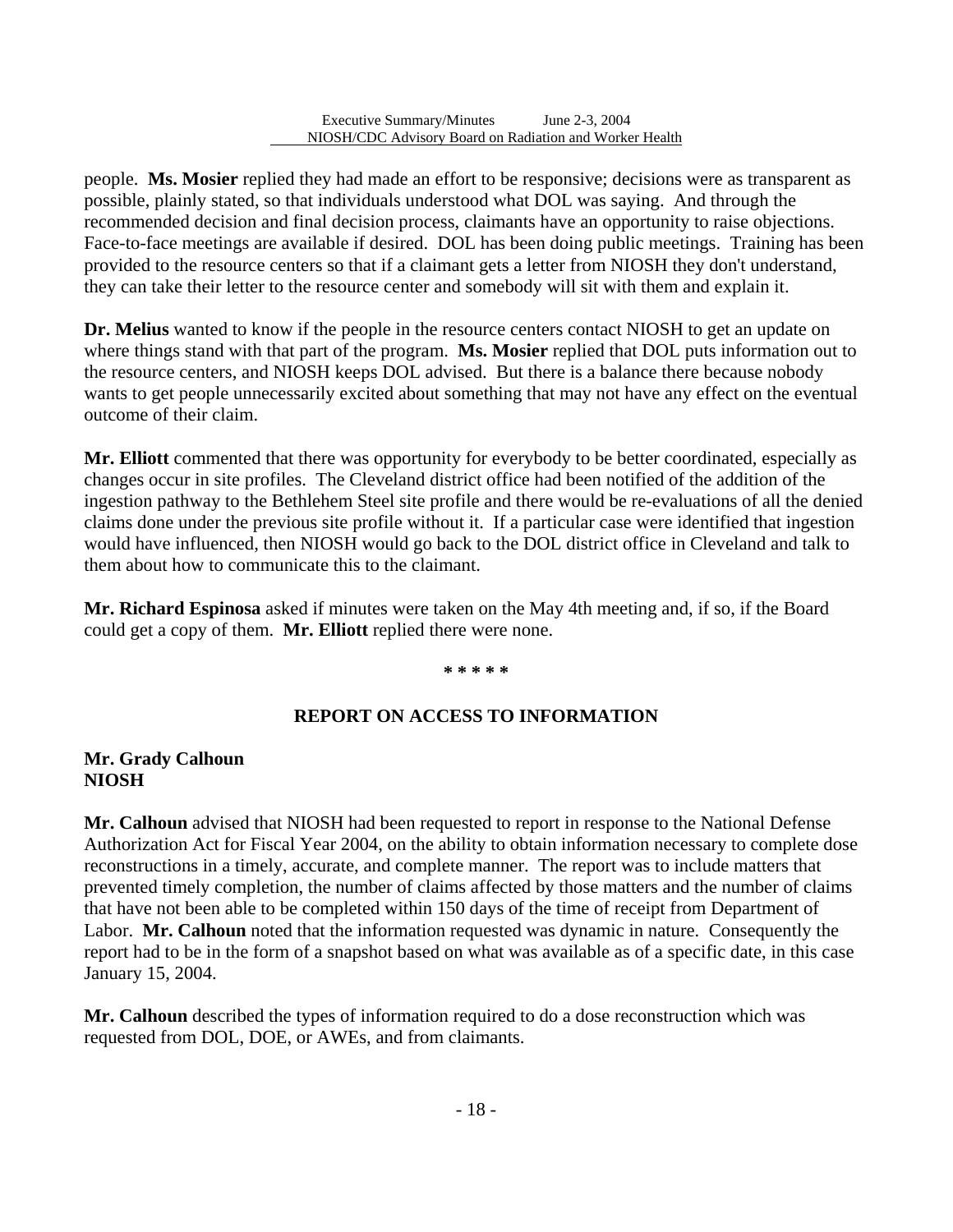l

Matters that may cause delay relative to DOL may be incomplete information -- employment period, cancer diagnosis information or incorrect ICD-9 diagnosis codes. This information is evaluated up front and if there are any glaring errors an immediate request can be put out to DOL for clarification or additional information, and they are more than happy to do that. This process has been working smoothly.

What is beyond everybody's control is additional cancer diagnosis during case processing. That sometimes happens between the time the case was submitted and the draft dose reconstruction was completed.

Matters affecting DOE's data sources could be data not existent in a readily-retrievable format. Some DOE facilities had not established a program which allowed retrieval of data on an individual. Some sites were filing by year, and to find information on an individual one had to know how many years that person worked and go through hundreds of boxes to find the information, so that presented some early problems. Perhaps individual exposure records were not located. Some dosimetry data was being supplied in summary form. Relative to AWEs, sometimes those AWEs are no longer in existence, or are no longer associated with DOE so there's little incentive for them to respond in a timely manner.

Information provided by claimants sometimes is inadvertently inaccurate. Elderly claimants may have a hard time remembering. They may not have been aware of exposure hazards. The work was secret and the survivors know very little about what their spouse or parent may have done. Claimants may also provide additional information after the dose reconstruction report is drafted, simply because they had forgotten something such as having worked in another facility, which would mean having to go back and possibly even make another request to another facility. They may not return the OCAS-1 form within 60 days.

**Mr. Calhoun** provided a timeline of the processing goals from filing of claim by a claimant through to sending the final report to DOL. The graph demonstrated that if the allotted time for each step of the process were taken, it would consume 228 days. While it sometimes gets done in less time, it sometimes takes longer, as well.

NIOSH was also asked to provide a listing of sites providing adequate information as requested. Seven facilities were determined to have provided adequate responses based on review of almost all submittals from those facilities. A great number of sites provide adequate responses based on a random sample of cases.

Some sites had special considerations, however. Those were Mallinckrodt, the Iowa Ordnance Plant, and Shippingport Atomic Power Plant. Records were located in off-site facilities and in those cases they were able to make requests and/or undertake data capture efforts to get as much information as possible.

One request for information has been made relative to the Trinity Nuclear Explosion Site and to date no DOE submittals have been received. **Mr. Calhoun** indicated that information was current as of the time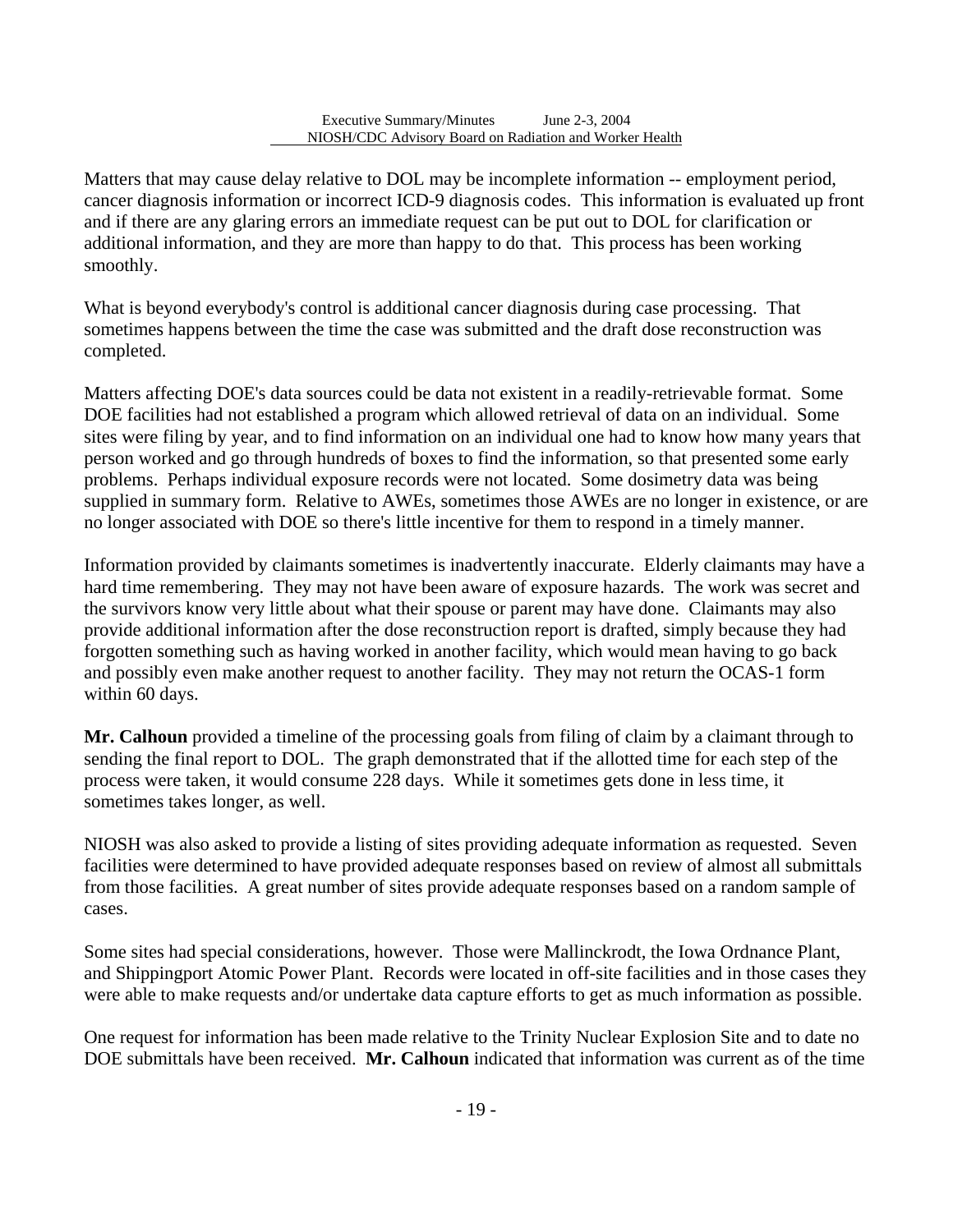of his preparation for this presentation, and he has no reason why it has not been received.

l

Six sites were listed as not consistently providing adequate information based on a random sampling of cases. Those sites are Los Alamos National Laboratory, Los Alamos Medical Center, Pantex Plant, Brookhaven National Laboratory, Stanford Linear Accelerator Facility, and Oak Ridge Hospital. **Mr. Calhoun** described and discussed specific deficiencies relative to each of those locations.

Throughout 2003, the time in which NIOSH worked on the development of 15 site profiles for DOE sites, **Mr. Calhoun** commented that DOE had been very supportive in assisting in that effort and in locating and obtaining site characterization information.

Some delays have been necessary to comply with procedures for assuring national security when information requested is in classified documents.

As of the "snapshot" date of January 15, 2004, NIOSH had received 15,191 cases for dose reconstruction from DOL. **Mr. Calhoun** noted that almost all those cases have been adversely affected by one or more of the matters addressed in the report. A substantial portion of those cases would have likely required more than 150 days for completion, even without the occurrence of any delay, if claimants simply take the time built into the process for their review and response, and for NIOSH to reply.

**Mr. Calhoun** indicated the report had concluded that NIOSH, with the cooperation of DOL, DOE, the individual claimants, as well as other sources of information, was completing more dose reconstructions and continuing to develop the capacity of the program. The progress of this endeavor, however, has not been as rapid as might have been desired.

### **Discussion Points:**

**Dr. Ziemer** noted that a recurrent theme through public comment had been the idea that claimants seem to think there's a burden on them to provide information in the telephone interview and that doing the dose reconstruction was dependent on their ability to provide information on dose, location, et cetera. He wondered if a better job being could be done in making clear that dose reconstruction is not dependent on their input. **Mr. Calhoun** replied that he didn't know if they were still getting complaints, but that it had been an issue early on.

**Dr. Richard Toohey** of Oak Ridge Associated Universities (ORAU) commented that he planned on discussing that in his presentation later in the day, but that as of the now there are relatively few complaints about the interview process. He noted that if the complaint is made in the early stages, ORAU contacts the claimant and makes every effort to explain that the claimant's lack of knowledge isn't going to hurt the dose reconstruction. They're simply trying to gather whatever information may be available. **Dr. Toohey** added that some claimants have worked with advocate groups, who do an excellent job in educating the claimant about what the interview is about, and it has resulted in a drop in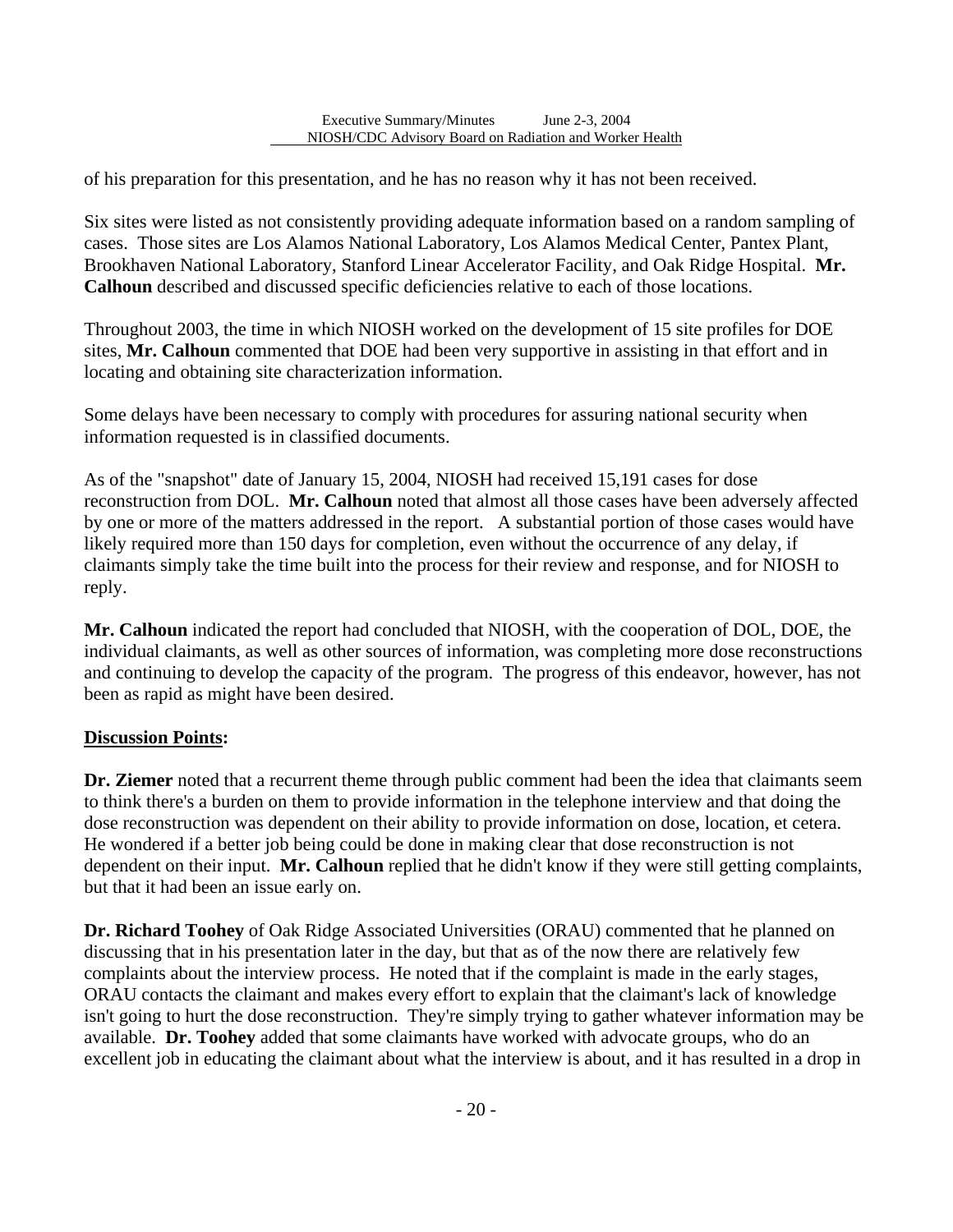the number of complaints. It's still an issue, but not what it was a year ago.

l

**Dr. Genevieve Roessler** commented that the timeline was very helpful and that, bottom line, in most cases it takes close to 240 days to deal with the dose reconstructions. Some of those big chunks of time nobody has control over because part of the time is with the claimant, part of the time is with DOE, part of the time is for the dose reconstruction itself. She noted the latter was the only thing that may be shortened as it goes along. **Mr. Calhoun** noted also that some dose reconstructions can be done in a day and some take much longer, depending on the information. But at best, it's going to be 200-plus days. **Dr. Roessler** indicated she had not realized where the time expenditure was and that so little could be done to shorten it, and she was happy to have the information made available.

**Dr. Roy DeHart** asked, as a point of clarification, if one of **Mr. Calhoun**'s slides had not indicated that a part of the information they were requesting was the diagnostic X-rays and wondered if he didn't actually mean employer-required surveillance X-rays rather than diagnostic. **Mr. Calhoun** agreed that was indeed what he meant, noting that even if a claimant had broken a leg on the job and had to have an X-ray performed for that purpose, that X-ray was not a part of the dose reconstruction information required.

 takes? **Mr. Calhoun** replied there was not an analysis but that all steps were tracked. **Dr. Melius Dr. Melius** indicated he had three questions. First is there an analysis of how long each step actually observed that perhaps if the information from claimants could be a matter of delay, possibly it meant that the correct information was not being elicited and the interview was not adequate to address and pick up on the information, noting that another part of that is that a lot of the information is relying on what other claimants or other informants could provide.

Finally, **Dr. Melius** wanted to know what was being done to resolve the issue with Los Alamos. **Dr. Neton** answered that the issue with Los Alamos had been the bioassay database. There were multiple databases that had to be searched. NIOSH has provided a contract support person to work with Los Alamos to re-engineer the database to a consolidated system. That is moving forward and they hope to start getting information for the internal dose reconstructions fairly soon. **Dr. Melius** asked about the detailed external dosimetry data, to which **Dr. Neton** replied that it had not been as big a problem. Most of the issues had related to low level exposures where in the early days they had requested individual dosimetry data for individuals with more than 100 millirem annual exposure. The problem is that those low level exposures often weren't recorded, so that if the threshold were less than a certain level it wasn't entered in the database. They're having to work around that and it is no longer a big issue at Los Alamos, noting that this "snapshot" was taken in mid-January and these issues have been worked through.

**Dr. Melius** asked what verification there was for information going into the database if they're not accessing primary data. **Dr. Neton** replied that they're working closely with the site and with people who are very familiar with the databases, noting that NIOSH is simply assisting. They're providing the hands to do the programming, but they're working with people at Los Alamos to verify, for example,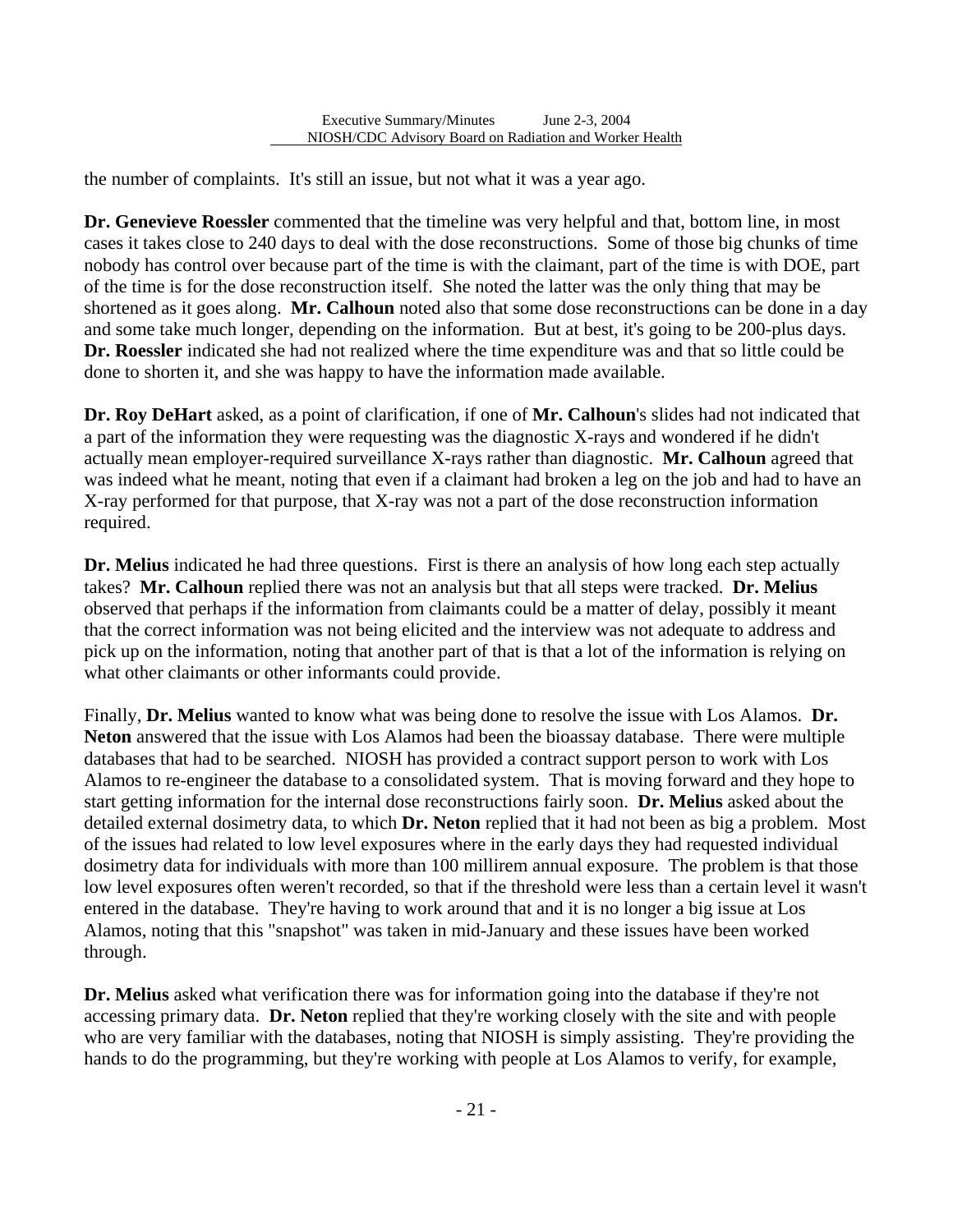individual urinalysis sample results. **Dr. Melius** commented that it was important that there not be a mistake, that they didn't want to find out NIOSH was using incomplete or incorrect data. **Dr. Neton**  answered that he agreed, and also didn't want to leave the impression that the difficulty was with all internal bioassay results from Los Alamos. He noted there were approximately 400 cases from Los Alamos and this particular situation affected approximately 200 of those, primarily the uranium bioassay program, or had to do with the degree of enrichment. NIOSH is aware of the issues and takes them very seriously.

**Dr. Ziemer** asked if Oak Ridge Hospital, which had appeared on one of **Mr. Calhoun**'s slides, had been a part of the laboratory at one time. **Mr. Robert Presley** offered that Oak Ridge Hospital in the early years was part of the Federal government and had since been turned over to the Methodist church and is now referred to as Methodist Hospital.

**Mr. Espinosa** inquired if the same were true with Los Alamos Medical Center. **Mr. Calhoun** replied that was indeed the case and that it had been at one time associated with DOE.

**\* \* \* \* \*** 

## **ETHICS AND SPECIAL GOVERNMENT EMPLOYEES**

### **Mr. John Condray HHS Office of General Counsel**

l

The annual requirement of ethics training for Special Government Employees (SGEs), such as the Board members, was addressed by **Mr. Condray**, who noted that the objectives of the training are to provide the Board with a general familiarity with conflict of interest rules applicable to SGEs, and the knowledge of where to go if there is a question.

He outlined the structure of the ethics program, including financial disclosure, review and identification of potential conflicts, resolution of conflicts, and conduct rules during and after service as a SGE.

**Mr. Condray** described and elaborated on areas in which recusal or disqualification of a Board member might be required to avoid conflict of interest. He explained and described various waivers - regulatory, individual, et cetera. He described other criminal statutes applicable to SGEs, such as the bribery statute, certain representational restrictions and post-employment restrictions, elaborating on each and what is prohibited behavior.

**Mr. Condray** discussed activities for which Board members may receive compensation when undertaken in a personal capacity and how those same activities, as they relate to official duties, may not be compensated. He discussed gifts, misuse of position and Board member impartiality, as well as relationships with foreign governments, participation as an expert witness and lobbying. **Mr. Condray**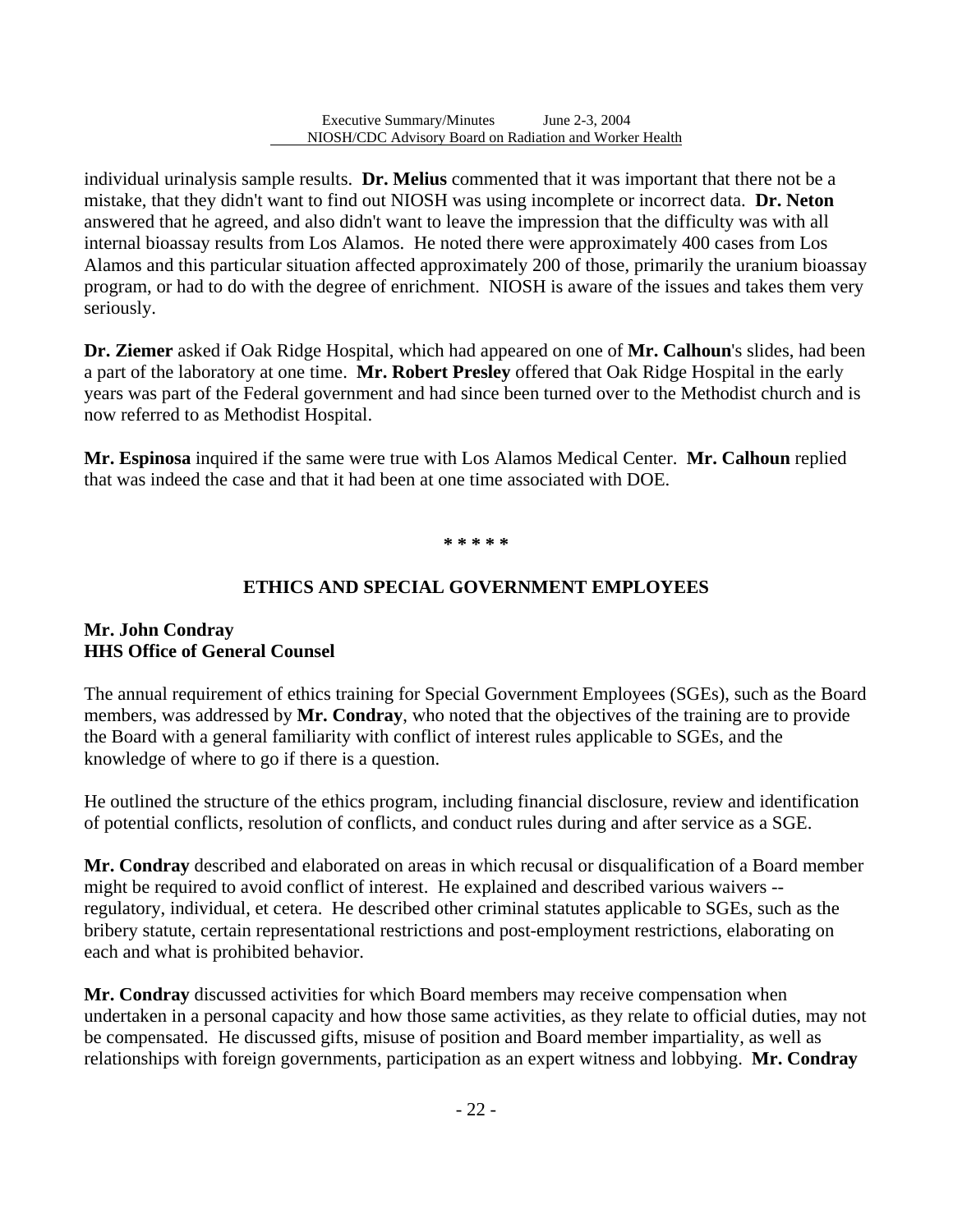also described and discussed ramifications of political activity as it relates to service on the Board.

**Mr. Condray** concluded that the most important message from all of his information was that if a Board member is not sure about a situation, the wisest thing to do is to check with the Office of General Counsel.

### **Discussion Points:**

l

**Dr. Ziemer** addressed an issue with recusal, noting to **Mr. Condray** that an operating rule of the Board is that individuals from particular sites did not vote on matters related to their site, for or against, and wondered if **Mr. Condray**'s advice is that they step out of all proceedings concerning those matters rather than just the vote. **Mr. Condray** replied that if the Board is in a public meeting, the information being discussed is public so the Board member didn't need to actually leave the room. But if the meeting were in closed session, it would be proper to leave the room to be sure the Board member didn't have access to information he shouldn't have access to in order to avoid conflict of interest. He added that it would be hard to imagine a situation where recusal or disqualification wouldn't be appropriate for a Board member affiliated with a particular site.

**Dr. Ziemer** asked for clarification on whether the recusal included not only voting, but discussion of an issue. **Mr. Condray** reiterated that participation includes providing advice or recommendation, as well as having a part in the specific decision; therefore the discussion would be included.

**\* \* \* \* \***

### **OAK RIDGE ASSOCIATED UNIVERSITIES TEAM DOSE RECONSTRUCTION PROJECT FOR NIOSH TASK 4: CLAIMANT CONTACT**

### **Dr. Richard Toohey Oak Ridge Associated Universities**

**Dr. Toohey** presented an update on the Task 4 Claimant Contact under the team dose reconstruction project for NIOSH. Claimant Contact is actually a renaming of what was originally called Computer-Assisted Telephone Interviews (CATI). That has been renamed because it includes more now than just the interview process. **Dr. Toohey** explained that their responsibilities have increased as time as gone on and they now essentially handle almost all the mailings to the claimants, with the exception of the initial acknowledgement of receipt of the claim from DOL. That letter introduces ORAU and informs the claimant that they are the entity which will be contacting them to schedule the interview.

ORAU conducts the initial interview which then receives a technical review. A report of the interview is mailed to the claimant. The claimant may then comment, either written on the report or by telephone.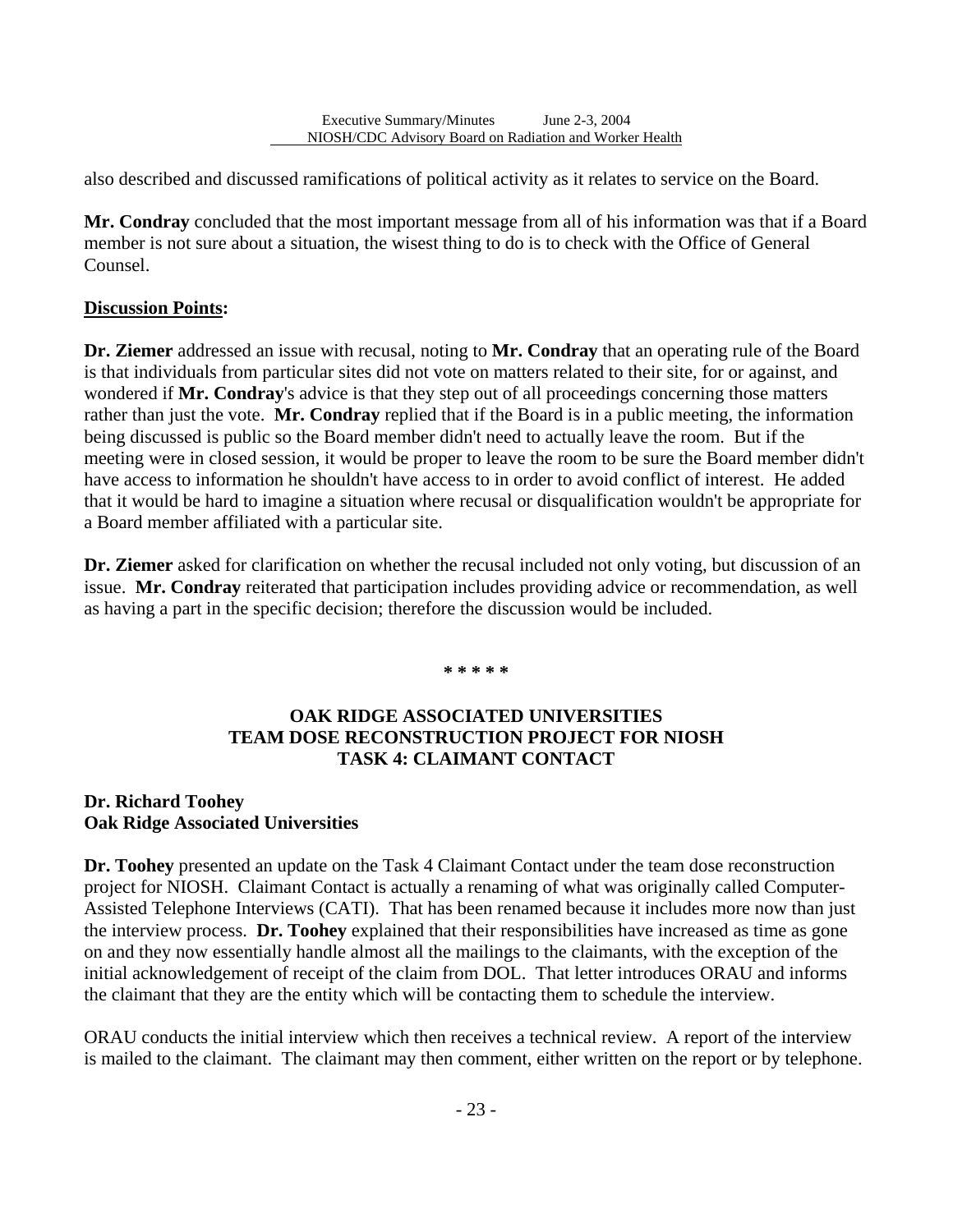Those comments are captured and the report is updated as necessary.

l

Much of the information from the claimant is demographic material which is automatically entered into the NIOSH database -- address, telephone number, et cetera. If the claimant wants an authorized representative to act in their behalf, represent them in the process, those forms are mailed out by ORAU. Correspondence to schedule the interview is handled by ORAU. If they have attempted to contact the claimant by telephone for scheduling and have been unable to do so, there is further correspondence mailed. Sometimes a claimant declines an interview, in which case a letter is sent out confirming that the interview has been declined and that is also captured in the analysis record.

The dose reconstruction letter is sent to the claimant providing a list of possible dose reconstructors and asking for any objections the claimant may have based on conflict of interest. **Dr. Toohey** noted that of the 6,000 of those letters that have gone out, only two have come back from a claimant saying they would rather not have that person doing their dose reconstruction. Four or five have come back with the claimant specifically requesting the conflict of interest rule be waived because they would prefer somebody who knows the site, somebody from the site, to do their dose reconstruction. In those cases ORAU has to inform them it is better not to do that, but informing the claimant that people knowledgeable about the site contribute to the site profile and the exposure conditions on the site.

Any additional data the claimant sends in, anything they want to add to their file, is received, scanned and made a part of their record.

At the beginning of this year ORAU took over the closeout interview task. This is after the claimant has received the dose reconstruction report and the OCAS-1 form. ORAU calls and asks if they had questions about it. If there's been a delay in return of the form, they ask if there's a problem and explain what the form is. **Dr. Toohey** noted one problem is the claimant is afraid the form is an indication the claimant agrees with the conclusion of the report, in which case it's explained that the form is simply the claimant's acknowledgement that they have nothing more to add. Sometimes they're successful in that explanation and sometimes not.

Staffing for this particular task is 33 people. **Dr. Toohey** noted that two of the interviewers are halftime, so there is actually a total of 32 FTEs. There is a late shift. A couple of people work till 8:00 or 9:00 in the evening eastern time to afford a better opportunity for catching people on the west coast. There are a couple of 800 operators, schedulers, reviewers, clerical staff to handle the mailing, and some supervisors.

**Dr. Toohey** explained that through the end of May approximately 14,400 claims have received at least one interview. At the moment there are about 1,200 to 1,300 claims awaiting interview. It takes an average of 1.33 interviews per claim or per Energy employee because if there are multiple claimants, each claimant must be interviewed. There are approximately one-third more interviews than cases. ORAU averages about 300 interviews a week and their maximum rose close to 500 in one week, which involved a good bit of overtime.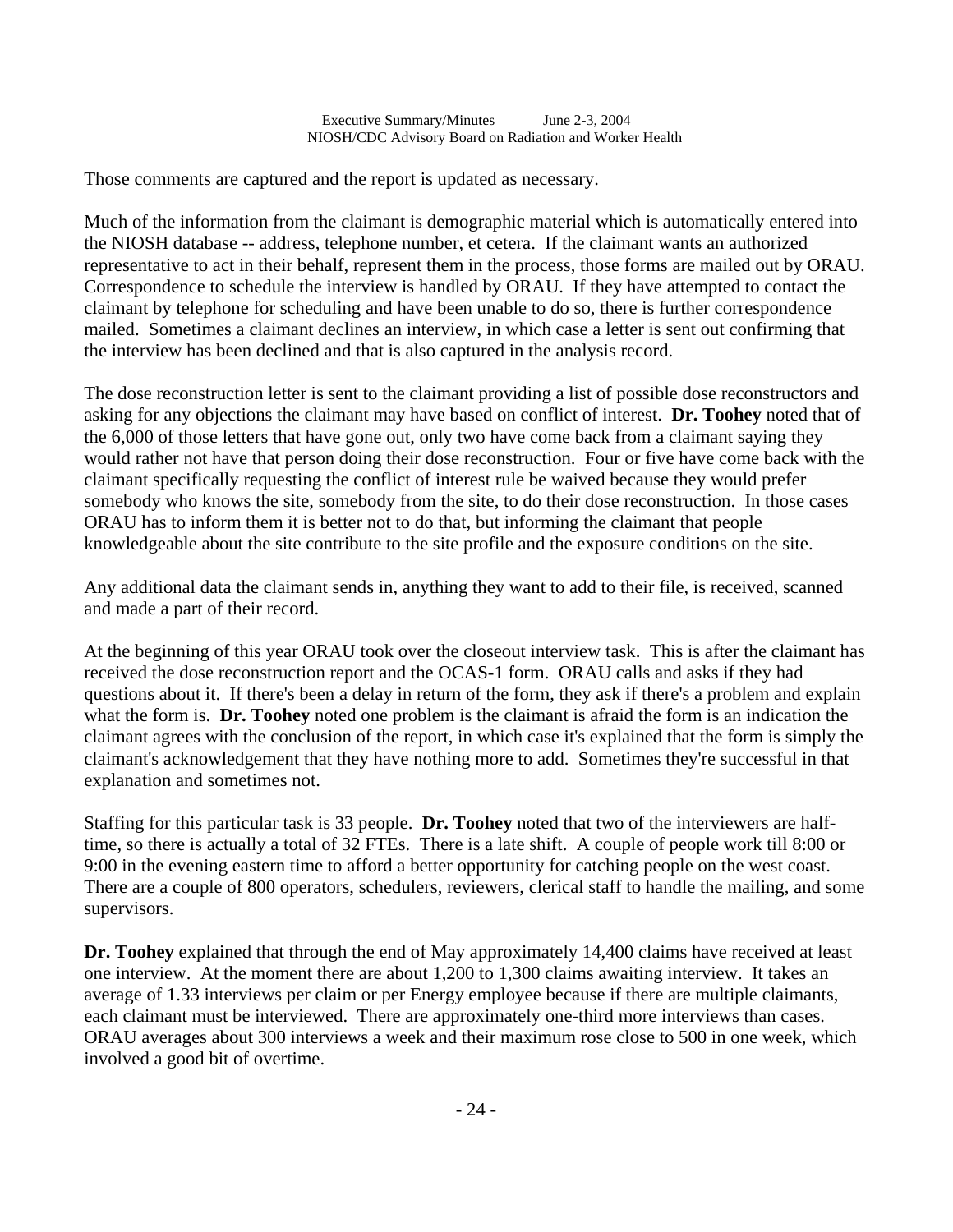l

Since January about 3,300 closeout interviews have been completed. Again, those interviews are done with every claimant. As the backlog of initial interviews is being reduced, interviewers are transitioning over to doing closeout interviews, plus any interviewing or information-gathering necessary for SEC petitions which will be coming in.

The 800-line operators handle 3,000 to 4,000 calls a month, the majority of which are about the status of claims. People also call in changes of address and changes of phone numbers. Children will call in to say the claimant has passed away, and that unfortunately means the survivors will have to refile the claim with DOL.

There is a lot of mail sent out and a copy of every letter to a claimant is entered into their file in the NOCTS database. If NIOSH needs to send out a mass mailing, ORAU can generate that letter and get it in the mail in a relatively short period of time.

As for quality assurance on the process, the first thing is the training of the interviewers, who receive telephone skills training; how to talk to people on the phone, particularly elderly, who form the majority of the claimants and may have hearing difficulties. They get an overview of the Act and what went on at the DOE facilities. Many interviewers have worked at DOE facilities, particularly Mound and Fernald, in the Cincinnati area. They are given the equivalent of general employee radiation training - an introduction to radiation, protection concepts, et cetera -- to give them the vocabulary so they know what the claimants are saying or referring to. And then before they do interviews there is extensive onthe-job training. Several interviews then are monitored by supervisors where the interviewer will get immediate feedback before they are certified to handle interviews on their own.

People who are not primarily directly involved in doing the interviews also get the telephone skills training and on-the-job training, and everybody on the team gets Privacy Act training.

There is a database maintained on the telephone interviews, with automatic check runs on a daily basis to ensure that a claimant is not called to schedule an interview before the letter has been sent that the phone call is going to be made. An interview is not done unless it's scheduled and is on the calendar. A check is made to see that the initial draft interview report is on its way to the claimant within a week, with the same for any updates provided by the claimant for revision. ORAU tracks to make sure they haven't missed a scheduled interview. A closeout interview will not be done unless there was an initial interview. They ensure no closeout interviews are scheduled until the final report and OCAS-1 form have been sent to the claimant. All those checks are automated.

Other automatic queries are to ensure that correspondence to the claimant is uploaded to the claim file and dates on the correspondence match those in the database. This is creating the analysis record for the claim and which accompanies the claim back to DOL when the dose reconstruction is complete.

Silent monitoring of both initial and closeout interviews is conducted by supervisory staff and randomly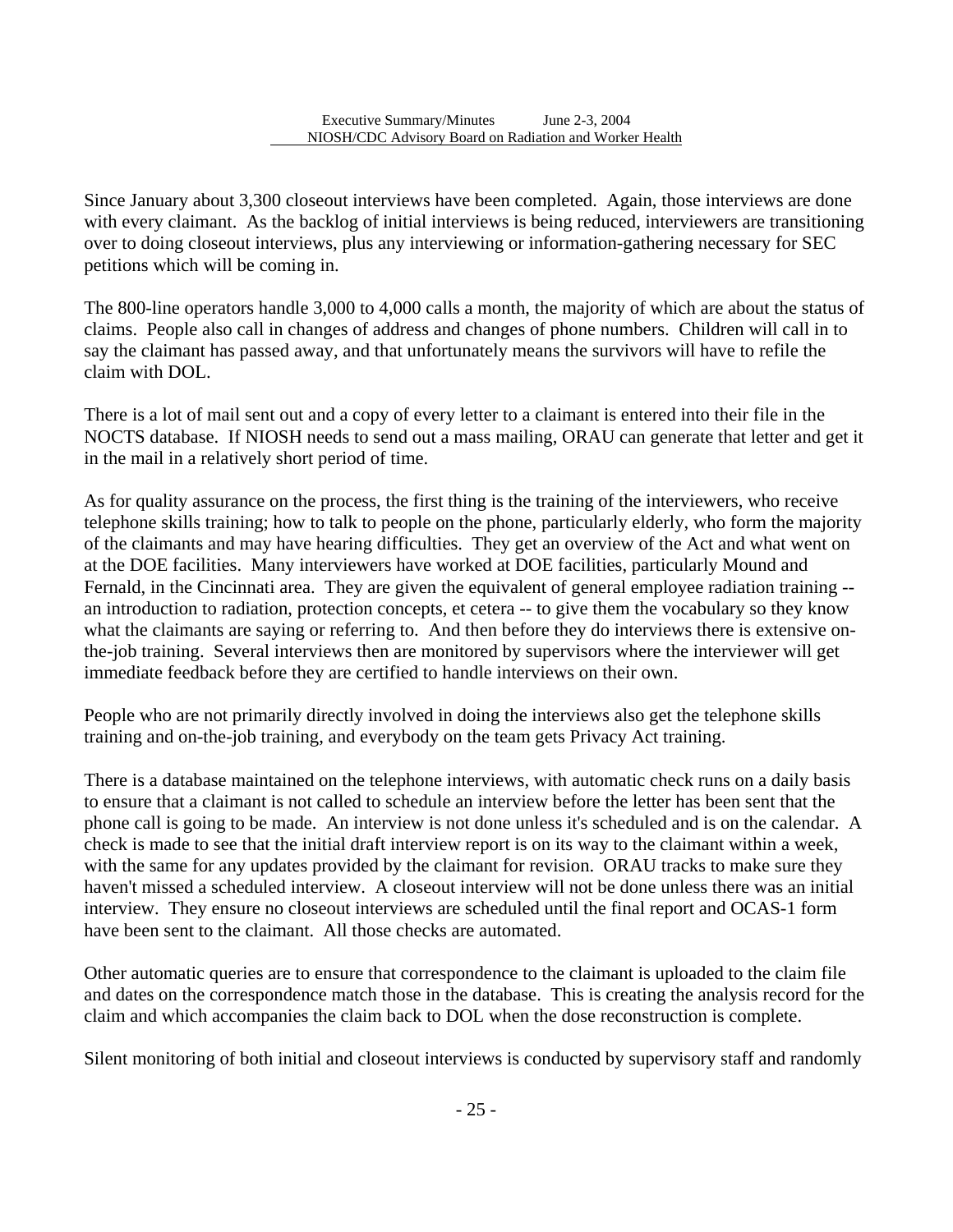performed. At the opening part of the interview the claimant is informed that the call may be monitored for quality assurance purposes.

l

The interviewer can also request monitoring. There is a button which the interviewer can use to signal a supervisor to get on the line if a claimant raises an issue the interviewer doesn't know how to handle, or they can instantaneously get a health physicist on the line to help. The health physicist reviewers are assigned blocks of time during which they are required to be available to lend this assistance. Claimants may be upset because of the long time the process has taken, so -- as most people do when they get upset -- they'll say let me talk to your supervisor, and this is part of the reason for having the ability to push a button a get a supervisor on the line.

The monitors' comments are entered into a spreadsheet, so there is immediate feedback to the interviewer via e-mail. Anything that would identify a group trend gets addressed in weekly Task 4 staff meetings and interview sessions. ORAU has put together some reference guides for the interviewers, checklists to make sure they've covered all the bases. The interviewers have dual computer screens with the CATI script on one and the checklist on the other.

Complaint calls normally come in on the 800 number. These are logged in and returned by a supervisor to find out what the issue is, so they're logged and tracked. Every call that comes in is logged into the NOCTS database in the telephone conversation file.

Some of the challenges encountered include contacting claimants. Some have passed away. Some people leave the area or even the country on vacation. Some are incarcerated. People know that a probability of causation of less than 50 percent means they're not likely to be compensable. If that's what their final dose reconstruction report says, they lose interest. There's difficulty convincing the claimant to return the OCAS-1 form. ORAU tries to explain the purpose of the form, but some just refuse to return it and then after 60 days the administrative closeout letter is sent to the claimant.

A minor issue is that in a lot of cases elderly or emotional claimants want a son or daughter to assist in the interview. That can't be done unless the person has been designated as an authorized representative, so ORAU has to send that form out and get it back in. It's not a big problem and there is a way to handle it.

At the moment OCAS is still mailing out the draft dose reconstruction report, although ORAU will probably be taking over that task and getting ready to go on the SEC process.

Every draft dose reconstruction report is reviewed by a health physicist reviewer. They have a checklist they work against for accuracy of terminology and work processes, as well as spelling, grammar, et cetera before that goes out. About one-fourth of the reports come back with comments on them, the majority of which are additions. Oftentimes claimants provide information on additional work history. Unless the claimant was likely to be compensable on the data already received from that first site, then ORAU has to go through the entire process on the second site. Issues can come up in the interview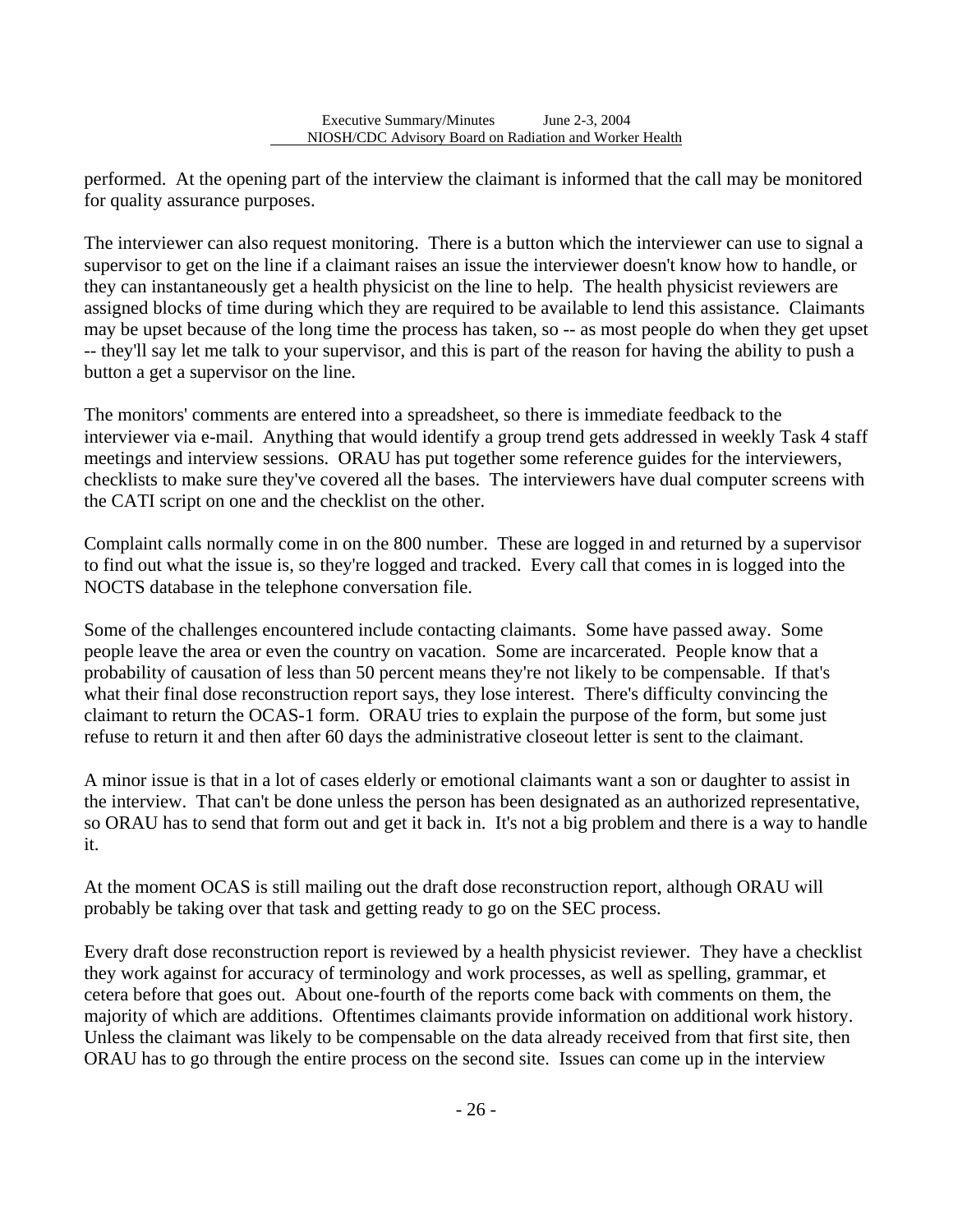process which move the whole case back to the verification of employment/diagnosis stage, but there is a process to handle that.

The primary quality control on the draft dose reconstruction report is by the reviewer and then by the interviewee/claimant himself. The CATI report is in the dose reconstruction file which the dose reconstructor references. They are required to review it. There is required verbiage that says the interview information has been reviewed and how it was used. The check against the fact that the interview information has been used is the peer reviewer who reviews the report before it goes to OCAS, and then the OCAS reviewer who approves it before it goes to the claimant. And then of course the claimant's review of the document.

There are four written procedures related to Task 4. Three have been completed. They are the scheduling, performing, and reviewing procedures for the telephone interviews. The fourth is the process review of telephone interviews, which is in draft. That is the checklist used by the reviewers. It went through internal review, and the quality assurance people felt it was a quality procedure and there should be other things in it in order to qualify it as such under their criteria. That's being included and will be out very soon and over to OCAS for approval.

### **Discussion Points:**

l

**Dr. DeHart** asked about the possibility of having assistance for older people, if there were any attempt to encourage them to have coworkers there during the interview to help their memory along. **Dr. Toohey** replied he didn't think there was anything like that on the ORAU end. Naturally if the claimant brings it up, they can have anybody they want there while the interview is being conducted, but they can't have anybody actually do the interview for them unless it's an authorized representative.

**Dr. Neton** added that that actually was not done, but a copy of the questions is sent out in advance so they do have the opportunity to go over the questions and talk to as many people as they feel a need to in order to refresh their memory prior to the interview. **Dr. Toohey** commented that local advocacy groups helped considerably with that particular issue, and noted ORAU is getting very few complaints but the ones they did receive were primarily from survivors, mainly saying they don't know the answers to the questions. They do have the opinion they have to provide the data and their inability to answer the questions will adversely affect the dose reconstruction. ORAU does everything they can to assure them that is not the case.

**Dr. DeHart** observed it might be worthwhile to suggest that if there are coworkers, advocacy groups, et cetera, maybe the claimant could request their help in going over the questions.

**Dr. Melius** asked how long the telephone skills training lasted. **Dr. Toohey** replied it was a couple of hours and included role-playing, et cetera. **Dr. Melius** wanted to know about the DOE facility training. **Dr. Toohey** replied it was two to four hours. He would find out exactly and get back to **Dr. Melius**  because the training packages are available and commented that if **Dr. Melius** wanted to see the training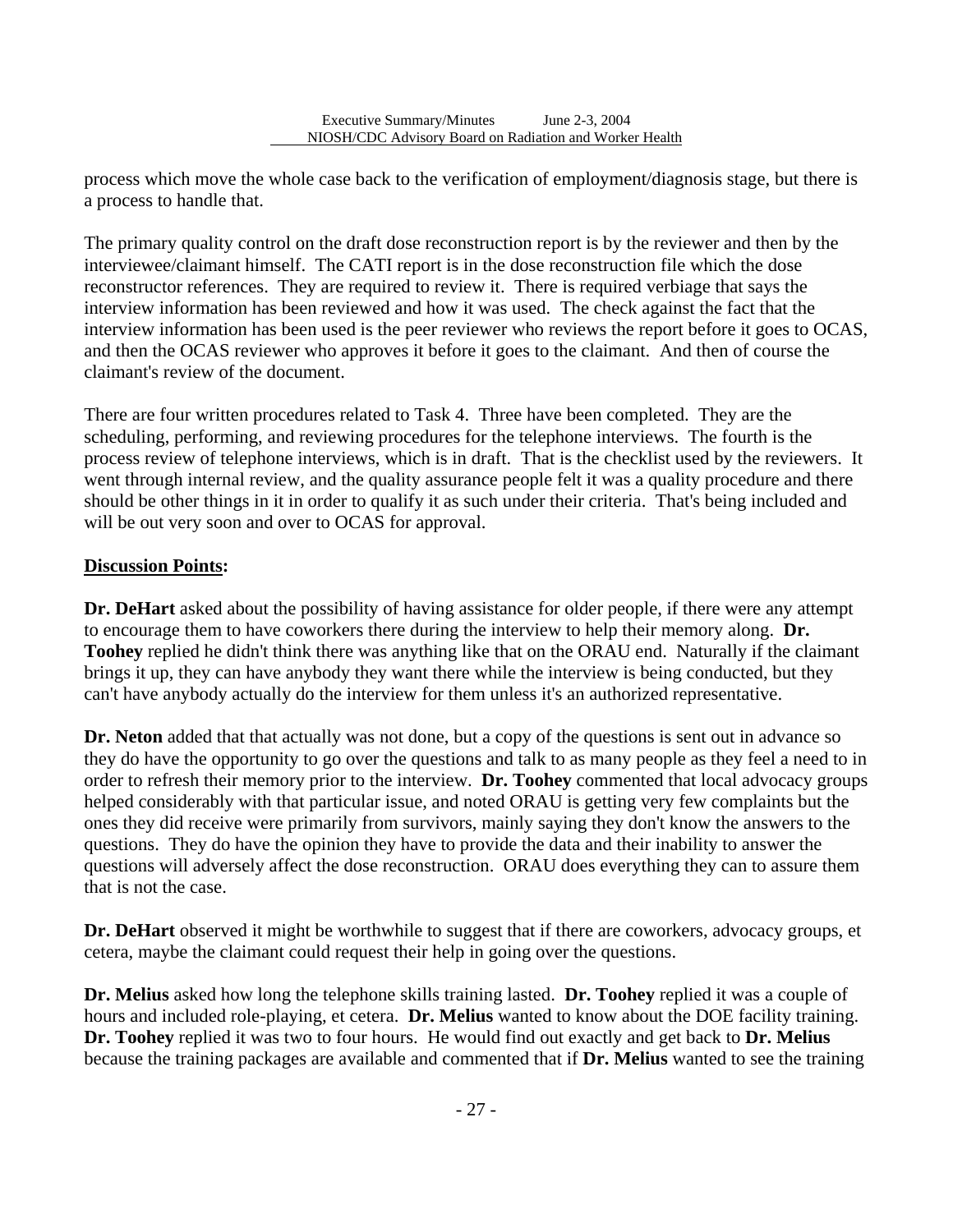materials he could send him a copy.

l

**Dr. Melius**' second question is what percentage of the interviews is being monitored. **Dr. Toohey**  responded that it was not high, only about one percent.

**Dr. Melius**' third question is how the information is being recorded when there was a problem. **Dr. Toohey** responded that it was entered into an Excel spreadsheet. **Dr. Melius** inquired as to how it was being dealt with as a part of the system. **Dr. Toohey** replied it was captured in the claims tracking so that if the individual dose reconstructor sees an issue in the interview report and feels they need more information, they can remand it to try to get more information from the claimant. If the health physics review sees what looks like a systemic issue, they will remand it to Task 3, the dose reconstruction research group.

**Dr. Melius** wanted to know what's being done to capture those when they occur so that there's some sort of review of the overall process to determine to what extent the process might be due to an interviewer not doing their job or the interview not asking the right questions, how many times it was due to the claimant having an inability to remember, doesn't have the information, et cetera. **Dr. Melius**  commented he was disturbed that this was left out of **Dr. Toohey**'s presentation if it is occurring. **Dr. Toohey** replied that they were all captured. **Dr. Melius** then asked if there were a report that would illustrate that. **Dr. Toohey** responded he didn't see why not. **Dr. Melius** stated that since **Dr. Toohey**  didn't have any details, he wasn't sure what he was asking for, but he would like to see whatever **Dr. Toohey** might have.

**Dr. DeHart** commented that since there appeared to be quality assurance throughout the whole process **Dr. Toohey** had been describing, he thought perhaps the Board would like to see the data dumps; how many times QA item number one, for example, was being checked and the results of it. **Dr. Toohey** had indicated it was being looked at, but didn't mention whether it was 50 percent of the time, 100 percent of the time, or what. **Dr. Toohey** asked if the Board was asking for some data mining out of the database, and **Dr. DeHart** confirmed that was correct.

**Dr. Roessler** offered that she could picture the people doing interviews day in and day out possibly getting bored and inquired whether there had been any sort of pattern in that area observed; and if so, what was being done about it. **Dr. Toohey** responded that some people had said they did want to stop doing initial interviews and move on to closeout interviews. Other people have said they wanted to keep doing it. The ineffective interviewers have been culled and the ones who are working enjoy what they're doing and their quality of work remains high, so there hasn't been much slippage noticed.

**Dr. Dave Dooley** from the MJW Corporation asked if he might add one thing in response to **Dr. Melius**' earlier question, commenting that they actually take about three weeks in the training to get a CATI interviewer up to speed. There is formal training of an hour or two, but it takes about three weeks to get interviewers trained before they're actually doing the interviews, so it is more than a one-hour process.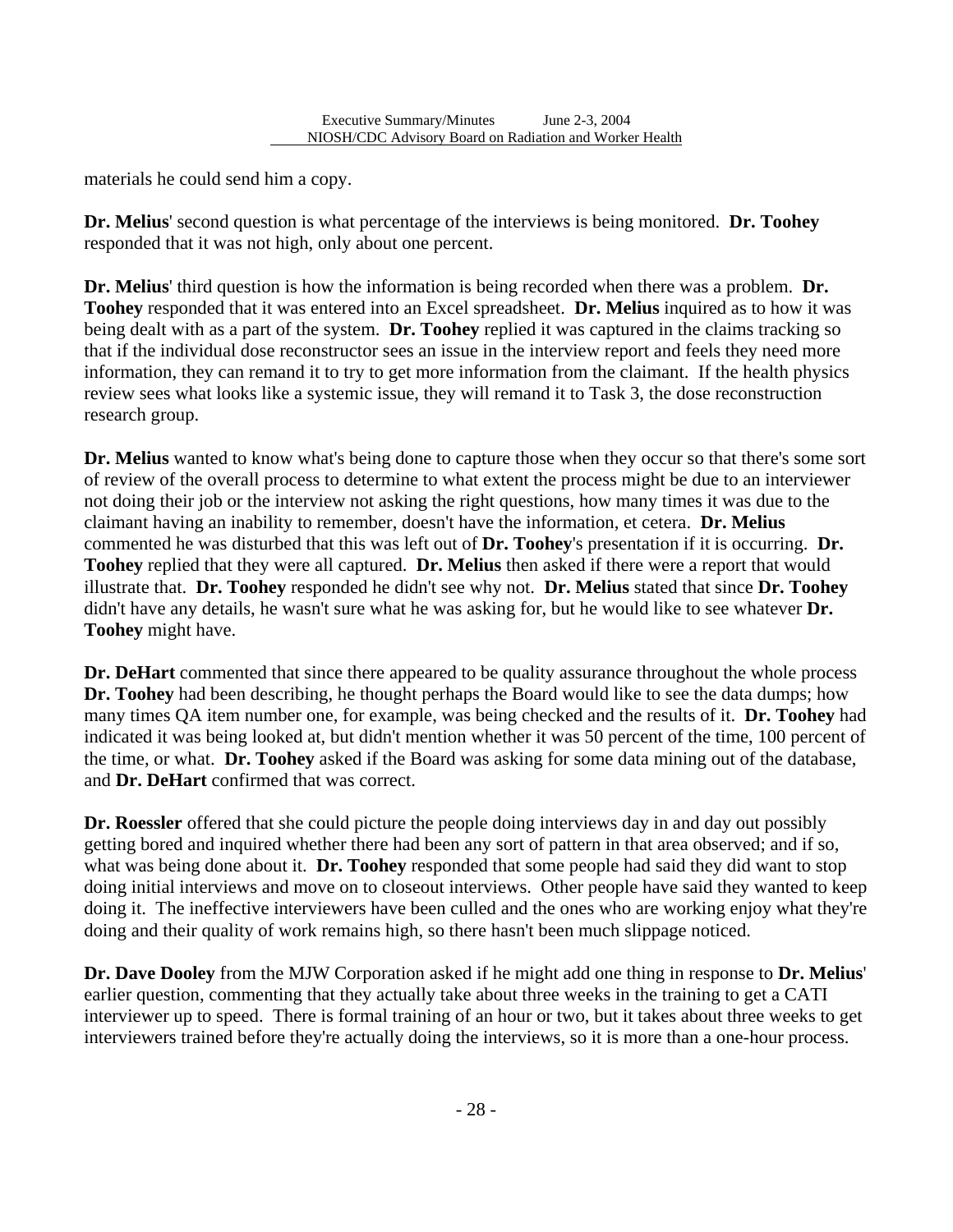l

**Mr. Griffon** asked if the interview data has been found generally to influence the dose reconstructions. **Dr. Toohey** replied that if it's a survivor claim, there was very little if anything useful gleaned from the interview. The interviews with the employees themselves produce information generally related to incidents the worker was involved in. ORAU gets date, location, type of incident, and then send a supplemental request to the site for an incident report. There have been a number of those where reports have been found and added into the dose reconstruction. **Dr. Toohey** wasn't able to give the percentage, but that was primarily the thing that influences the dose reconstruction.

 site-specific. It was basically the terminology for familiarization for the interviewers. **Mr. Griffon Mr. Griffon** asked if there had been any sort of templates developed for the interviewers to assist them in site-specific terminology because generally the claimants may not know isotopes, but they do know trade names or code names. **Dr. Toohey** replied that they had a complex-wide glossary, but it was not asked if that were in any way included with the questionnaire to trigger the claimants' memories, and **Dr. Toohey** answered that it was not.

**Mr. Griffon** wanted to know if the data were being looked at in an aggregate way, putting questionnaires into a database by site, moving toward the coworker step. **Dr. Toohey** replied that if **Mr. Griffon** were referring to site trends, they were not yet doing that but it was on the agenda. He noted that in discussing coworker data, there were two sets. There are huge volumes of site data gathered for previous epidemiology studies, and then there's dose reconstruction data for claimants from the site. That is now termed the job exposure matrix, which is being built off the completed dose reconstructions, including the interviews. However, with only a couple of thousand final dose reconstructions, ORAU hasn't started looking yet for site trends.

**Mr. Griffon** asked if there were any kind of classification descriptions done at the beginning of the interview. **Dr. Toohey** replied that they didn't initiate it, but there is a script for the interviewer to follow in the event the claimant says they can't discuss something because it's classified. The script includes informing the claimant that arrangements can be made for a face-to-face interview by a cleared person in a secured facility if the claimant felt that was necessary, and commented there had been dozens of those done.

**Mr. Griffon** commented that in his experience it has been helpful to have classification people from the sites come in and tell groups being interviewed that classification rules have changed over the years, a lot of things have been declassified and can be discussed. **Dr. Toohey** offered that in the supposedly classified interviews that have been done, those reports were then reviewed by an ADC on site and there have not been any classified data actually provided by a claimant. **Mr. Griffon** noted that his point was to be more proactive, to tell the claimant its okay to talk about most of the stuff. **Dr. Toohey** interjected he didn't care to stick his neck out in that way, but he would be glad to let OCAS arrange it with DOE. **Dr. Toohey** noted a problem with doing that is that it would be site-specific and trying to do it generically doesn't work.

**Mr. Presley** asked if there is a letter sent out with the OCAS-1 form explaining to the claimant what it is and what to do with it, since a couple of people had commented about claimants not understanding that.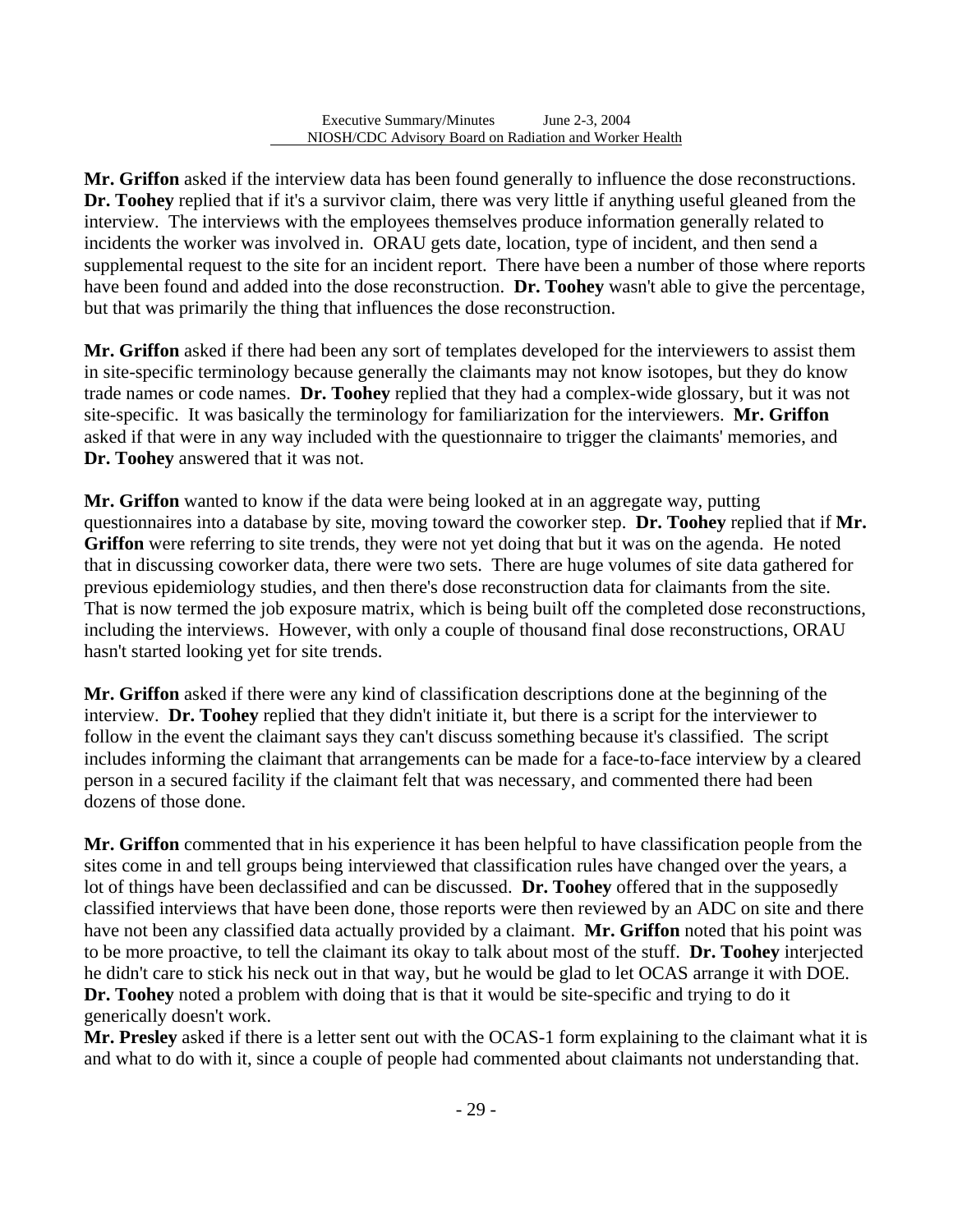**Dr. Neton** answered that there is a letter sent out with the OCAS-1 form and the draft dose reconstruction report which explains a signature does not mean the claimant agrees with the report, but simply means they are through providing information.

l

**Dr. Melius** inquired about an incident database which is not part of the site profile and indicated he assumed if an incident were discovered during the interview which wasn't part of the site profile, it would get referred into the system. **Dr. Toohey** replied that when they hear about an incident the first thing they do is look to see if they already have the report. If they don't, they ask DOE for it. If DOE can't provide it, then they dig a bit deeper to find out what happened; sometimes they can and sometimes they can't.

**Dr. Melius** wanted to know what happened if they couldn't find it. He wanted to know if it were still recorded in the database in a way that if another claimant mentioned the same incident they would start to see a pattern. **Dr. Toohey** explained that the fact that the claimant refers to it is captured. They know what they've requested, and if DOE can't provide it and it forms a pattern, it is remanded to dose reconstruction research. He further commented that most of what the workers could provide would not be adequate data to support a dose reconstruction.

**Mr. Elliott** offered that it should be remembered there is an affidavit approach which could be employed. Once an affidavit is received and the reasonability of it has been verified, it is also added to the incident reporting.

**Dr. Melius** wanted to comment on **Dr. DeHart**'s question about referring people to advocacy groups and offered that that would be helpful for survivors because they don't have the contacts, and having them referred to somebody would make the interview more worthwhile. **Dr. Toohey** added that they're beginning to see some of that come back from the worker outreach program and they're exploring ways to help get the word out.

**Mr. Michael Gibson** observed that the incident reports are generated by the contractors, who vigorously try to downplay incidents and the extent of the incidents, and wondered how ORAU was depending on that information in trying to develop a worst-case dose estimate. **Dr. Toohey** explained that once he knew the isotope and something about the characteristics of the incident and the process, he could start making brackets for worst case. He commented that, like every other part, the DOE submittal is only a portion of what has to be considered. They take everything into account and do the best they can.

**Dr. Ziemer** suggested putting together a list of things the Board would like to review related to the ORAU quality assurance plan. **Dr. Melius** suggested reactivation of the working group on interviews, commenting that he still had his notes and they could probably put together a request that might be more efficient than just trying to develop a list. The workgroup had developed a list of steps and what the QA/QC procedures were that were either in place or planned for each step.

**Dr. Antonio Andrade** offered his congratulations to **Dr. Toohey** and ORAU on the work that had been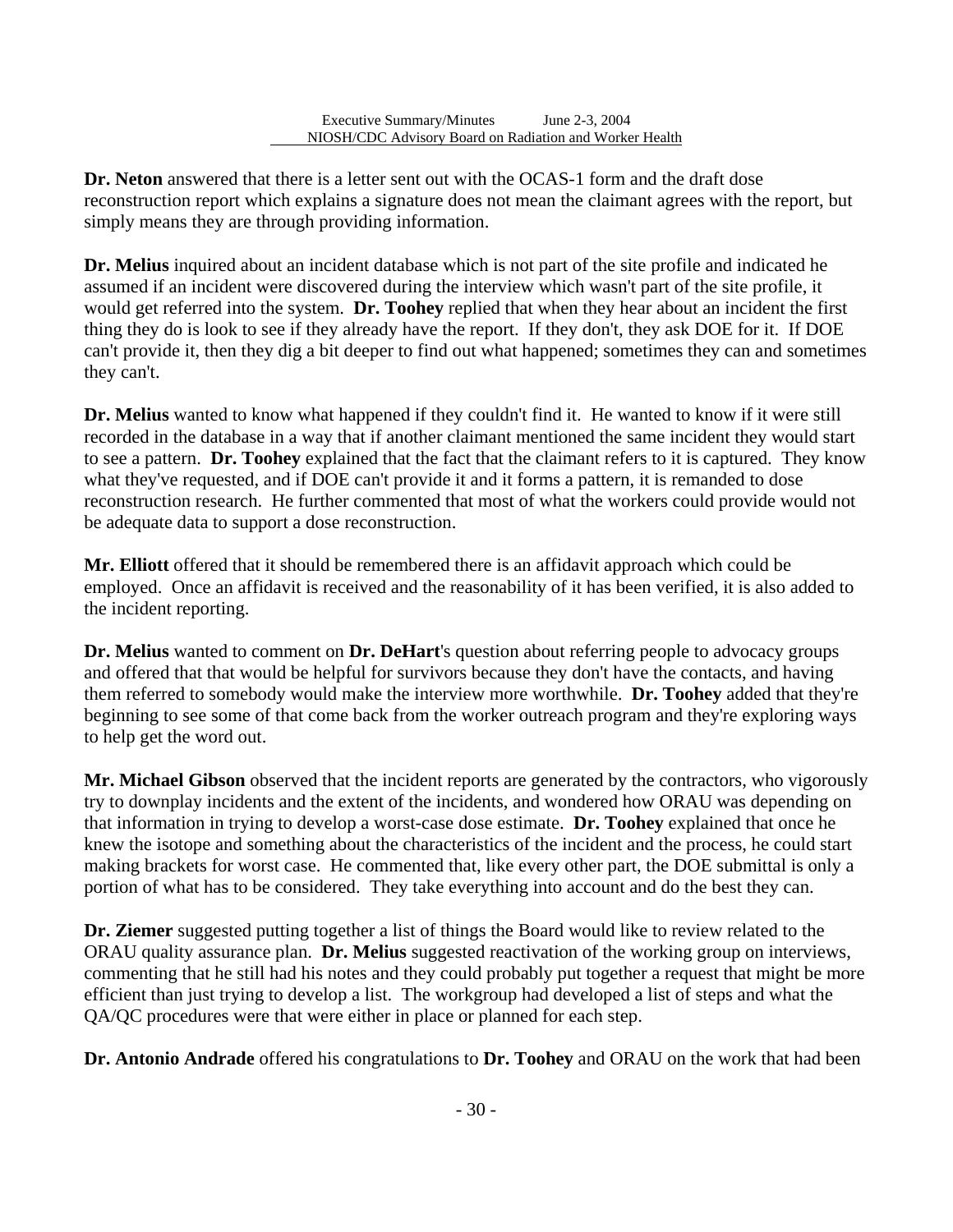done, noting it appeared they had implemented every suggestion they had come up within the working group, and perhaps more. He commented that now that the data collection process has come together, in general what the Board would like to see are trends, the issues that have been discovered or come to light, and those are what he and **Dr. Melius** would suggest for a future meeting.

**Dr. Ziemer** suggested that **Dr. Melius**, **Dr. Andrade** and **Ms. Wanda Munn** constitute a working group to develop a report to review what had been looked at before and what ORAU has been working on and do a side-by-side comparison to see if there are things that could be mined from the data.

**\* \* \* \* \*** 

### **SPECIAL PUBLIC COMMENT PERIOD**

**Dr. Ziemer** announced there was one individual member of the public who wished to address the Board, but would not be available for the evening session.

#### **Mr. Fred Stockwell, Steelworkers Organization of Active Retirees (SOAR)**

l

**Mr. Stockwell** was a steelworker for 38 years at Bethlehem and indicated that he understood "they" had discounted the South Buffalo Railroad. He wanted it understood that the South Buffalo Railroad is a wholly-owned subsidiary of Bethlehem Steel Corporation and no other railroad could come into the plant. Whatever document he referred to apparently indicated South Buffalo Railroad was a contractor, but that railroad moved the steel in and out of the plant and no other railroad could do anything.

**Dr. Ziemer** thanked him for his comments and indicated he presumed DOL had the information and was looking into the matter.

### **Ms. Annette Prindle, Department of Labor**

**Ms. Prindle** announced that she was the district director of the Cleveland district office of DOL. She indicated she had the information Mr. Stockwell had submitted, had just received the last of it, and would be submitting it to the national office.

**\* \* \* \* \***

### **SUMMARY OF CHANGES SPECIAL EXPOSURE COHORT FINAL RULE**

**Mr. Ted Katz,**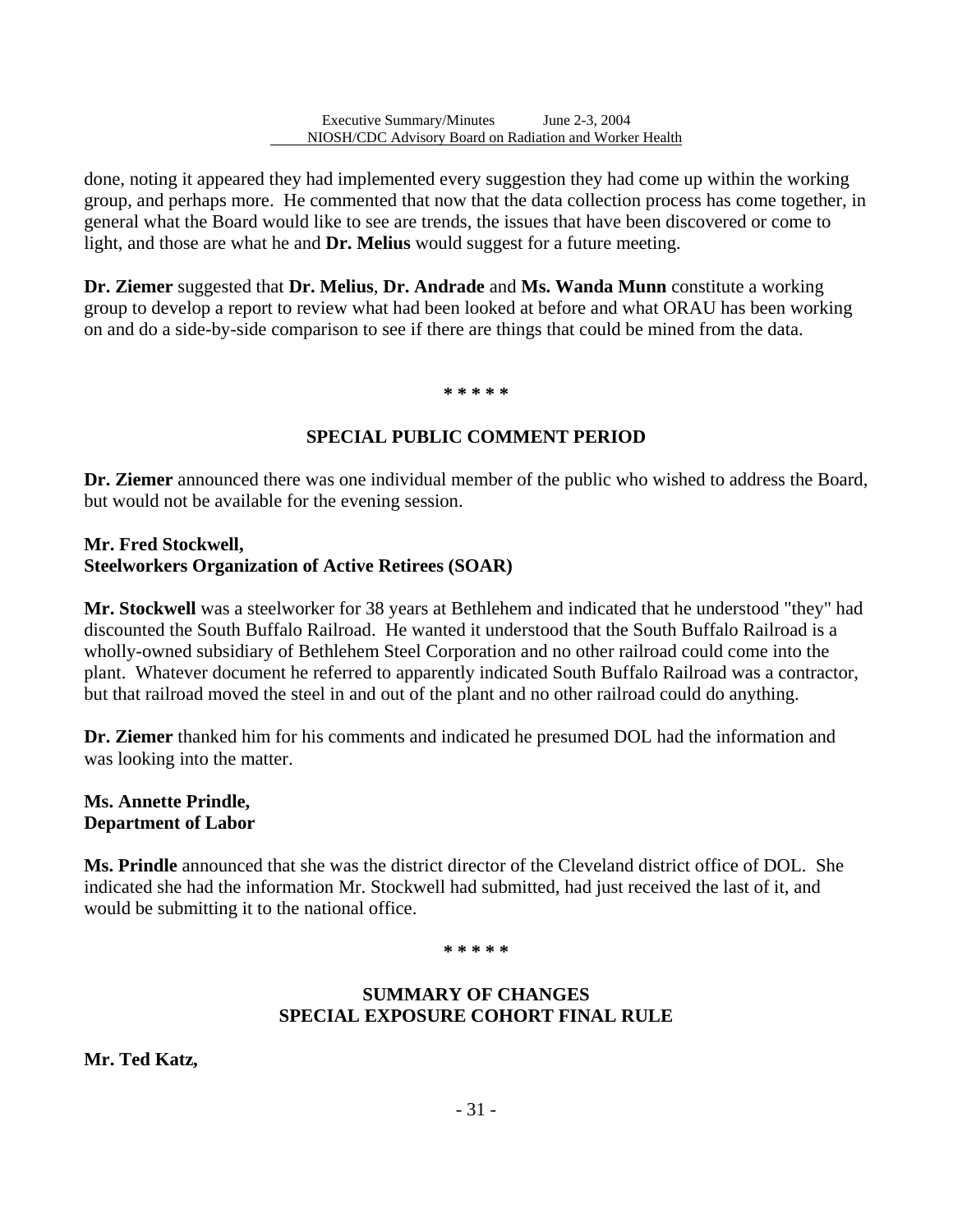## **NIOSH**

l

**Mr. Katz** began by explaining the two key requirements for adding a class to the SEC. The first is a finding that it is not feasible to estimate with sufficient accuracy the radiation dose the class received. Secondly, there is a reasonable likelihood that such radiation dose may have endangered the health of members of the class.

In addition, the rule addresses three procedural requirements. One, that a petition is needed from the class. Second, that the Board have an opportunity to provide advice on the addition or non-addition of a class. And thirdly, that if a decision is made by HHS to add a class to the cohort, Congress then would have a 180-day period to consider the decision, expedite it, reverse it or whatever. These are all requirements of the Act and are not NIOSH formulations.

NIOSH puts together the procedures for implementing the statutory requirements and establishes the requirements for petitioner eligibility and petition contents, both of which have been made rather broad.

The process begins with the receipt of a petition from a class. The petition is submitted to NIOSH. NIOSH then determines whether the petition meets the basic requirements. NIOSH works with the petitioners in helping them address those requirements. NIOSH then makes a proposed finding as to whether the petition meets those requirements for consideration. If it does, it proceeds to the next step. If it doesn't, the petitioners have an opportunity to request administrative review of the proposed finding.

If the decision is that a petition meets the requirements and deserves evaluation, the next step then is a NIOSH evaluation of the petition according to the two criteria of feasibility and health endangerment. At the end of that process an evaluation report is produced which goes to the Board and the Board then will hold a session to address the petition. Petitioners will be invited to present their views to the Board on the NIOSH evaluation, as well as on their petition. The Board will do its deliberations, considering the information and other information it may deem appropriate, and make a recommendation to the Secretary as to what should become of the petition.

Following Board advice, the director of NIOSH would issue a proposed HHS decision whether to add or not add classes. Petitioners then have the opportunity to seek an administrative review if they receive an adverse result.

At the conclusion of the process or if there is no request for a hearing, the Secretary makes a determination. If the decision is to add classes, that determination goes into a report to Congress. Congress then has 180 days to review the decision or act on it. At the end of the process, NIOSH will report the results. There is of course reporting throughout the process to the petitioners and the Board on various steps along the way.

**Mr. Katz** described the issue of feasibility as outlined in the second notice of proposed rulemaking. He outlined the Board's advice to Secretary Thompson on the feasibility issue. He described the public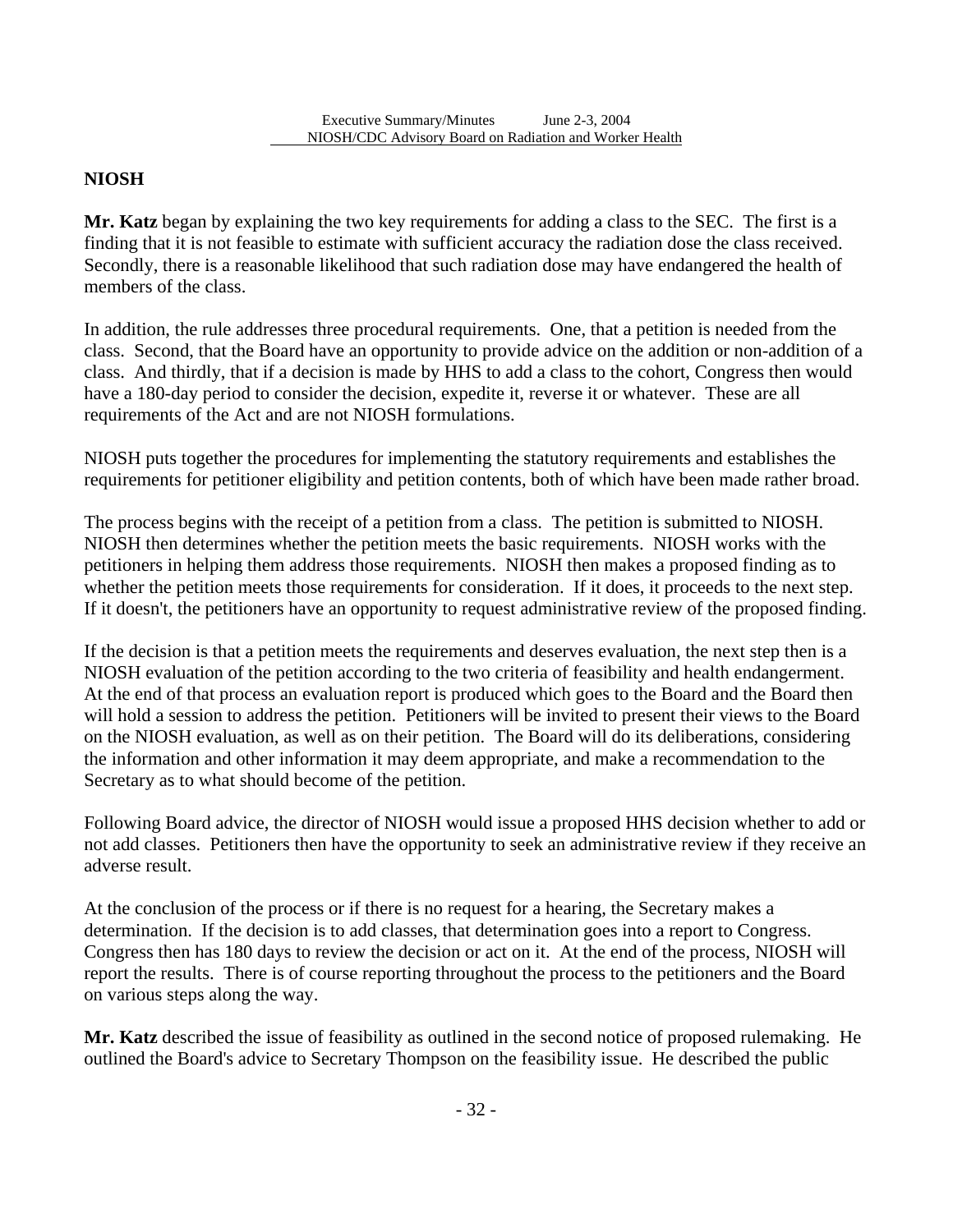l

comment on the feasibility issue, and outlined the feasibility portion in final rule and the changes from the second proposed rulemaking, taking into account those issues raised by the Board and through public comment. **Mr. Katz** also outlined the internal procedures that have been established addressing the feasibility portion of the petition consideration.

Moving then to the second test of a petition, the health endangerment issue, **Mr. Katz** outlined the criteria in the second notice of proposed rulemaking addressing health endangerment. He described the Board advice to the Department on that issue, as well as public comment, and the provisions then included in the final rule, taking into account those Board recommendations and public comment.

**Mr. Katz** also outlined Board comments and public comment on other issues. He then described the resolution either through the Act itself or the way in which the final rule accommodates those issues.

**Mr. Katz** also described other changes or clarifications in the final rule that had come about as a result of working through the development of the rule. Those included limiting the number of petitioners per petition. **Mr. Katz** explained that contrary to the normal perception of a petition, these determinations are technical, not based on the number of petitioners. Therefore large numbers of petitioners create administrative delays in the process.

There is also a new information requirement which is related to practical problems in implementation. There are now provisions that if there are a number of petitions relating to the same class, they may be combined and treated as one petition. However, if work has already been done in evaluating a petition or a decision has already been made and another petition comes in that is precisely the same as the earlier one, the new petition is required to provide new information not considered earlier in order to be considered on its own.

**Mr. Katz** described some additional changes or clarifications, including the clarification that evidence provided will be weighed for adequacy and credibility.

How the review of proposed decisions would occur was more fully explained; once NIOSH makes a recommendation or a proposed decision whether or not to add classes, the rule now describes what the process would be by which a petitioner would seek a review of a denied petition. That process is a function of HHS. A panel of three independent people from HHS personnel would do an administrative review which would be considered by the Secretary.

The earlier rule did not clearly allow the Secretary to issue multiple decisions, so that has been clarified, as well as a clarification of protection under the Privacy Act.

## **Discussion Points:**

**Dr. Melius** asked **Mr. Katz** to review the length of time from the time a petition arrives at NIOSH to time people would get compensated. In the ensuing discussion between **Dr. Melius, Mr. Katz,** and **Dr.**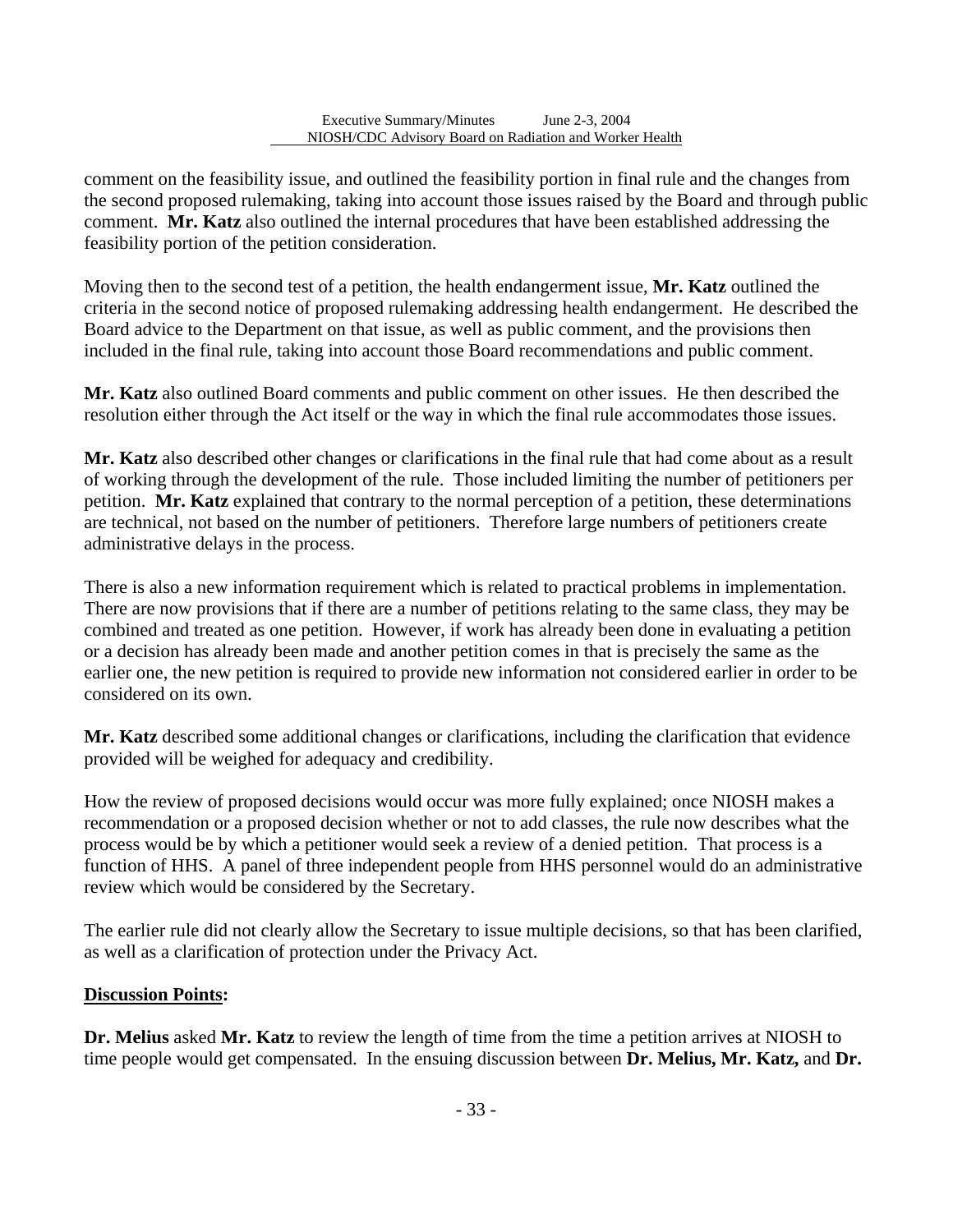l

**Ziemer**, it was determined that it could easily take a year from filing of a petition to compensation, with **Mr. Katz** noting that the exception might be cases where NIOSH had already found they were unable to do a dose reconstruction. But even at that, there is a 180-day period, six months, for Congress to review once the recommendation had been made by the Secretary of HHS.

**Dr. Melius** asked what it was in this particular rule that had taken so long, what had been the stumbling point. **Mr. Katz** acknowledged that perhaps he was just slow, but explained that HHS is a very large department and there were a lot of people involved in the development of the rule, and every person has to have his input. In addition, three other departments are involved, and even though the rule seems as if it would be simple, it's actually very complex. **Mr. Katz** commented that in a way the dose reconstruction rule was simpler because the SEC rule is something nobody's ever done before, so it's breaking new ground.

**Dr. Melius** inquired if people should then be happy that it had taken another year. **Mr. Katz** countered that indeed they should be pleased because it quite easily could have taken five years, but they had pushed very hard and all the people involved pushed very hard to make the rule happen as soon as it could, but it was a very difficult job.

**Dr. Melius** asked whether the guidelines on feasibility referred to in the rule were available yet. **Mr. Katz** replied he had thought they were on the OCAS web site and would be provided directly to the Board members, but he didn't know whether that had been done yet because the rule had just gone on the web site on Friday, less than a week ago. He indicated the petition forms are on the web site, as well as instructions for completion of those forms. **Dr. Neton** commented he was getting some feedback that the guidelines may not be on the web site yet, but would be there as soon as possible. They are completed, just not yet on the web site.

**Dr. Melius** then wanted to know if somebody could explain what was in them. **Mr. Katz** replied that they're a step-by-step description of how NIOSH goes about the entire process, from determining they are qualified petitioners to helping petitioners with their submittal and meeting the requirements of a petition. They go through the entire process, step by step, of NIOSH doing the evaluation, how it would go about addressing feasibility and health endangerment.

**Dr. Ziemer** asked if they could be provided to the Board as soon as possible. **Mr. Katz** apologized and indicated he had just assumed they were on the web site and that they would be provided as soon as possible.

**Dr. DeHart** asked if anyone had considered the impact over the next few months of how many petitions may be coming in. **Mr. Katz** explained they had some information. A few people had notified them of their intention to petition. **Dr. Neton** added that they had received approximately three potential petitions very early on, and that they were drafting letters to notify those people the SEC rule had been published and to evaluate whether the petitions already received were valid under the construct of the regulation. NIOSH is working with ORAU to develop infrastructure, computer resources to handle the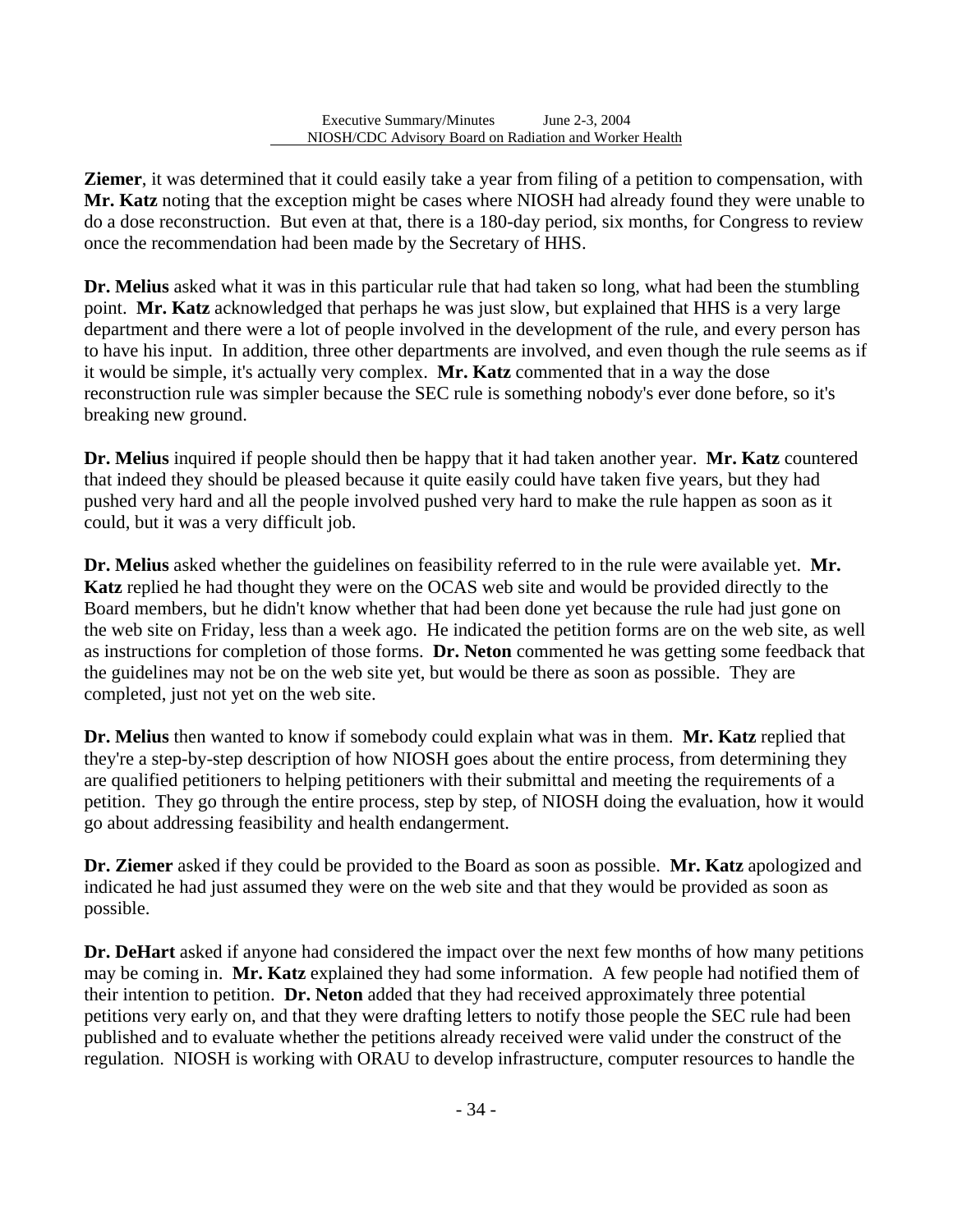petitions, which is in place on a rudimentary basis. Some mock petition evaluations have been done to try to flesh out the details as best can be done so early in the process.

l

**Dr. DeHart** inquired if there might be an issue of staffing, if it were something that might have to be addressed by the Board. **Dr. Neton** replied that they hoped they had adequate staffing, but they couldn't predict the volume of petitions coming in. A lot of initial effort is going into the qualification phase to determine if more information will be needed to become a valid petition. But until they begin to receive petitions, it cannot be predicted.

**Dr. DeHart** commented his concern would be there might be a bleeding-off of manpower from the thrust in doing dose reconstructions and consequently slow down that process in order to begin to address the petition drive. **Dr. Neton** offered that NIOSH shared that concern and it was his personal belief that staffing is adequate at the present. They didn't expect thousands of petitions and they're hoping the valid petitions will stay in the fairly low numbers.

**Dr. Roessler** asked if she had understood **Mr. Katz** to make the comment that NIOSH had identified a number of situations in which they could not do dose reconstructions. **Mr. Katz** responded that what he had said was when they attempted a dose reconstruction and could not complete it, that situation met the requirement with respect to evaluating feasibility.

**Dr. Roessler** went on to inquire whether there had been any cases identified where dose reconstruction could not be done. **Mr. Katz** explained that the way the effort dealing with dose reconstruction to this point had been organized, it almost avoided that situation because they had been dealing with those dose reconstructions they were able to do. And in the cases where there wasn't monitoring, even the site profiles were not addressing the non-monitoring issues at this point. So the dose reconstructions that were being done were the ones that could be most expeditiously addressed.

**Dr. Roessler** asked what factors would go into determining that you couldn't do dose reconstruction other than no monitoring. **Dr. Neton** replied that it was a difficult process and that without going through a detailed example of a real life condition, which he was not prepared to do, it was hard to envision. **Mr. Katz** added that in general it was circumstances where you don't have source term and process information. **Dr. Neton** added that some of it is work that they're doing right now with ORAU looking through where those situations exist, but it's too early to comment at this point.

**Dr. Melius** offered that the chief problem with what has been done is that sufficient accuracy has yet to be defined and it's being done on a case by case basis, which will then throw it back on the Board to make determinations as to the quality of the NIOSH dose reconstructions through the Board's contractor review. Secondly, the qualifications of the SEC petitions, based on some set of arbitrary guidelines which are not available, makes it difficult to address, but it would seem that burden is also on the Board. People making petitions would have to know something about those guidelines because those are what will determine whether they qualify or not.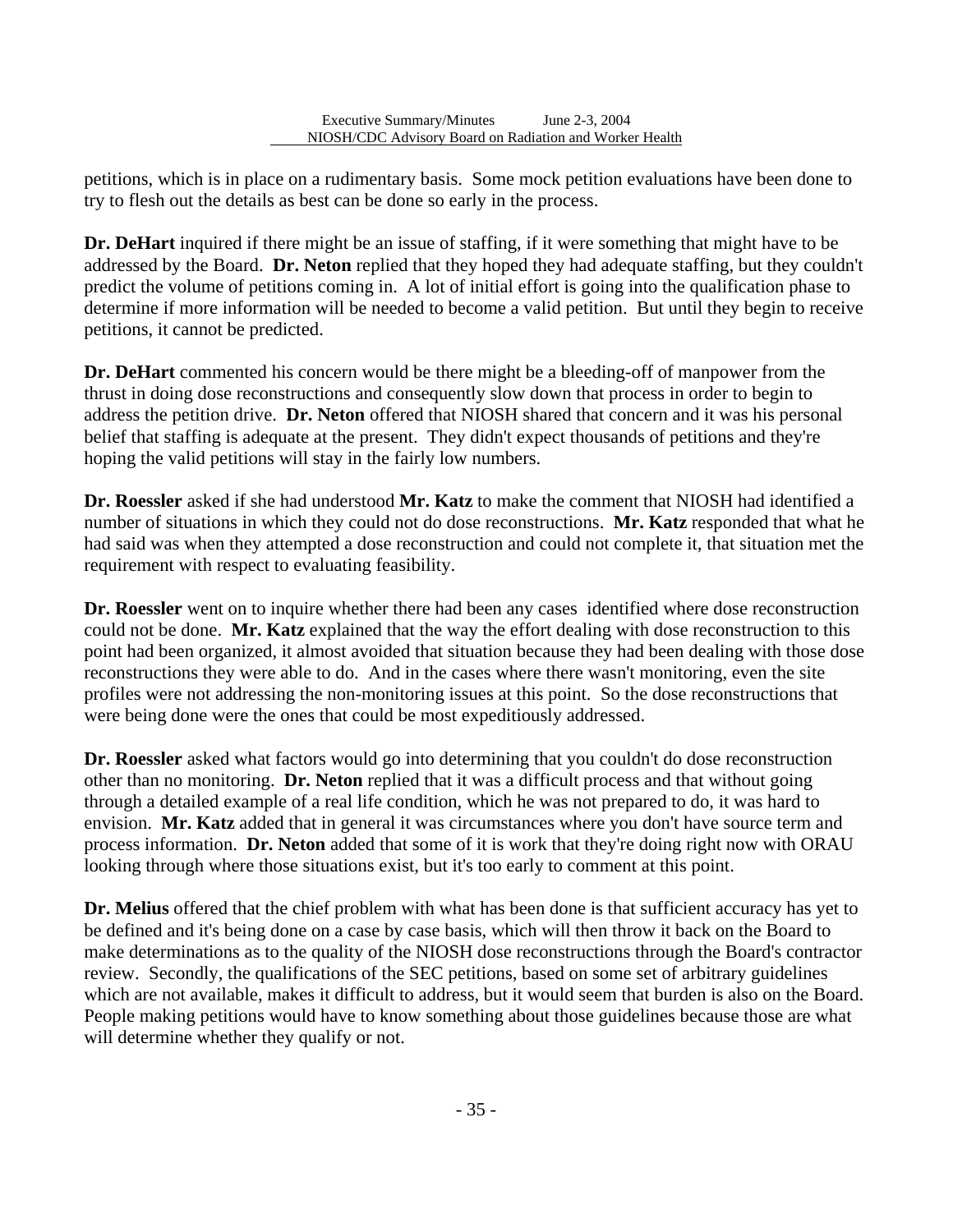l

**Mr. Katz** explained that petitioners don't need to know that. They need to know what is required for a petition to receive a full evaluation. They're not required to prove their case. They're given information about what the requirements are for submitting a petition, so it doesn't raise any problems for the petitioner. **Mr. Katz** commented he didn't think there was a problem with the Board making determinations about feasibility because, in every case, if you can't estimate maximum doses in the worst case, that's when you determine it's not feasible.

**Dr. Melius** countered that whether maximum dose really provides a sufficiently accurate dose reconstruction is the question, and if the guidelines don't address that -- and since they aren't available, he can't tell that and that it had him even more confused -- he felt the Board was going to end up having to make that assessment because they're now going to be reviewing both the petitions and the program.

**Mr. Katz** explained that the Board could in fact have issues about dose reconstructions. If it happens to be relying entirely on source term and process information, there will be clearly laid out the assumptions, the scientific basis for making the maximum estimate. The Board will have the opportunity to scrutinize whatever is questionable about that. In practice, it won't be a mystery as to what to do or what to recommend in those cases.

**Dr. Melius** retorted that the Board would have to see it on a case-by-case basis. And rather than having a set of guidelines and regulations to follow, they're going to have to be determining it as they go along and there are potential problems and unfairness to claimants. **Dr. Melius** stated that he thought **Mr. Katz** was wrong in that he didn't believe claimants would want to submit petitions without an understanding of whether they qualify. Just because the initial criteria for qualifying as a petitioner is low doesn't mean the chances of success for the petition are going to be high.

**Mr. Katz** reminded **Dr. Melius** that the rule very clearly specifies the likely circumstances in which feasibility becomes an issue, and commented that petitioners cannot be turned into health physicists in order to take them further into knowing the probability of their success. The burden of what it takes for them to submit a petition has been limited and is low enough that the petitioners are not taxed with an inordinate amount of work in order to submit that petition. From there, the burden is on NIOSH, the Board, and the Secretary. **Dr. Melius** interjected that that was exactly the problem.

**Dr. Ziemer** offered that the guidelines sounded like they were more of a checklist and **Dr. Melius**' point that the Board may end up looking at them on an individual basis is probably true. The Board had been hoping there would be an easier way to say if you meet certain criteria, it's fairly straightforward. **Mr. Katz** commented that the guidelines reference the parts of the dose reconstruction guidelines addressing technical issues, but added that the Health Physics Society, all the public commenters and the Board and the entire staff have not been able to come up with a litmus test type approach, a simple test that would work. He added that if something as simple as checking a box could have been done, they would have loved that. It was a situation that just could not be done that way. It was going to take judgment.

**Dr. Andrade** asked to address three matters. Number one, the rule states that NIOSH/OCAS will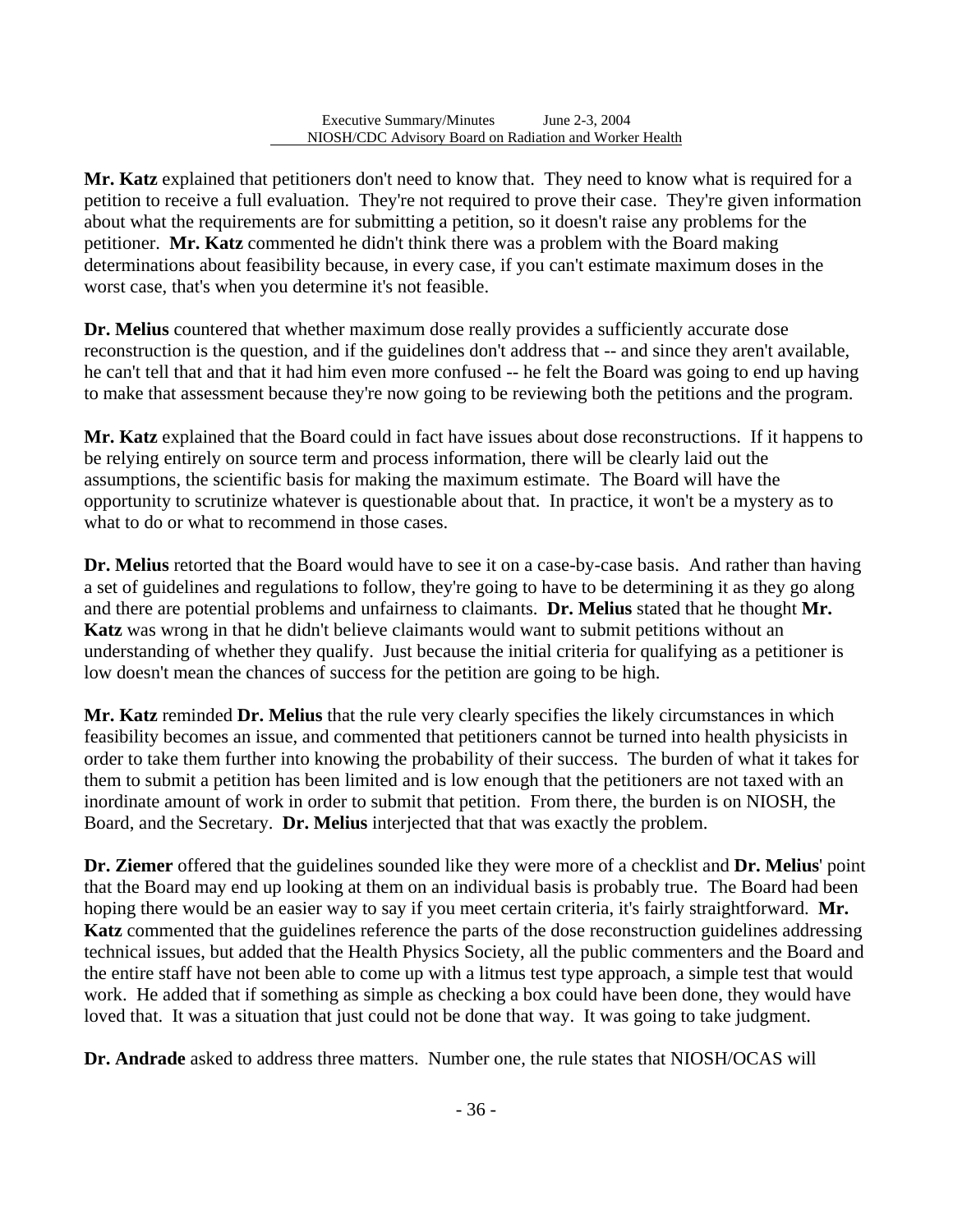l

provide a report to the Board for its consideration, so that indicates the Board will see every single petition as a part of its job. Two, with the detailed procedures on the web site, if people feel like it will provide them some advantage, then they can read them and seek advice and use them in the petition process. Thirdly, if a report comes down to the Board that says NIOSH has looked at an individual petition and they believe it may qualify, that has no bearing at all on the quality of dose reconstructions done in the past. That does not bring into question the issue of sufficient accuracy. That means simply that they have identified the more complicated cases that are going to come up in the future. There is no connection between sufficient accuracy and ruling on an issue with respect to SEC status.

**Mr. Owens** inquired if any plans had been made to provide educational assistance to claimants such as workshops, et cetera. **Mr. Katz** replied that as far as he knew, there were no such plans. **Mr. Owens**  commented as a follow-up that considering the number of sites involved, there could be considerable concern from the standpoint of resources and wondered when that question would present itself for NIOSH and asked when the Board might be informed of the need for additional resources. **Mr. Katz**  responded that it would be recognized and acted on as quickly as possible without requiring the Board to intervene. He also commented that if NIOSH is in a situation where they're being swamped with petitions, the Board would know it because NIOSH would be posting information and informing the Board as it goes along.

**Mr. Owens** asked whether any projections had been made as to the number of petitions anticipated, noting that with the number of people upset and interested in SEC status, he could surmise there may be a tremendous number of petitions filed. **Mr. Katz** agreed that was entirely possible.

**Mr. Griffon** commented that the feasibility test seems to be laid out with maximum dose, but sufficient accuracy is not laid out at all. He noted that he had seen some of the examples in the text and offered some examples of his own in contradiction of those, concluding that there's no condition in the SEC rule that requires one to know anything more than a dose of zero to some maximum number, that if a maximum is known, that's good enough and the petition doesn't qualify for SEC. **Dr. Neton** replied that there's no requirement that would put a distribution about the exposures. **Mr. Griffon** countered that there's no requirement to put a maximum dose, either.

**Dr. Neton** offered that his point exactly was that it couldn't be done. If the maximum potential were known based on the source term, a maximum exposure could then be assigned to each and every claimant. In a situation where there is a time period where there were some very basic monitoring measurements taken, you could feel comfortable putting a maximum dose on that time period. But then there's an earlier period in time where there was no monitoring, but it's known that the exposure potential was at least as great as that monitored period. There's no basis for what it may have been above and beyond that, you have no idea how much greater it could have been, and you can't put a cap on it. NIOSH could not come up with a credible exposure model for that time period, and that's the kind of situation that's being addressed with this regulation. **Dr. Neton** noted that it's an exposure model. For example, what is the maximum air concentration that could have possibly been in that particular facility in a specific period of time. If NIOSH can answer that, they can put a maximum exposure to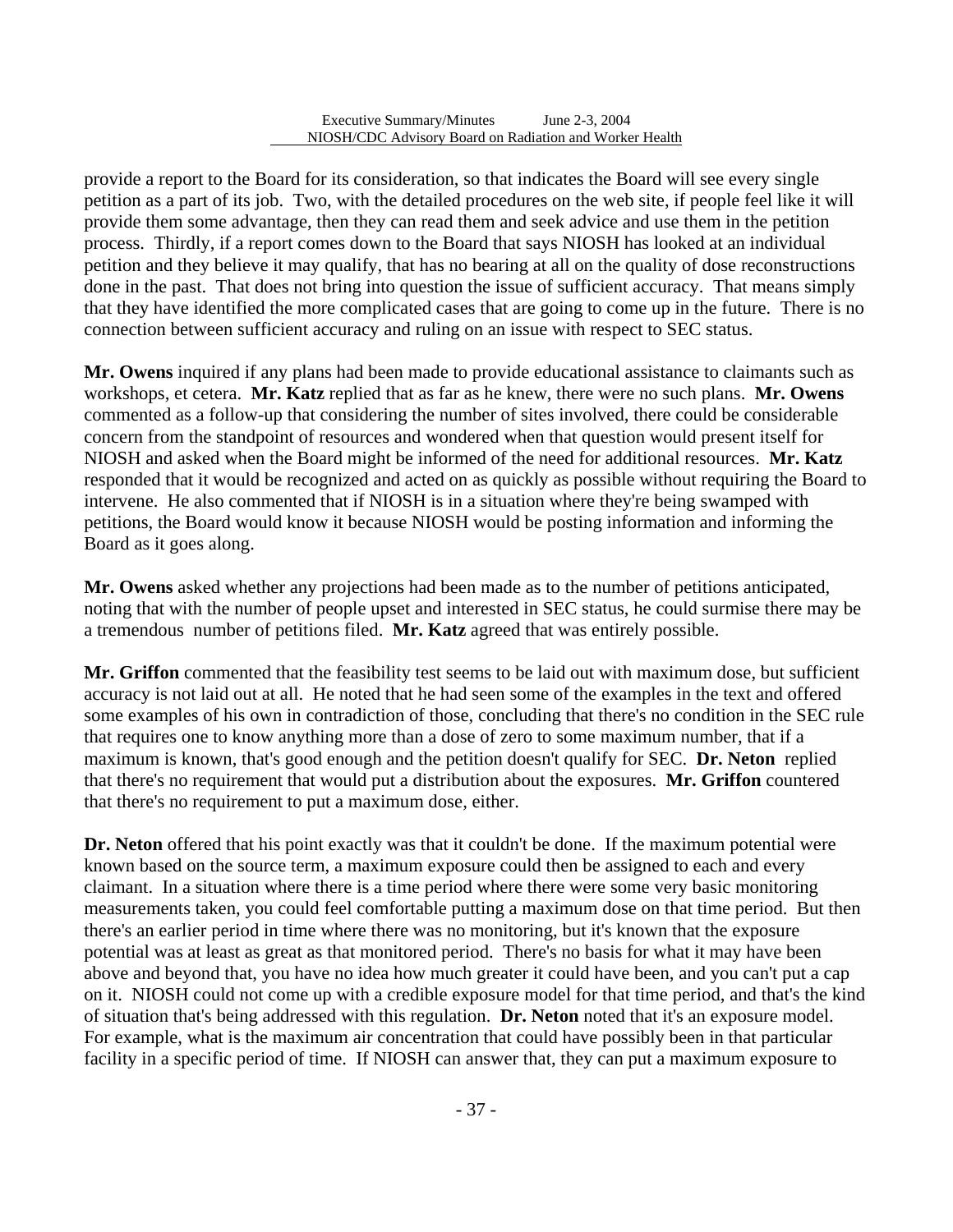each and every claimant in that time period. When there's no monitoring data and there's no reliable way to extrapolate into those time periods, that may be a scenario where NIOSH would possibly say they could not put a cap and would recommend it for SEC.

l

**Dr. Melius** asked if that were in the guidelines. **Dr. Neton** replied that it was not exactly in those words, but there are a couple of examples that will be included. **Dr. Melius** asked if it said that in the guidelines, stating that there has to be some positive guidance as to when you don't have sufficient accuracy. **Dr. Neton** responded that he believed that was addressed. **Mr. Katz** pointed out there was no bright line with one item or another.

**Dr. Ziemer** offered that a recurrent issue is use of the word "accuracy," which he opined was probably not being used accurately. What is being discussed is the ability to make a judgment on probability of causation. If there's sufficient information to make the judgment, it's considered sufficiently accurate to make the determination. He noted that it may be very inaccurate scientifically. But if it's sufficient to make the decision, that may be sufficiently accurate. **Mr. Katz** added that it ensured they were overestimating dose rather than underestimating, resulting in fair treatment when determining probability of causation.

**Dr. Melius** countered that fairness means two people working side by side will be treated equitably in the process, which is his concern, and having a set of guidelines for doing that is important.

**Mr. Espinosa** commented that the Act does not allow multiple-facility classes, but asked what about building and construction trades, et cetera. **Mr. Katz** explained a class would petition in each of those facilities. Where they had worked 250 days over the course of working at those facilities, they would be covered even though there isn't one class covering all three facilities. **Mr. Espinosa** said the burden of proof didn't make sense to him, if a site has several areas and one area is designated as an SEC, how to prove their 250 days. **Mr. Katz** offered that this would be more understandable when the internal procedures are read because NIOSH will be working with DOL because they will have to be able to make that operative so that they can make determinations of whether someone is in the class or not based on the information available. **Mr. Espinosa** said that went hand in hand with his question because he didn't see a definition in the rule of site versus facility. **Mr. Katz** explained that the rule relies on the definitions in the Act, it doesn't create its own definitions. It has a footnote explaining that you could have multiple buildings and multiple areas within a site, and they could all be classified as one facility and come in under one petition.

**Dr. Melius** commented that the Board is going to have to decide sometime soon how it was going to handle the petitions and what kind of help they were going to require from their contractor, which was something they were aware of in the beginning but didn't have the rule to work off of, so they should start thinking about a task order. **Dr. Neton** offered a reminder that the cutoff date for task orders for this fiscal year is coming up very soon.

**Mr. Griffon** wanted to return to the issue of sufficient accuracy and wanted to follow up on **Dr.**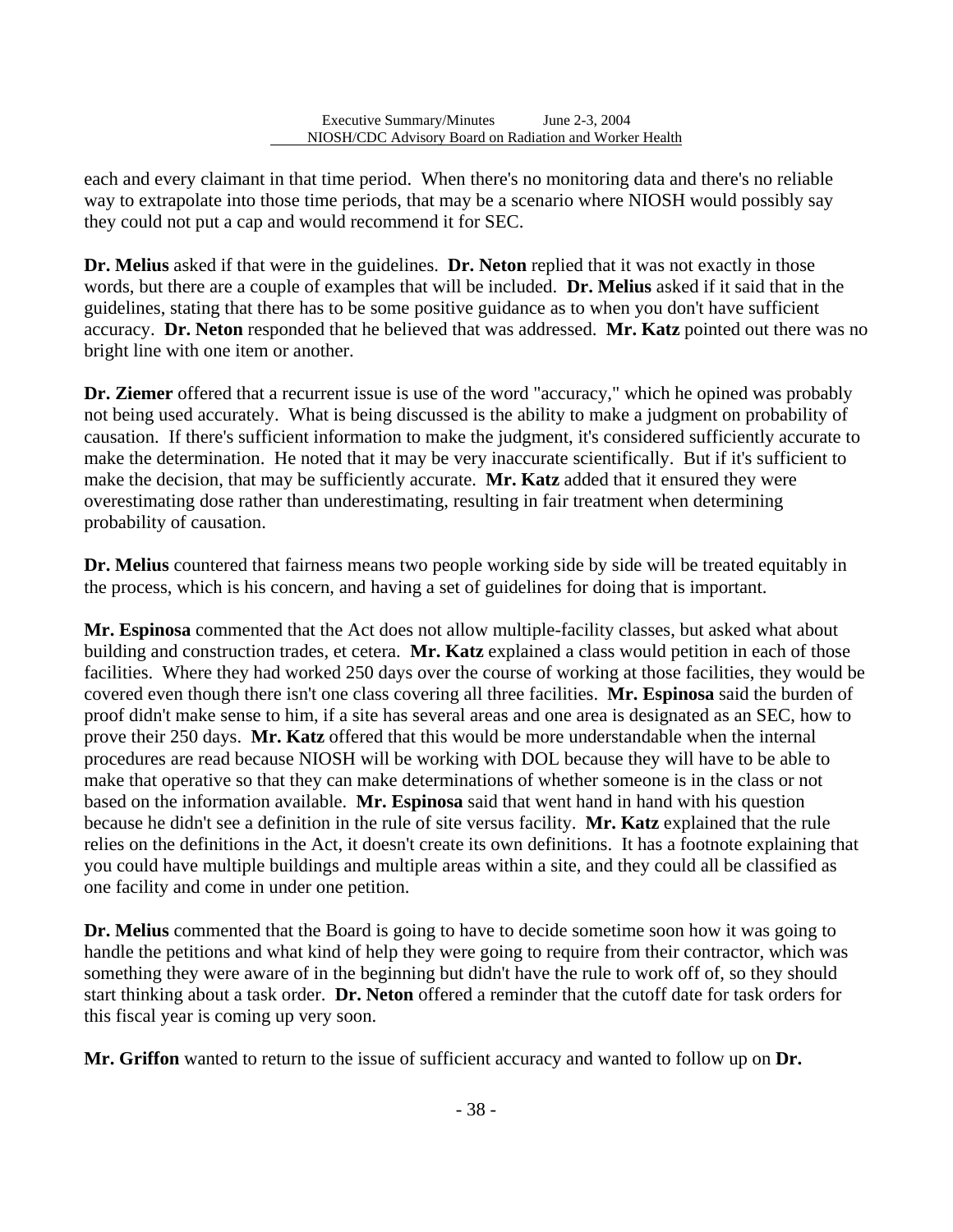l

**Ziemer**'s comment that the upper maximum is actually very inaccurate, but that it would be a claimantfriendly estimate. **Mr. Griffon** indicated his point is that the upper maximum, according to the SEC rule, may be used in the individual dose reconstruction. It may not be used, but they can use a distribution from zero to that upper maximum. If you're getting a different POC when you use the upper maximum dose versus the distribution entered in the individual's dose reconstruction, one that's higher than 50 percent and the other lower than 50 percent, his question is whether that is sufficient accuracy. He added that as he read it, the estimate of the maximum, even if it's the only thing you have, doesn't have to go into the individual's dose reconstruction. **Dr. Neton** explained that it depended on what information may be available. If there's more information to estimate a central tendency of the distribution, that would probably be used.

**Mr. Griffon** indicated that his point is that if it's so inaccurate, you've got one assumption being made that you think is the worst case but your data is so minimal there's a possibility you may not even be in the ball park -- **Dr. Neton** interrupted to say that was where scientific evaluation comes in. The Board has a contractor to evaluate to determine if NIOSH is on the right track, but there are judgments made. **Mr. Griffon** commented that the Board would want an opportunity to weigh in on the procedures.

**Mr. Katz** offered that NIOSH intended the Board to have the opportunity to review the procedures, and that is expressed in the rule. The Board could not be given the procedures until the rule was published because they were in the process of the rulemaking and couldn't be provided in advance. All they say in the rule is that consideration of petitions will not be delayed until the Board had completed its review of the procedures. Everything is going to take some time.

**Dr. Melius** contended that was his point, that he found it difficult that suddenly the burden's on the Board to complete something it's taken NIOSH over three and a half years. It was, in **Dr. Melius**' opinion, a major failing of the program, of NIOSH and HHS that the process had taken so long to get the final SEC rule published.

**Dr. Andrade** offered that the final rule, as written, was an excellent piece of work. But it appeared to him as though the connection is being missed insofar as the equity of the procedures that go into dose reconstruction versus what is going to be done with respect to potential SECs. He commented that if there is sufficient information on a source term to derive a maximum exposure, all people who have been exposed to that -- barring other differences -- are applied the same exposure. There is equity.

Further comment by **Dr. Andrade** was that when there are more data and those data can be attributed to an individual, it becomes murkier because you can calculate an individual dose that may not be the maximum dose to the person. He offered that unless one has done health physics work, that's a hard concept to comprehend, but the more data, the easier it is to assign a dose that may not be the maximum dose one would assign if the only thing available were source term.

**Ms. Munn** commented she felt it was necessary to dispute an earlier inference that some individuals might not approach these claimant issues seriously. She stated that no person had ever made jokes about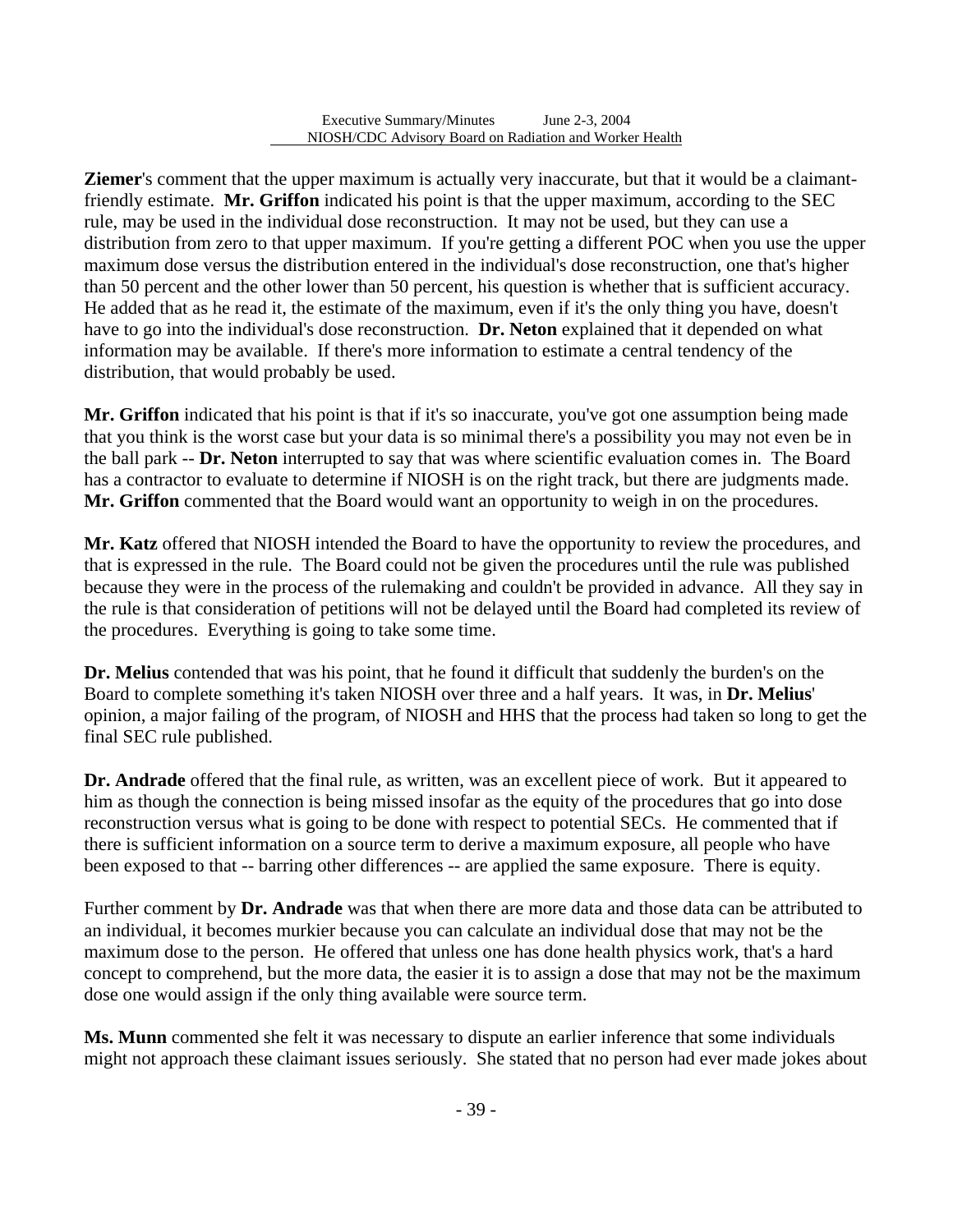these matters within her hearing.

l

**Mr. Griffon** wanted to return to his point that you may have a couple of datapoints that suggest very low exposures in a class, and one datapoint that suggests a potential for a very high exposure, and then a distribution. But is it sufficiently accurate. This SEC rule says if one can calculate a maximum, it's feasible to estimate a dose. How that gets played out in the individual's dose reconstruction from that point on is a different issue.

**Dr. Ziemer** observed that unfortunately what is being dealt with is a lot of theoretical or hypothetical cases, and it will have to come down to actual cases. The Board will have an opportunity to look at every one of them and make a determination on the very issues everybody's talking about. In looking at actual cases the Board can then determine to what extent these issues are really problems, and then they'll have to deal with it.

**Mr. Griffon** disagreed, in that he believed the members of the Board have some real world experience and his point is that the Board may be able to develop some sort of indicators of sufficient accuracy in the guidelines and he thinks the Board should have dialogue with NIOSH on that as a second draft of the guidelines.

Going on to his next point, **Mr. Griffon** commented that there is a section on health endangerment which talks about the 250 days. But there's a condition in the preamble that talks about internal versus external exposures and that for internal exposures it will be assumed all cancers are covered, but not so for external exposures. **Mr. Griffon** asked if he were reading that incorrectly.

**Mr. Katz** explained that for health endangerment there was no issue with respect to internal/external dose whatsoever. There was nothing in the preamble addressing that. He commented that what **Mr. Griffon** may be thinking of is a discussion in the preamble of when the Board considered the issue of feasibility on a case-specific basis of real scenarios where it would be feasible for some cancers and not for others. The discussion related to those situations involving external exposures where it would be feasible for some cancers and not others. When talking about internal exposures, there would be some amount of dose to other organs, even though it may be very minimal. **Mr. Katz** gave the example that if you can't quantify the total dose to the lung, you couldn't quantify the doses to other sites.

**Mr. Griffon** apologized, noting he had an older version of the rule, and read the section he was referring to from his document. **Mr. Katz** replied that what **Mr. Griffon** was referring to had been taken out of the rule and was not an issue.

**Mr. Gibson** asked if NIOSH is saying they specifically will not use the worst-case dose estimate to deny SEC status as they will to apply to a claimant's dose reconstruction. **Mr. Katz** commented that it depends on whether there is other data to do better. If that's the limits of the data, it will be used. **Dr. Neton** added that would be the last piece of data NIOSH would have before they would go to the SEC or say they can't do the dose reconstruction. He explained that in the example he had used, NIOSH would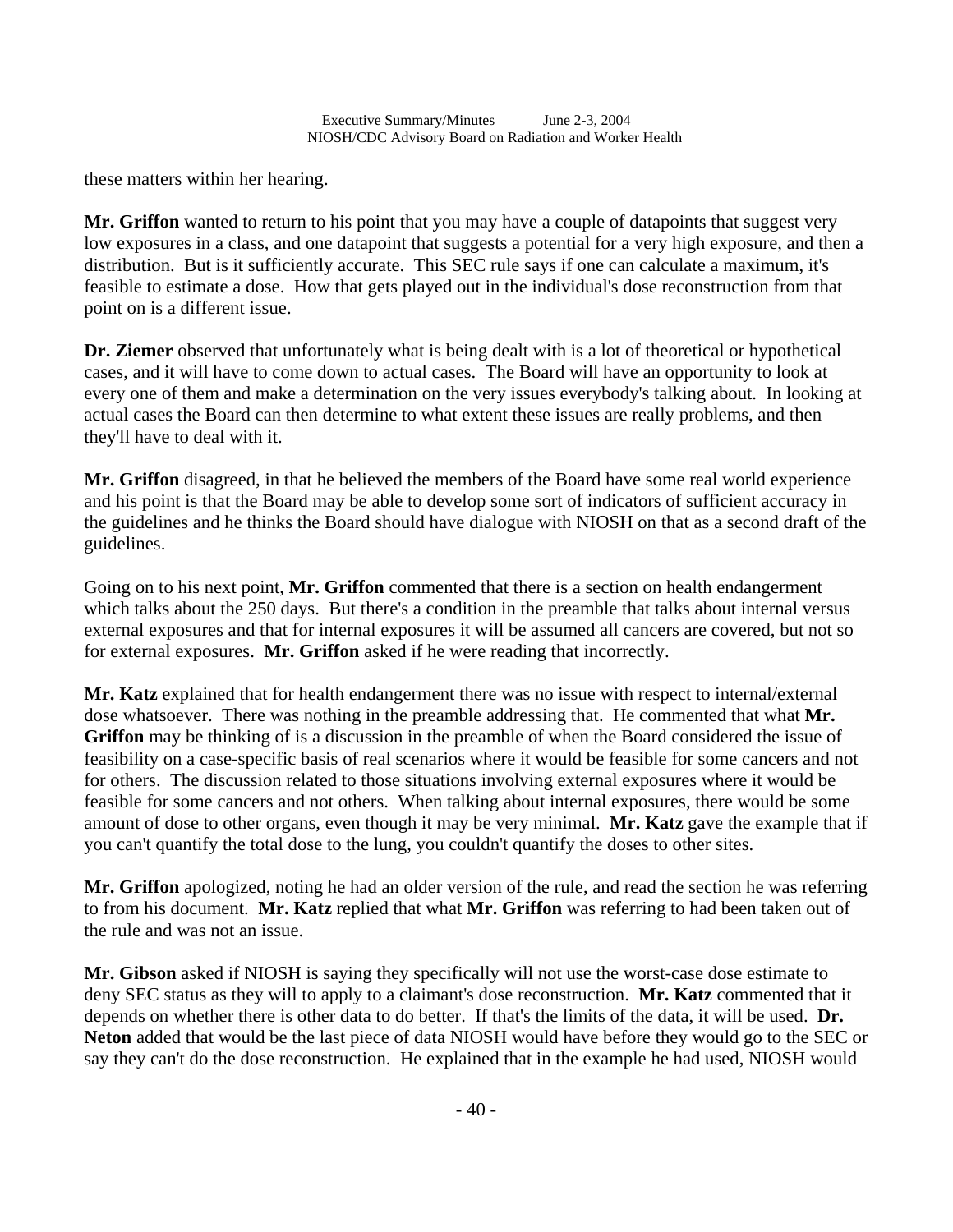have to have something to substantiate the air concentration. It would be up to review to determine if NIOSH had sufficient data to make the upper estimate.

l

**Mr. Gibson** posed a hypothetical that if someone applied for Special Exposure Cohort status, NIOSH determined a worst-case exposure, said the petition didn't qualify, his question is will that same determination be used in the dose reconstruction for the probability of causation. **Dr. Neton** replied that he didn't think they would do dose reconstructions to demonstrate they could do them in an SEC petition evaluation. They will outline the type of information they believe is available to allow an estimate of doses in that cohort.

 will be assigned to them when their dose reconstruction is done, noting that there was a difference. **Dr.**  Pursuing clarification, **Mr. Gibson** asked if **Dr. Neton** were saying that the estimated dose used to determine whether an individual qualified for SEC status is not necessarily the exposure or dosage that **Neton** explained that NIOSH is not going to calculate doses to members of the SEC petition cohort. They're going to describe the information they believe is available to allow them to do the dose reconstruction.

**Mr. Gibson** continued that apparently NIOSH was trying to take a worst-case scenario to see if they qualify for SEC, but at the same time if they're denied SEC status, that wouldn't be the dosage applied on their dose reconstruction. **Dr. Neton** explained that that would be the worst-case scenario, but that they may be able to do better than that, depending on the information available.

**Dr. Andrade** commented that apparently what was being misunderstood was that if there isn't enough information available on all the things normally considered on a dose reconstruction, or information is very sketchy, that particular situation would then point directly to a Special Exposure Cohort status. **Mr. Griffon** countered that is not what the rule says and that is the point he had been trying to make, that it's not the way the rule is written. If you can get a maximum, it's feasible and you're through. The question he's grappling with is sufficient accuracy. And as **Dr. Ziemer** had noted, you can get a maximum that is very inaccurate. And just to be cynical, you could put a wide distribution out just to say we don't want to do a Special Exposure Cohort for a particular group.

**Dr. Ziemer** cautioned that the group was beginning to recycle discussions and that this was an issue that may have to be dealt with further, but there is an evening session for public comment scheduled and so it is necessary to recess until that time.

**\* \* \* \* \*** 

**Dr. Ziemer** announced he was having to postpone **Dr. Neton**'s site profile status report because to do that would require not having the dinner break. **Dr. Melius** asked if **Dr. Neton** could present the Bethlehem Steel portion of the update during the evening session but before public comment. **Dr. Neton** indicated he could do it in ten or 15 minutes.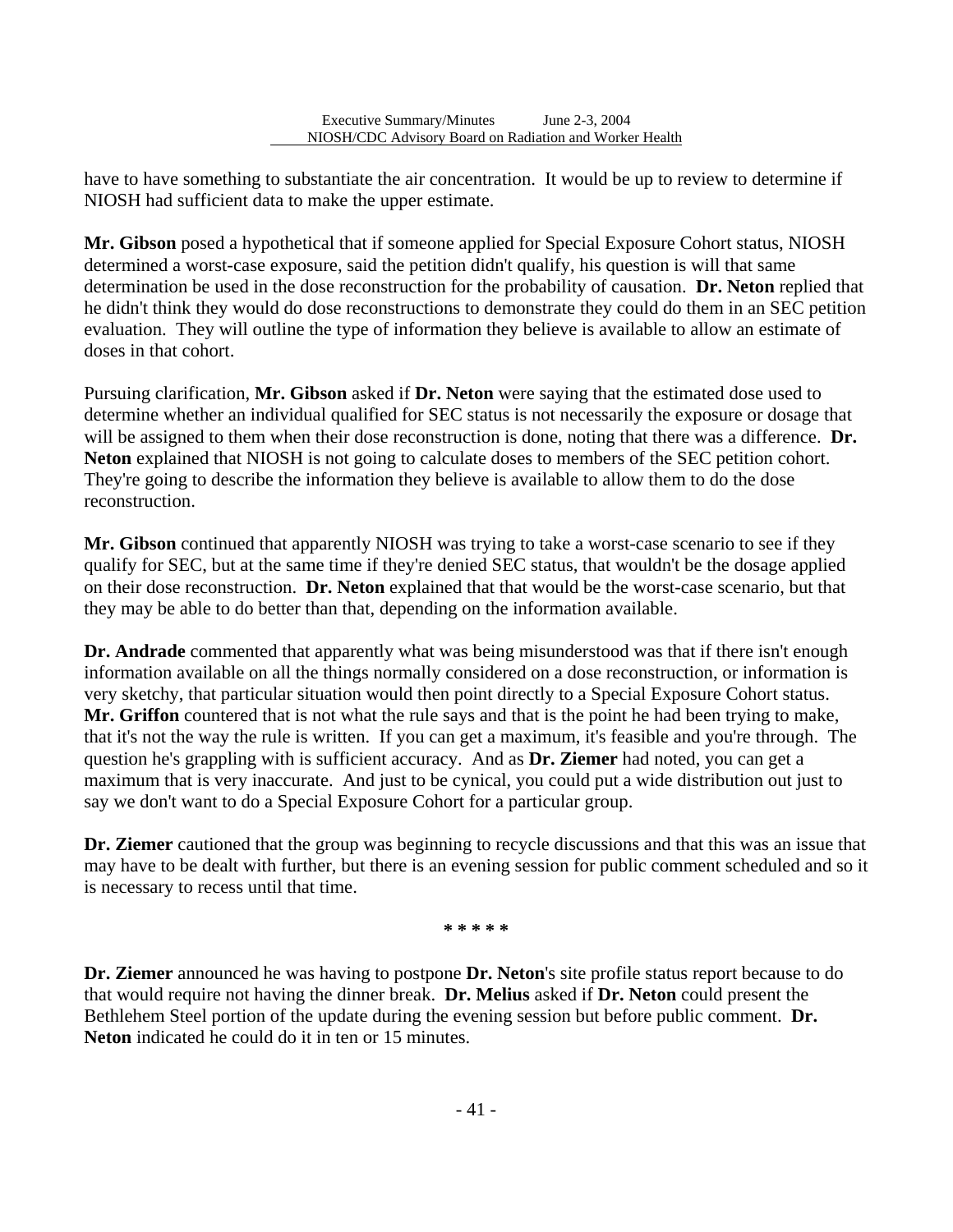**Dr. Ziemer** declared the Board in recess until 7:00 p.m., at which time public comment would be received.

l

#### **\* \* \* \* \***

#### **EVENING SESSION**

**Dr. Ziemer** welcomed the public to the evening public comment session. He introduced the members of the Board and explained the Board's purpose and how it operated, composition of membership, and the responsibilities of the Board as defined in EEOICPA.

**Dr. Ziemer** explained to the public that the Board could not comment on individual cases, but they were there to hear from the public about their experiences with the program and what they think, what difficulties they might have had and where they think some changes may help, et cetera.

Before beginning public comment, **Dr. Ziemer** introduced **Dr. Neton** to present an update on the Bethlehem Steel site profile.

**\* \* \* \* \*** 

#### **BETHLEHEM STEEL SITE PROFILE UPDATE**

#### **Dr. James Neton, NIOSH/OCAS**

**Dr. Neton** explained briefly why Bethlehem Steel is included in the compensation program as an AWE and the exposures during a specific period are being considered. From 1948 to 1952 Bethlehem Steel was under contract with what was then called the Atomic Energy Commission, now DOE.

**Dr. Neton** described the development of an exposure model for that time period and the assumptions that went into it for inclusion in the site profile. After release of the site profile it was pointed out to NIOSH that the model did not include the ingestion pathway, which NIOSH agreed should be included. It had not been explicitly addressed, although it was considered.

**Dr. Neton** explained the three methods by which airborne uranium particles could be ingested and indicated that NIOSH will go back and evaluate previously processed cases denied by DOL to see what effect that new analysis may have on the dosimetry calculation, and ultimately DOL would make a reevaluation and decision as to compensation. **Dr. Neton** noted this is done any time there is a change of this type made in a site profile.

Commenting that they had not completely finished the re-analysis but had looked at a couple of the claims that were pretty high in the probability of causation -- over 40 percent for probability of causation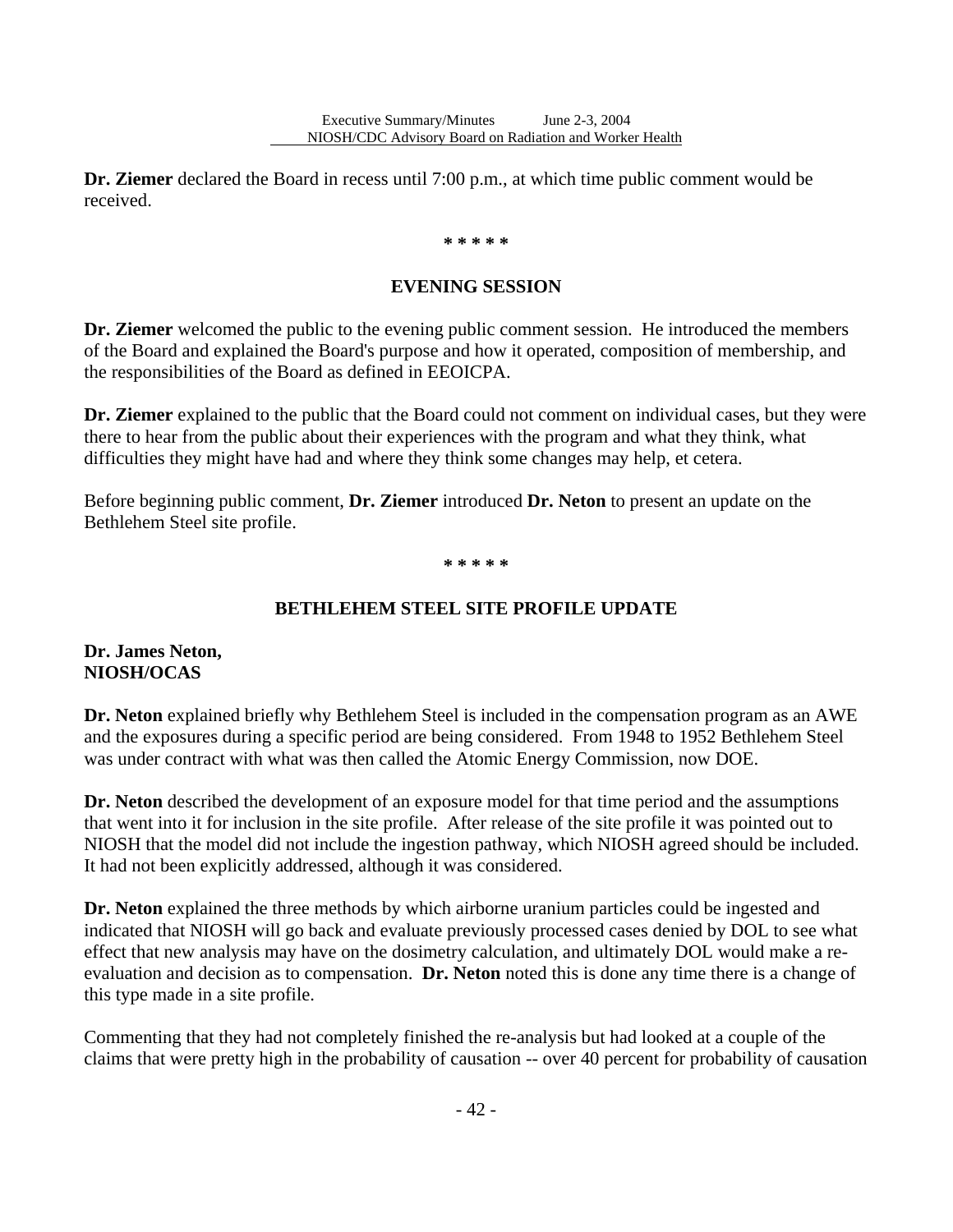-- **Dr. Neton** indicated there had been little change in the calculation. He explained that was primarily because the dose assumed from the air concentration model overwhelms the dose that is a result of the additional ingestion pathway. While he was not comfortable saying it will not change any claims that have been processed, **Dr. Neton** noted that the original suspicions that this will not add much dose and would not likely change many claims appear to be well-founded. That is still being reviewed and they will be notifying DOL of any cases they believe it may have affected to be compensable. That will be written up in a program evaluation report and put out on the web site, so it will be available for the general public to view, as well.

**Dr. Ziemer** requested that any questions from the Board be delayed until the following day, but if any among the general public wished to ask **Dr. Neton** a question on what he had just presented, they were welcome to do so.

#### **\* \* \* \* \***

#### **PUBLIC COMMENT PERIOD**

#### **Mr. John Kochanski, Niagara Falls, New York**

l

**Mr. Kochanski**, survivor of a Carborundum employee, inquired about the expertise available at NIOSH relative to detecting radiation, whether they had scientists from Massachusetts Institute of Technology (MIT) or Harvard, and noted there were a lot of experts who could be consulted.

**Dr. Ziemer** replied that NIOSH and their contractor, ORAU, have hired many of the top health physicists in the country to work in the program and have many experts, including **Dr. Neton** himself, who is a very well-respected expert in those areas.

**Dr. Ziemer** indicated they had received a letter containing questions for the NIOSH staff but which the author wished not to have read in the public arena. He commented it had been made available to the staff and they will be addressing her questions. He did want to give the writer the opportunity, however, if she had any additional comments or questions, to participate in the public comment period.

#### **Ms. Elsie Owens**

**Ms. Owens** commented she was wondering about an extension of the time frames. DOL has a cutoff date of 1948 for Hooker Chemical Company and her husband started there in early 1950, but she didn't think any cleanup had been done and a lot of residual contamination had been left. She added that to this date she wasn't sure cleanup had been done.

**Mr. Elliott** replied that the cutoff date is not decided by NIOSH. That is a decision made jointly between DOL and DOE.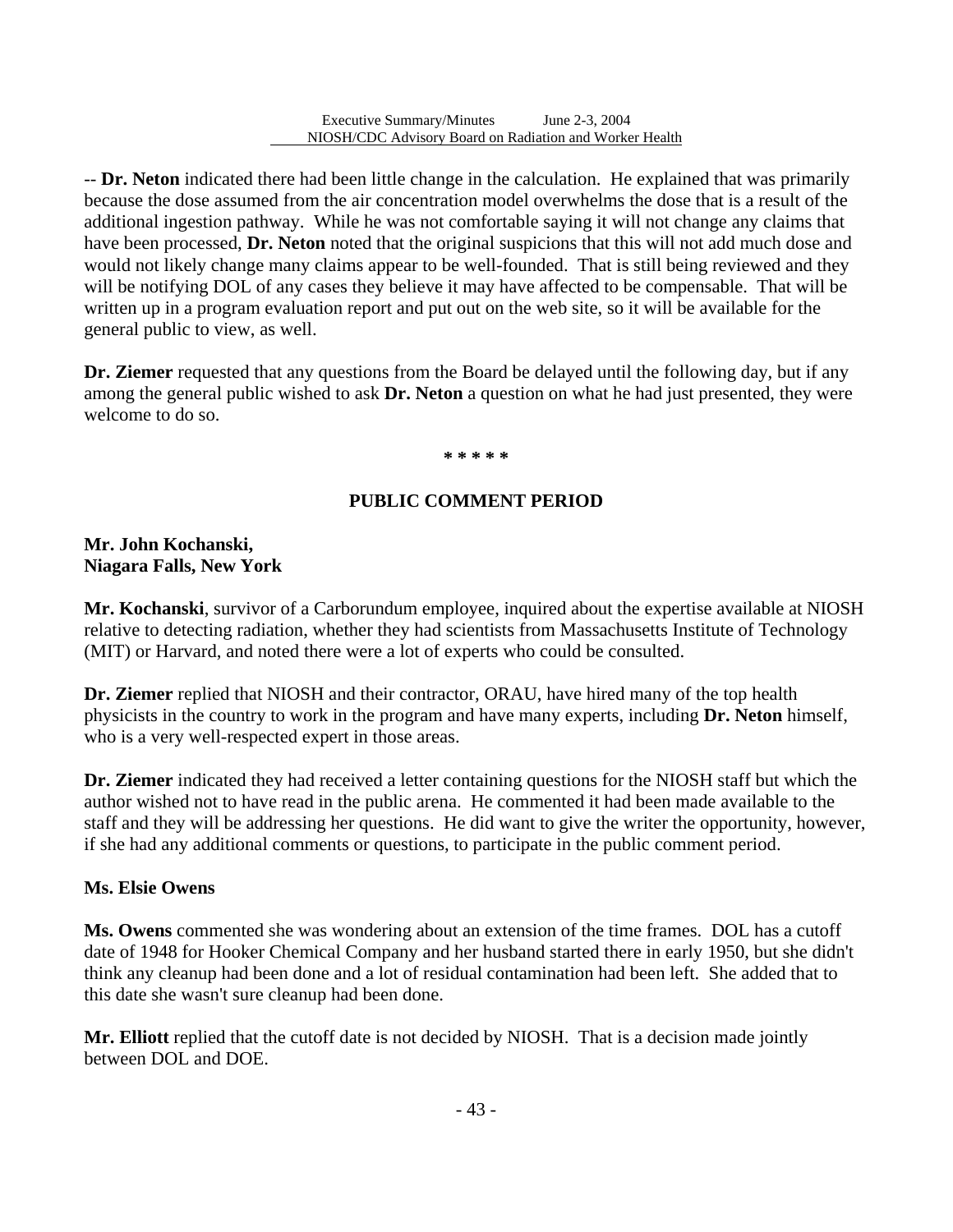**Ms. Owens** asked if they didn't know whether anything had been brought up. **Ms. Mosier** replied that the dates used are based on the definition of a covered employee contained in the Act. She acknowledged there had been a number of legislators working on legislation to cover people during a residual contamination period. It had not been passed yet.

**Ms. Owens** inquired whether there were some reason none of the cases from Niagara Falls had been settled. **Ms. Mosier** replied there are some where there have been decisions made, and those are mostly the ones not eligible because they worked outside the covered period. The rest have been referred to NIOSH for dose reconstruction. Since they didn't have completed site profiles for those locations yet, they haven't been returned to DOL. Once the profiles are finished, DOL will be able to make a decision on those.

**Mr. Kochanski** wanted to know from **Ms. Mosier** whether any labor laws had been violated and whether the Justice Department had looked into the facts of unnecessary risks to employees. He commented that there are clear-cut laws and if he could be sent a response he would be very interested in knowing.

### **Mr. Ralph Krieger, PACE, Albany, New York**

l

**Mr. Krieger** suggested they would like a round-table discussion and a Linde site profile. He inquired, since the prostate is located near the testicles and the testicles are very susceptible to cancer, which organ would be more susceptible.

**Dr. Ziemer** replied they would probably need a medical doctor to answer that, but noted that the organ's location is not the determiner of susceptibility.

**Mr. Krieger** raised the issue of an October 2003, report by Trinity Engineering out of Cincinnati regarding residual radioactive and beryllium contamination at AWE facilities, listing all the sites, and indicating that Linde Ceramics Plant had a potential for significant residual contamination outside the covered period.

He commented that people are still on that site and discussed the fact that few people there ever wore dosimetry badges and it was taking too long for the program to be handled. He made comments related to unfairness of not being made aware of the dangers and being told not to worry about anything.

**Dr. Ziemer** thanked **Mr. Krieger** for his comments and noted there were a lot of frustrations and the Board was trying to do what it could. Although they're not able to address all the issues, they are trying to address the ones they're responsible for to the best of their ability.

## **Ms. Linda Burgess, Bethlehem Steel Survivor**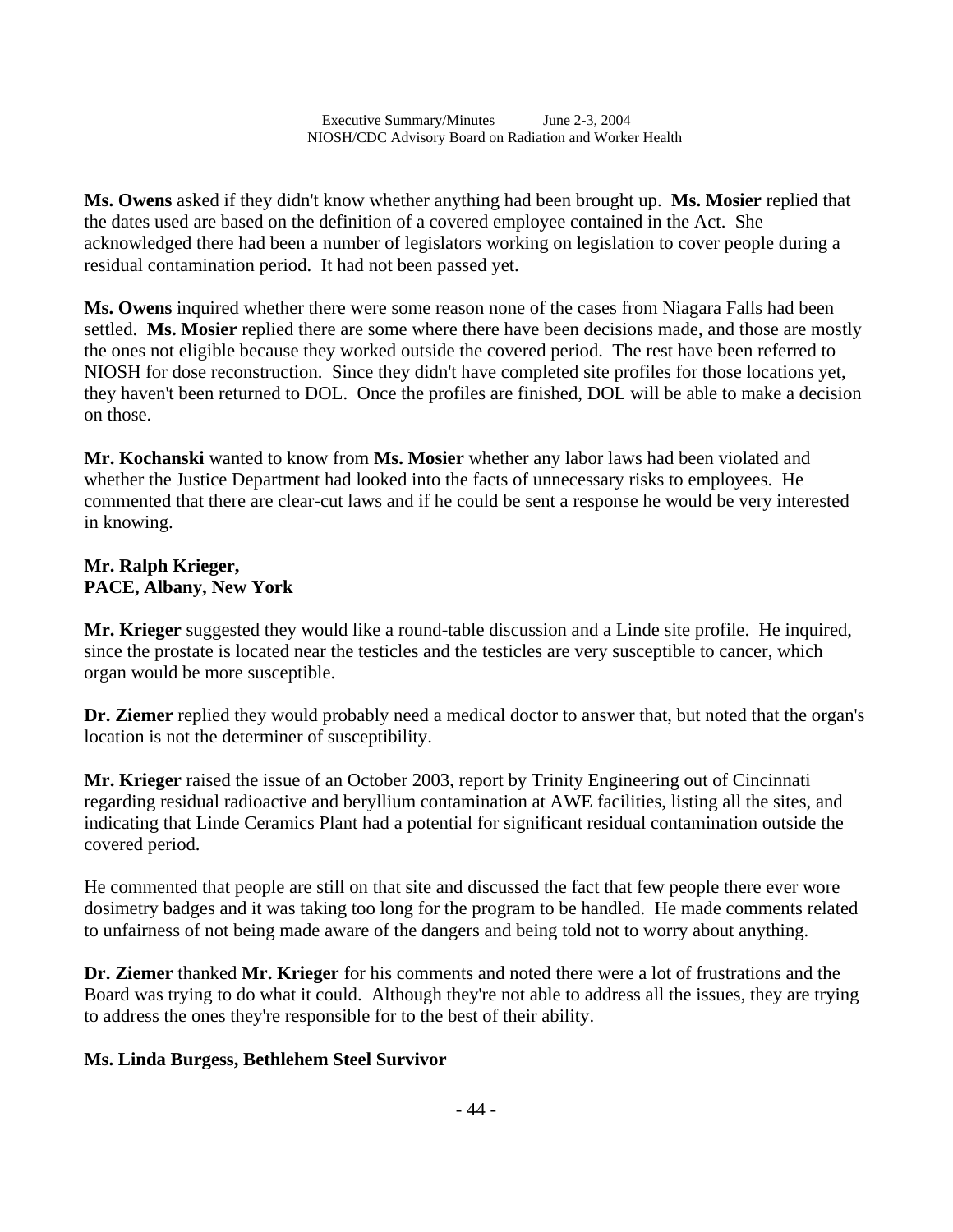## **Lancaster, New York**

**Ms. Burgess** spoke on behalf of her mother, a survivor claimant. **Ms. Burgess**' father had been a brick layer in the hot gang at Bethlehem Steel from 1948 to 1978, had worked with uranium. Her mother had applied for compensation and had been denied.

**Ms. Burgess** indicated she had reports showing additional work had taken place beyond the covered period. She said she had documents from National Lead Company of Ohio reporting on the loss of uranium from billets in the rolling process.

**Ms. Burgess** commented on the assumptions used in the Bethlehem Steel site profile and why she felt those assumptions were incorrect, noting some matters that were not included, and said she felt the focus has been to put together scientific facts to deny compensation. She reminded the Board that the spirit of the law is that compensation be given to those who unknowingly gave their lives for their country, and she truly believed what she referred to as a "matrix" -- presumably the site profile -- and the dose reconstructions are flawed and should be nullified.

### **Reverend Jerome Livingston, Bethlehem Steel Action Committee, Buffalo**

l

**Rev. Livingston** commented on presentations from **Dr. Neton**, **Ms. Mosier,** and **Mr. Calhoun**, and cited information from a report he had from 1985 which stated the ten inch mill had been dismantled and commenting that the mill is still standing and people are working there. He pointed out that if NIOSH is using documents from Bethlehem Steel which are not reliable, it is worthless information.

**Mr. Kochanski** spoke again, asking if he could have access to every single page of NIOSH records in "so-called" boxes all over the country, in that he is a United States citizen with rights.

### **Mr. Eugene O'Brien**

**Mr. O'Brien** commented he was amazed that Bethlehem Steel had gotten away with saying the mill referred to earlier had been dismantled, and NIOSH apparently didn't go any further with questioning that. The mill is still there and workers from a new company have taken over the plant and are still working there. The floor has been cleaned up, but the overhead cranes on the second floor and the third floor with 24-inch beams crossing the entire mill have never been checked for uranium dust.

**Rev. Livingston** wanted to comment additionally that he had a copy of his father-in-law's dose reconstruction report in which the word "assumed" was used 27 times and that the information the Federal government had received from Bethlehem Steel was a lie. While the process of doing the dose reconstruction might be accurate, the information used is faulty. If they're going to be done, they should be done correctly.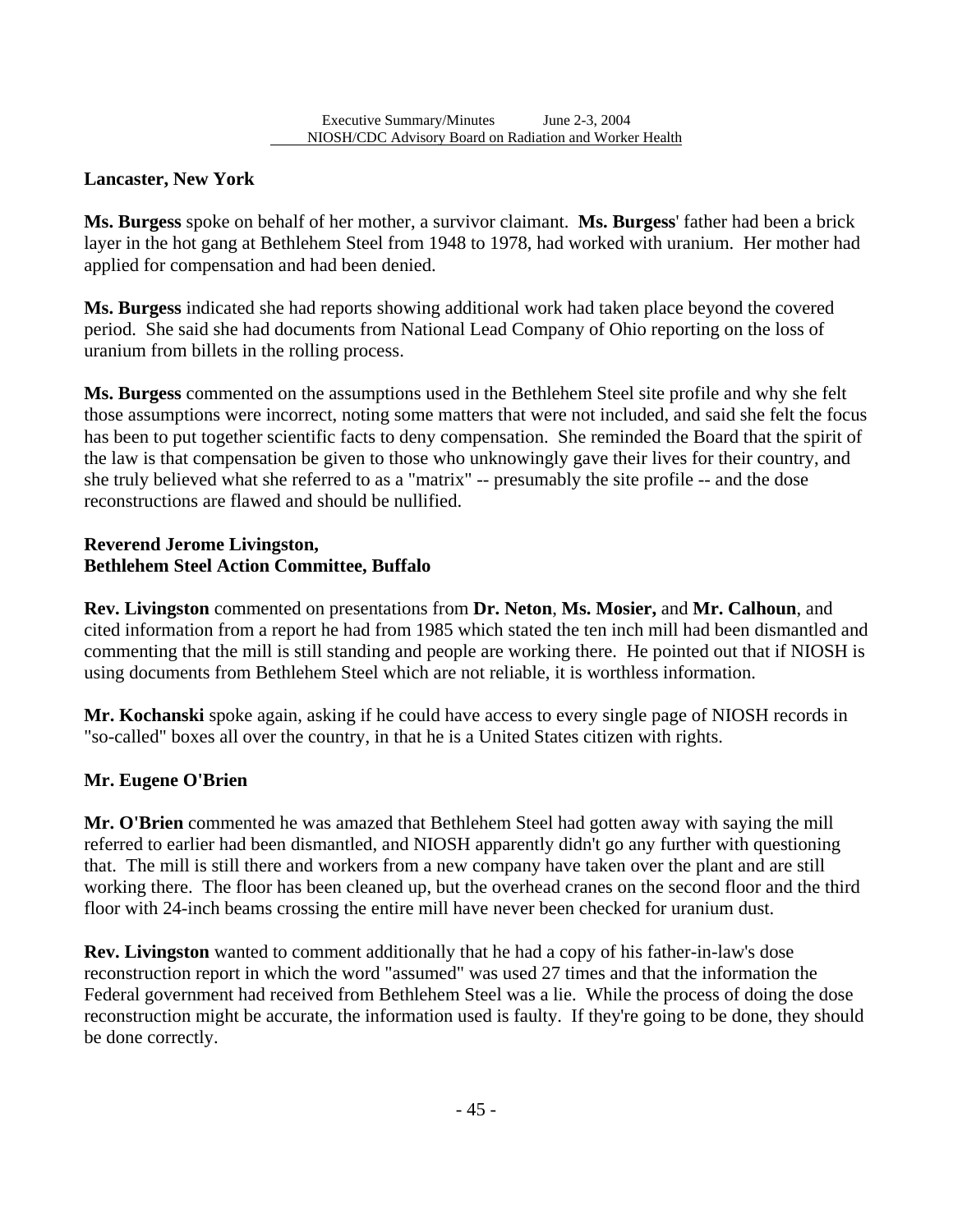**Dr. Ziemer** indicated the Board shared that belief and everybody is struggling with information and how to evaluate its validity. It's not an issue specific to Bethlehem Steel, and NIOSH is doing its best to ascertain the validity of all information. He noted that sometimes better information comes from people such as those in the audience and the Board and NIOSH can learn some things that perhaps are not in the records. He added that many times what seem to be small pieces of information lead to revelations, but he assured the group NIOSH does want to get to the right answers, it just is not always easy.

### **Mr. Ed Walker, Bethlehem Steel Action Group, Claimant**

l

**Mr. Walker** complimented NIOSH and the Board on the good job they're doing. He had been to Cincinnati for the workshop and was very impressed and received a lot of information from it.

**Mr. Walker** explained part of the reason people were so upset was the extremely inaccurate information put out in the media. He described the misinformation that had been distributed by television coverage in 2001 indicating anyone with cancer who had worked at the facility during the prescribed time would be compensated. The following spring it was written in the newspaper that a report from the Department of Labor indicated the claimants who had signed up would be getting their awards in two to three months. Ten months later they were notified dose reconstructions would be done.

**Mr. Walker** commented he wished somebody had told him dose reconstruction wasn't going to show enough exposure to allow compensation; he could have gone home and been happy for the last three years rather than going through the stress of working through the program.

He observed that workers being unaware of what they were working with made it very difficult to answer their own questionnaires. He couldn't answer his. He did note that on the last few pages he listed names of coworkers he knew were still alive. When his claim was denied, he spoke with them and found out no one had ever contacted them. He wondered what the point was in asking for people who could prove what work he had done if they were going to be ignored.

He compared his situation to survivor claimants who don't know what their husbands did, don't know coworkers, can't answer questions and stated he felt the whole process was a joke and he would rather somebody just send him a letter and say we're not going to pay you.

**Mr. Walker** also described one woman who had been at the meeting on the 4th who said she had been contacted and asked for her checking account number because a deposit was going to be made into her account for her compensation award. Two weeks later nothing had happened and three weeks later she received notice "they had changed their mind" and she's not getting the compensation. He said that woman is living on a \$300 a month pension and he feels like the program is bogus. While the Board and NIOSH have worked hard and have the knowledge and the technology, if you don't find out what actually happened, he was despairing that the human side of the situation was devastating.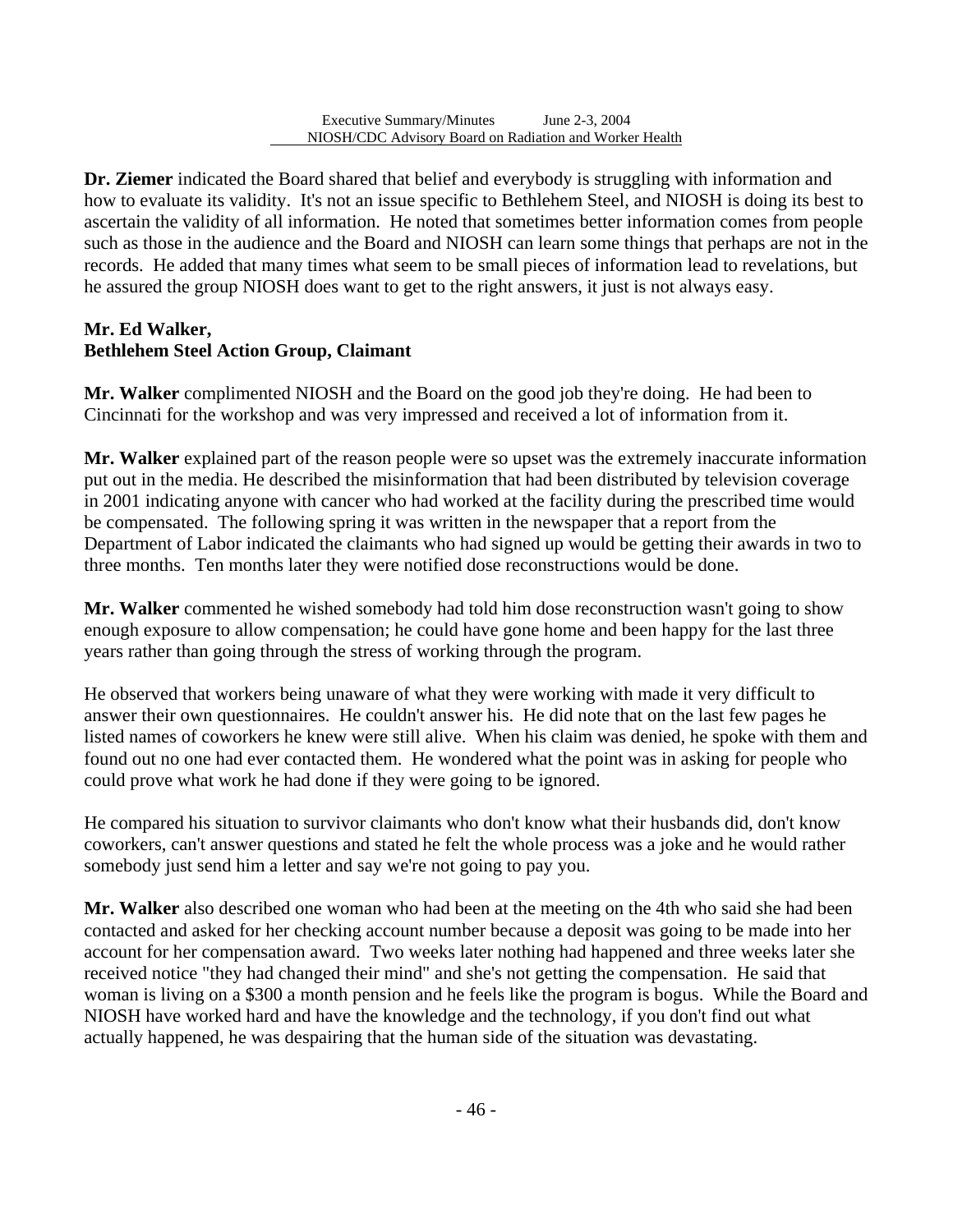**Dr. Ziemer** thanked **Mr. Walker** for his comments and explained the Board had earlier in the day discussed those questionnaires and the concerns they raised with some people. He indicated they are currently trying to address that the form is to elicit any information NIOSH doesn't know about. The staff has site profiles and other information, but the questionnaire is trying to find out if there are other things. It appears the expectation is that you have to provide all the information and that is not actually the case.

l

**Mr. Walker** replied that to an 80-year-old woman, the forms may just as well be printed in Chinese.

**Mr. O'Brien** spoke again to say that Bethlehem Steel had lied and put everybody on the wrong track, and there are people today still in danger. He noted there was supposed to have been a walk-through with some of the NIOSH staff and members of the Board, and wanted to know what good that was going to do and who was going to enforce something. Nobody has checked it and nobody knew who to go to for help.

**Mr. Elliott** indicated the enforcement of current health standards is a function of DOL Occupational Health and Safety Administration, OSHA, which is an agency within the Department of Labor. The work force currently on site can exercise their right to approach OSHA.

**Dr. Ziemer** observed that current concerns perhaps have to be raised by the local folks.

**Mr. Gibson** asked if there were not a single Federal agent in the room who could contact OSHA to tour the plant **Mr. O'Brien** is citing. **Mr. Elliott** replied he was sure **Ms. Mosier** could pass that along to OSHA, and he had intended to offer to **Mr. O'Brien** that another way to approach the situation is through a health hazard evaluation request, which can be done anonymously. But he had confidence that **Ms. Mosier** would take this back and that, within DOL, they will put it in front of the OSHA people. **Mr. Elliott** added that any worker who wanted to talk to him about how to initiate a request could do so after the meeting and he would be happy to walk them through the process.

**Mr. Kochanski** said the same should go for Carborundum in Niagara Falls and wanted to know how to get a copy of the minutes of today's meeting. **Dr. Ziemer** answered that there was a request book available through which they could be requested, and they will also be on the web site as soon as they're completed.

**Mr. Walker** spoke again to say that the Buffalo News had published an article saying there were four southern government sites with a special cohort. By simply having cancer and working there, workers were compensated with no questions asked. He wondered why the rules changed when it got to Bethlehem Steel.

**Dr. Ziemer** replied that this was a legislative issue imposed on everybody and **Mr. Walker** should be speaking to his congresspeople. The Board is required to follow the way Congress wrote the law. **Mr. Walker** countered that it was very troublesome to the people. **Dr. Ziemer** answered that the Board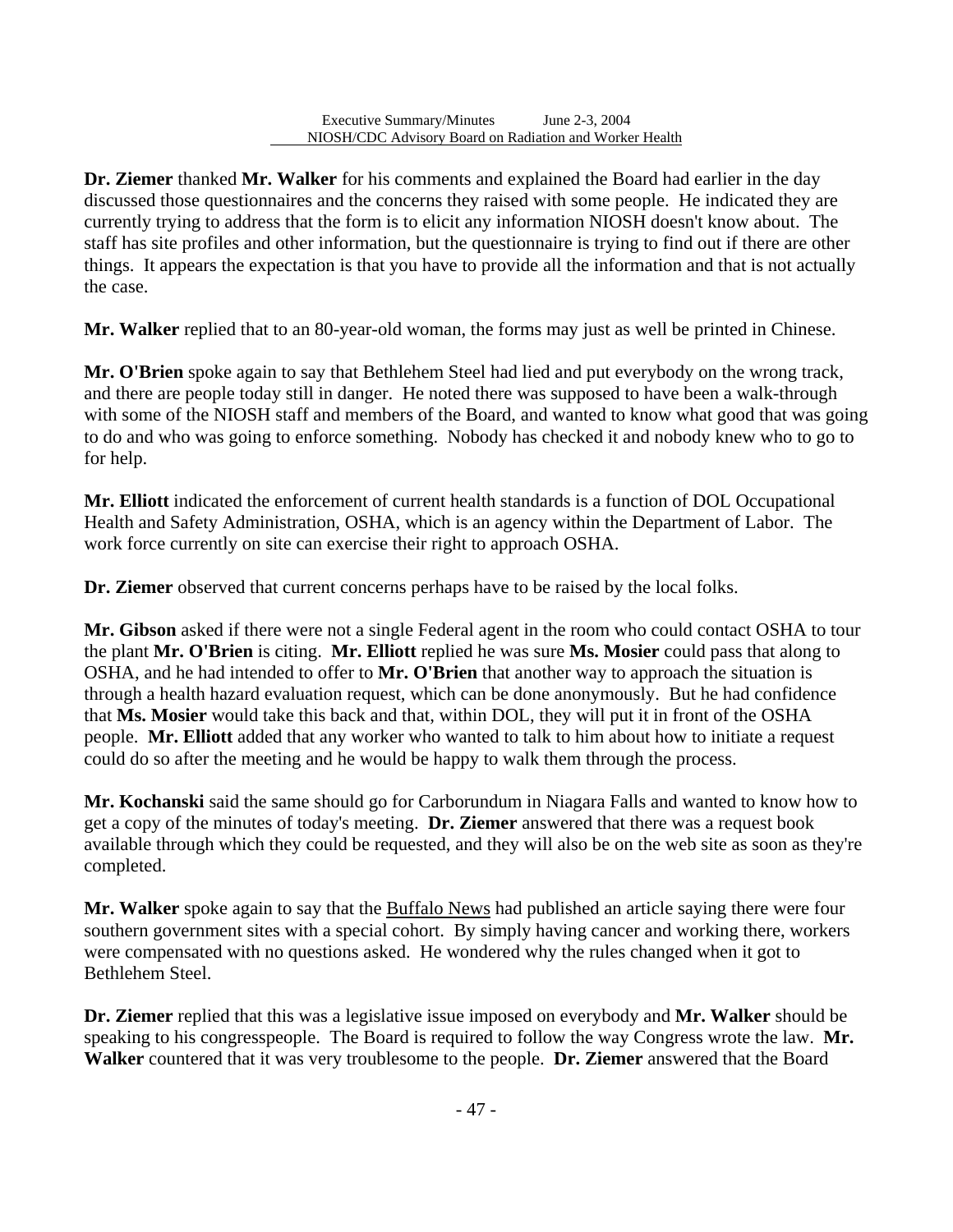understood the issue.

l

### **Mr. Kevin Espinosa**

**Mr. Espinosa** asked if **Dr. Neton** might clarify the statement in his presentation where he said NIOSH assumed 20 percent of airborne uranium particles per cubic meter settled on food that was eaten. **Dr. Neton** replied that if he had given that impression, that was not what he meant to say. He indicated that in looking through the whole model, the mathematics worked out in a way that they could assume that 20 percent of what was in the air per cubic meter ended up being contamination that was being eaten by touching a surface, by ingesting food, or drink in the area. He explained that there was a long derivation on the web site that describes how they got to the ultimate result.

**Mr. Espinosa** inquired if there were any idea of how long it took for the particles to settle out. **Dr. Neton** answered that that was also on the web site, but he thought it was .00075 meters per second settling velocity of uranium in the air, and that the assumption is that once it's dispersed it settles continuously throughout the 24-hour period. **Mr. Espinosa** inquired when it was vacuumed. **Dr. Neton**  replied that for the purpose of the calculation it was assumed it never was vacuumed. It just settled during the whole operation and there was cleanup done when the operation was complete.

**Mr. Espinosa** inquired about the particles on the beams that settled later. **Dr. Neton** indicated that was the issue raised by a gentleman earlier, which was part of the motivation for NIOSH to do the tour of the facility, to look at the logistics of where things were in relation to the bar mill to see if the exposure model addressed settling of contamination on the beams. So the plan had been to go there from a perspective of validating the exposure model rather than looking for additional contamination.

### **Ms. Janice Bartosyek, Bethlehem Steel Action Group**

**Ms. Bartosyek** agreed with **Mr. Walker** that the way the program had been presented in 2000 or 2001 was blatant government misrepresentation and it had never been presented in a way that it had to be proved that cancer was caused by radiation exposure. She thanked **Mr. Elliott** for the packet of information he had sent her after the May 4th meeting and said she had read everything in it and questioned a circled area on the map next to the lake, asking what it represented. **Mr. Elliott** replied that if she would send him an e-mail, he would try to have an answer for her, but he didn't have one tonight.

She asked if anyone could comment on the fact that Bethlehem Steel had once been listed as a beryllium vendor and later it was said they never had been. **Mr. Elliott** answered that perhaps she was referring to the residual contamination report which included beryllium vendors as well as radiation-exposed AWEs, and that there had been an error inadvertently made in the Bethlehem Steel determination. That had been discussed at the meeting in May, but he was not clear on where she had gotten the information she was asking about. **Ms. Bartosyek** replied it was on one of the government internet sites and she had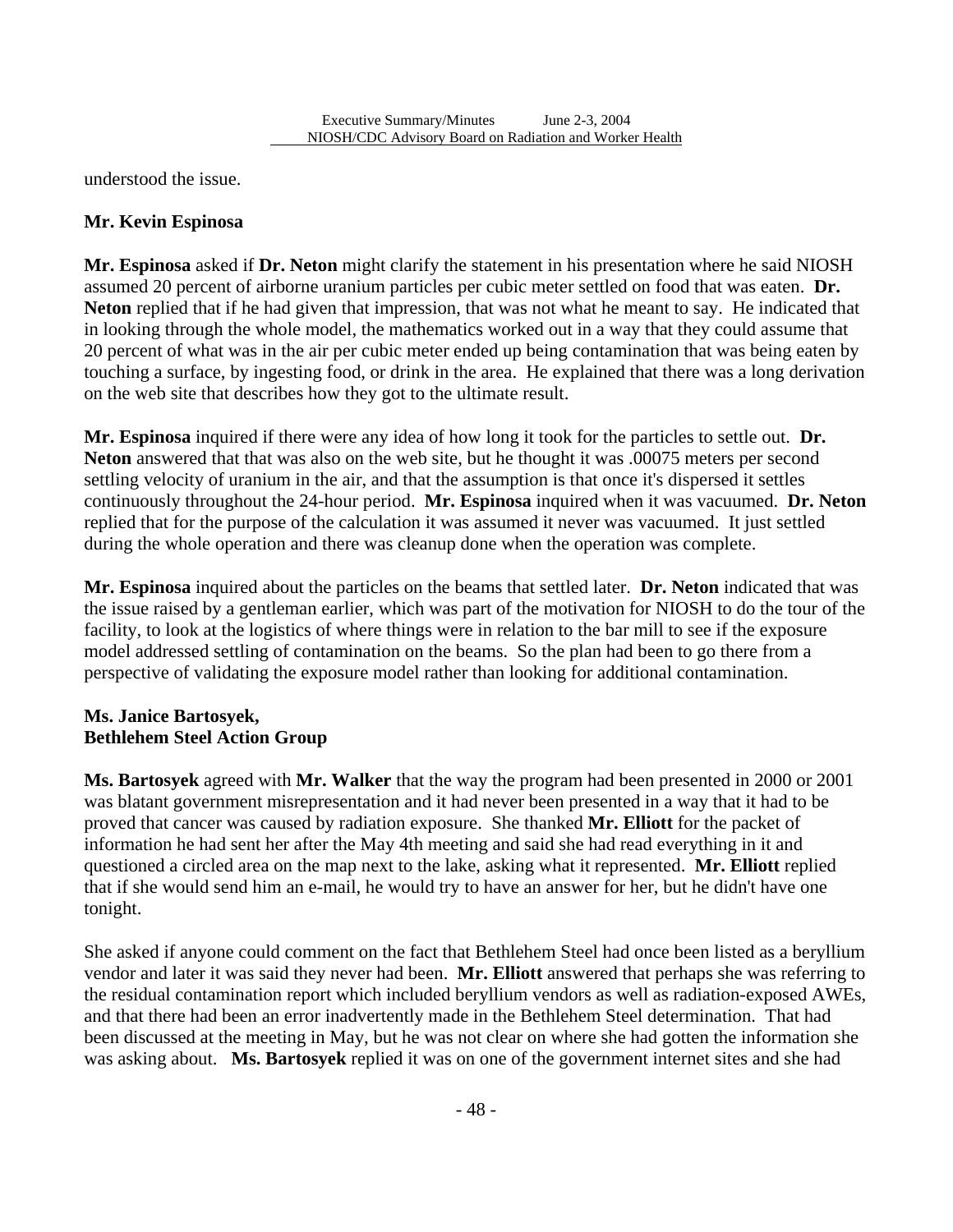printed out the information and reviewed it several times, so she didn't feel she had misinterpreted it.

l

**Ms. Bartosyek** asked the total number of pages of government records retrieved for Bethlehem Steel. **Mr. Elliott** replied he didn't have an answer to that question specifically, but he could get it and have it delivered to her.

**Ms. Bartosyek** said she had compared the information she had been sent to information off one of the internet sites and looked at the dates of the rollings. She noticed there were five not listed previously on NIOSH's site profile and wondered if it had since been added. **Dr. Ziemer** responded that they didn't know the answer to that and perhaps the staff could follow up and get that information to her.

**Ms. Elsie Owens** spoke again to say the DOE's position is that the contractual relationship with Hooker Electrochemical ended in 1948 and they are not responsible for any damages to employees after that time period. But if the contamination is so difficult or impossible to remove completely, how can they be absolved of responsibility simply because production ceased. She noted that if DOE were not responsible, should not some other entity be accountable for damage inflicted on innocent Americans.

**Rev. Livingston** commented that from the information he could gather, the government is checking government, and how can they get a true accounting of everything going on because there's a small pool of scientists working in the field.

**Dr. Ziemer** commented that there are conflict of interest rules they follow which make known the previous associations of people because there is a somewhat restricted group of individuals with expertise, some of whom are on the Board and seated at the table. The best that can be done is to make that information known and try to get honest people, willing to stick their neck out if they have to. **Dr. Ziemer** noted that the fact that people have worked somewhere previously does not necessarily mean they can't do their job.

### **Mr. David Lawrence, West Seneca, New York**

**Mr. Lawrence** inquired if there would be a firm hired to participate in the audit function. **Dr. Ziemer**  replied that the firm of SC&A had been hired. **Mr. Lawrence** asked if they had or if they received contracts from Federal government agencies. **Dr. Ziemer** answered that he didn't know the answer to that, but he thought they certainly had in the past. **Mr. Lawrence** stated that for the record, he felt that was an issue everyone was concerned about and that "Oak Ridge Associates" regularly receives government contracts from various agencies.

**Dr. Ziemer** thanked **Mr. Lawrence** for his comments and indicated that while he could not remember the exact wording of the requirement, SC&A is not permitted to have any major DOE contracts during their work with the Board. **Dr. Neton** confirmed that SC&A does not have any DOE contracts, nor will they entertain contractual work with NIOSH on other projects during the five-year performance period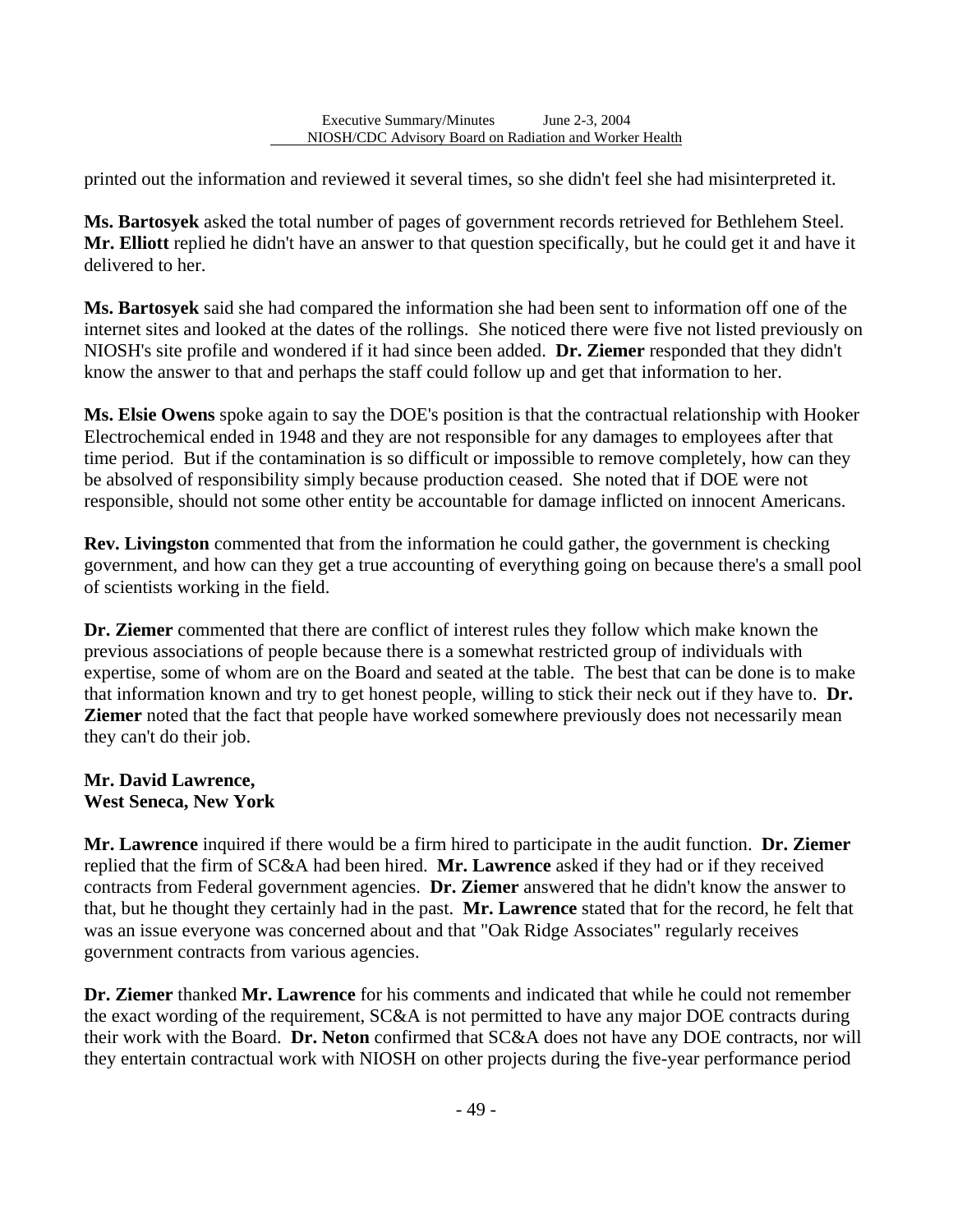of their contract.

l

**Dr. Ziemer** thanked everyone for coming and expressed his appreciation for their time and effort. He invited everyone back to the session in the morning.

### **With no further comments, the Board officially recessed until the following morning.**

**\* \* \* \* \*** 

### **Thursday, June 3, 2004**

**Dr. Ziemer** called the second day of the meeting to order, reminding the Board that the evening before they had heard only a portion of **Dr. Neton**'s presentation on the site profile status. He had limited his remarks to the Bethlehem Steel site profile. **Dr. Ziemer** wanted to complete that portion of the previous day's agenda.

### **SITE PROFILE STATUS, USE IN DOSE RECONSTRUCTIONS, AND ROLL-OUT**

#### **Dr. James Neton, NIOSH/OCAS**

**Dr. Neton** announced that the Fernald site profile had been approved for use, meaning all six Technical Basis Documents (TBDs) or chapters had been reviewed by OCAS and approved for use in dose reconstruction. Fernald has exactly 500 cases filed at the moment, which the site profile will allow NIOSH to address.

**Dr. Neton** presented a list of the seven completed site profiles with the number of cases relative to each site. With the completion of Fernald and its 500 cases, this brings the total of cases referred by DOL and covered by site profiles up to in excess of 7,400. **Dr. Neton** explained that represented approximately 45 percent of the number of cases in-house, although he did stress that the site profiles are not necessarily applicable to all cases. He noted in particular that they do not cover workers who have no monitoring information at all.

There are 15 DOE sites for which ORAU has been developing site profiles for some time now. Among those 15, all sites have at least some rough draft of a portion of their profile currently being reviewed. **Dr. Neton** indicated that was a major milestone to have something on paper for each chapter they were trying to finish.

**Dr. Neton** noted that the additional site profiles under development had not changed since the previous meeting, nor had any of them been completed at this point. The number of cases relative to those sites is smaller than the others, with the largest being less than 400 cases.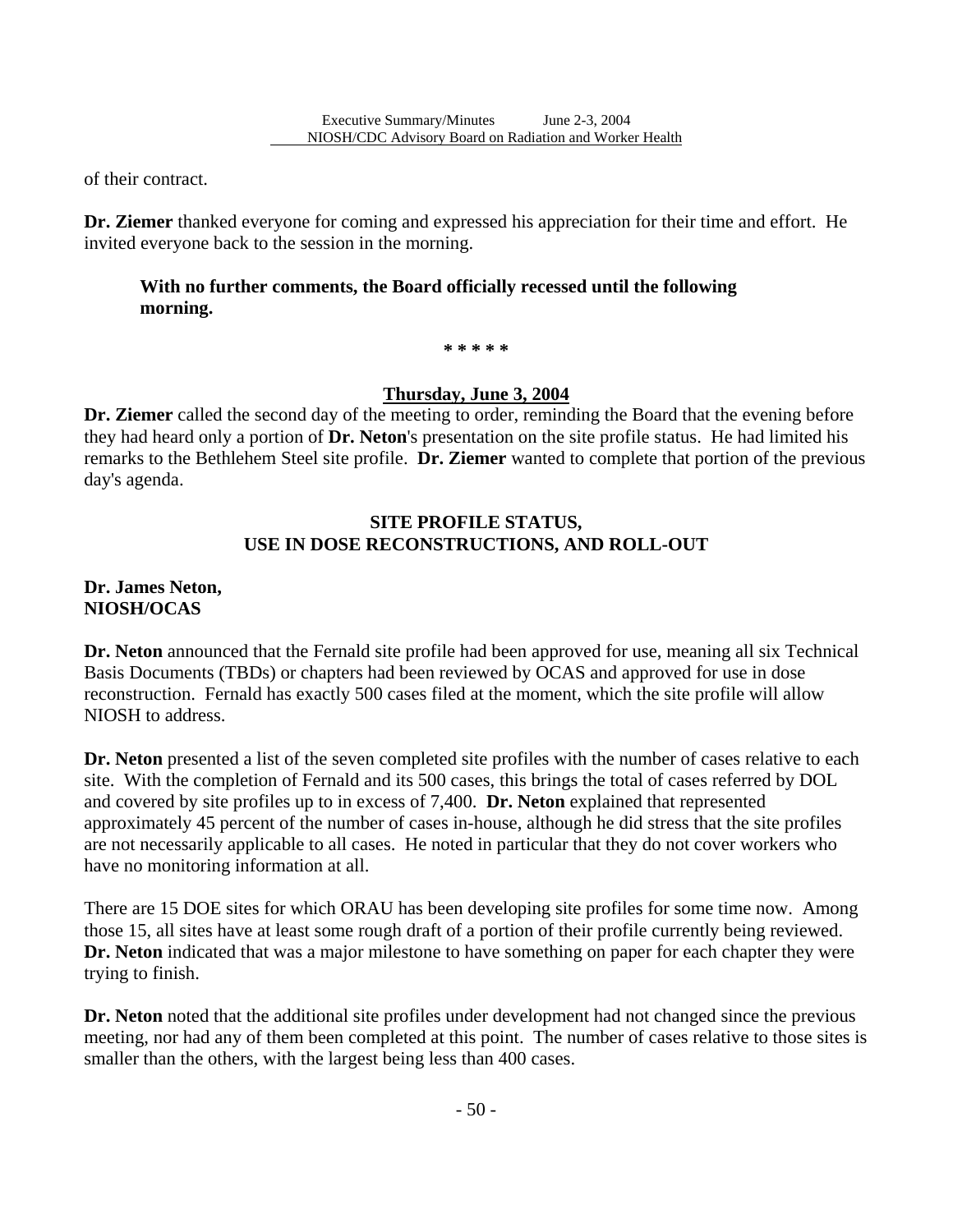l

There have been four AWE profiles issued. One of those is the complex-wide profile which was issued last November. The other three are Bethlehem Steel, Blockson Chemical, and the TVA Muscle Shoals site. There are eight additional AWE site profiles under development, and an additional nine sites which represent only 130 cases among them. **Dr. Neton** reminded the Board that as they complete the profiles for sites with the greater number of cases, there will have to be a decision made when to stop developing site profiles for those sites with so few cases filed.

**Dr. Neton** stated that the claims from AWEs which don't have completed site profiles are handled under the complex-wide approach when doing dose reconstructions. This approach is a maximizing approach for AWEs that NIOSH believes had lower level exposures and cases can be completed using some claimant-favorable assumptions to process the cases for cancers where the organ does not concentrate uranium.

The worker outreach program is moving forward and good feedback is coming in. There have been a number of meetings. **Dr. Neton** informed the group that **Mr. Calhoun** had left yesterday afternoon to participate in a worker outreach briefing on the Pantex site profile. That would take place sometime today in Amarillo, Texas. There are other outreach meetings planned, such as Rocky Flats later in the month.

Arrangements are being made to visit the Bethlehem Steel workers. A number of workers at the town hall meeting expressed the desire to tell about their particular exposure scenarios, and NIOSH intends to come back in the near future to meet with them and capture their history of what occurred during the '49 through '52 period.

**Dr. Neton** indicated he was not going to go over the Bethlehem Steel site profile details he had given the evening before, but he did want to address a few issues that had come up during the public comment session regarding the model. He noted specifically that the covered period is 1949 to 1952 and is a period not set by NIOSH. So if there were rollings in 1955, there was nothing that could be done about it because by law they are limited to the 1949 to 1952 period. If additional rollings were discovered in the data capture efforts, that information would be communicated to DOE and the Department of Labor for consideration to extend the covered employment period. **Dr. Neton** noted that had been done, and in fact a year was added to Bethlehem Steel because some records had been discovered that indicated there were rollings in periods that had not been covered originally.

**Dr. Neton** explained the exposure model was developed to address the covered exposure period -- 1949, 1950, 1951, and 1952 -- and an extensive search was done for that period. Only 13 documented rollings could be found. In fact, only in 1951 and 1952 could they find that rollings had occurred, and they appeared to occur approximately once a month. All but the first and last were done on the weekend.

**Dr. Neton** further explained that Simonds Saw and Steel was developing the process in a linear fashion with Bethlehem Steel, and some very large exposures were measured there, large air concentrations.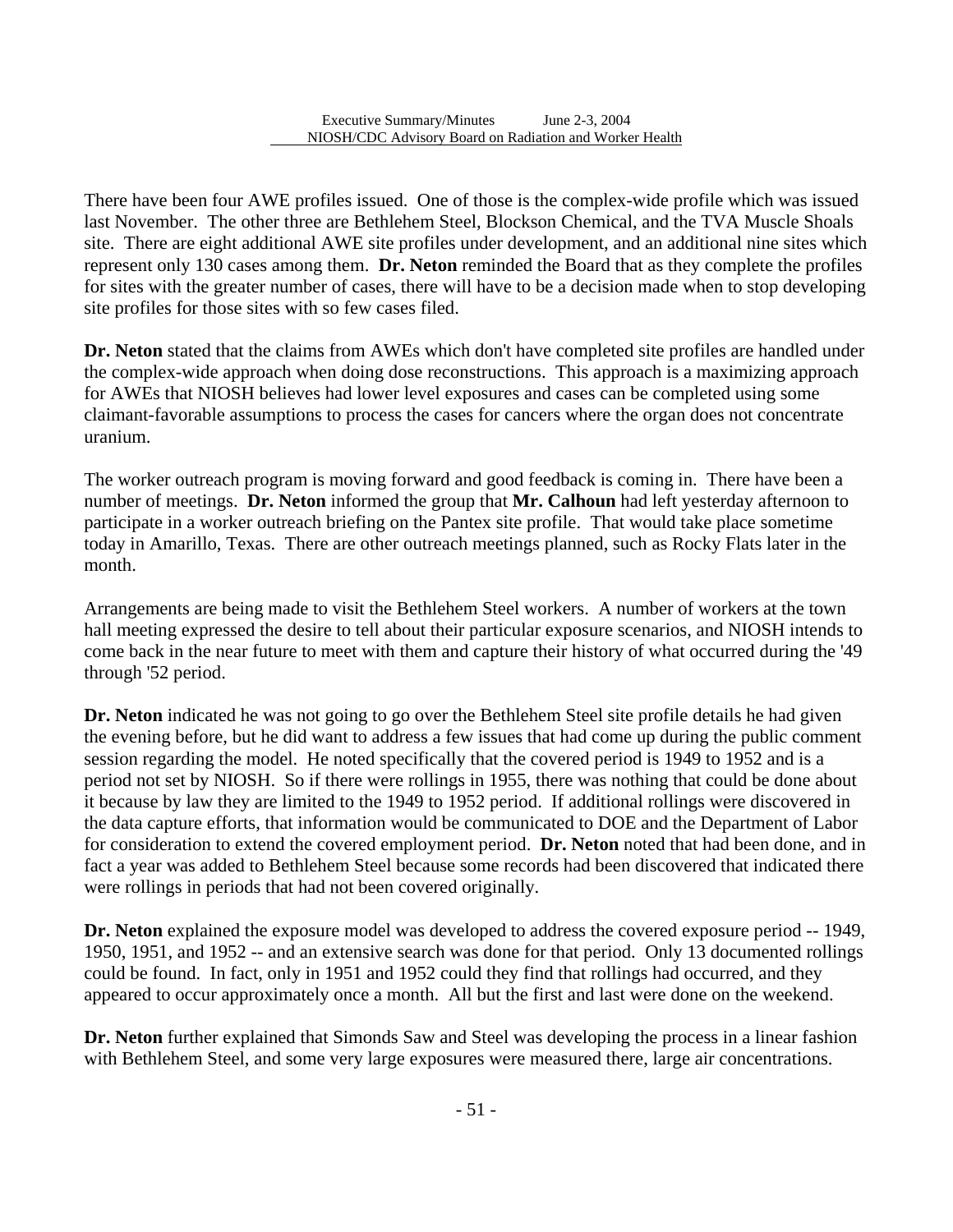There was so much concern that the first rolling at Bethlehem Steel had been done in a lead or salt bath to minimize the oxidation of the product and the generation of airborne contamination, and it was in fact successful at doing so. So there were air samples from Bethlehem Steel. NIOSH didn't just use the Simonds Saw measurements.

l

One of the claimants' records from DOL did have sampling data in it which was processed by Environmental Measurements Lab (EML) in New York. The best estimate obtained from those measurements was that it was approximately two times the maximum allowable air concentration, up to the highest value observed of 70 times MAC. NIOSH was not comfortable that they had received all the air data. In searching the records they found Simonds Saw and Steel had 1,000 times the maximum air concentration value, so that was incorporated into the Bethlehem Steel model as the upper limit. This was more than ten times the highest value seen at Bethlehem Steel.

**Dr. Neton** commented he was offering this explanation to clarify the apparent confusion yesterday that NIOSH didn't have air monitoring at Bethlehem Steel. The Simonds Saw and Steel was added to be more generous. There was every indication that the air concentrations at Bethlehem Steel were lower than Simonds Saw and Steel.

Another issue addressed was the one of coworker data and the fact that NIOSH had not contacted coworkers whose names had been provided in the completed questionnaire. **Dr. Neton** explained that in this exposure model it was assumed that all 500 claimants had received the same exposure, regardless of whether they were a brick layer or a security guard. It was assumed every worker was at the mill in the highest air concentration value for ten hours a day for 48 rollings. They picked the highest possible person and assigned the same exposure to all people. So there was no need to go back to interview coworkers.

**Dr. Neton** explained briefly what was being done in updating the Savannah River site (SRS) relative to the building trades. They have identified seven areas they will attempt to address in an additional chapter to the SRS profile, which will more than likely be applicable to a number of sites. They are going through Savannah River and working out the details on this.

NIOSH has been working with the Center to Protect Workers Rights (CPWR). They are involved in the medical worker screening program at SRS and, under contract to NIOSH, have compiled a document evaluating what was done at the site by various trades, their tasks, based on the interviews with the workers, as well as a compendium of incident reports. Approximately 1,800 worker interviews have been done and **Dr. Neton** added this is a very useful document in the development of this new chapter.

**Dr. Neton** commented that in the development of this chapter the exposure details are not terribly different from what might be expected, but some characteristics were unique. As an example, particle size is a normal consideration, but outside weather conditions play a role, whether a person was doing demolition in a windy environment, shoveling of dirt, et cetera.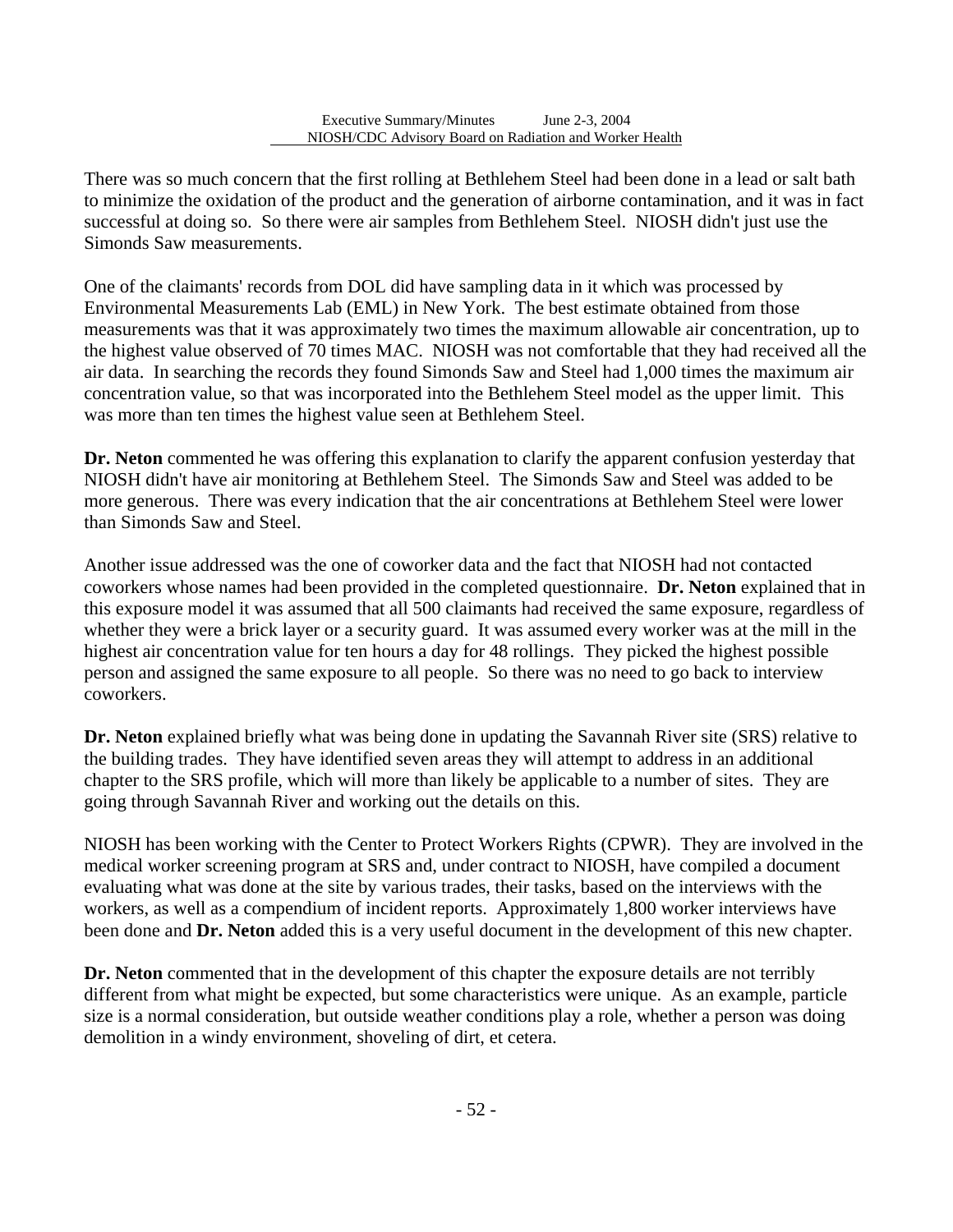OCAS has information obtained through exposure requests from DOE. A large number of construction workers were not monitored, but a large number were, so that information is being compiled to see how useful it may be for the unmonitored portion.

The Health-related Energy Research Branch within NIOSH has compiled a database for its epidemiology studies of these workers, and that database is being utilized.

l

The existing site profile is going to be used to the extent possible. There are the CATI interviews. But they also plan on interviewing construction workers at the site. At the Hanford meeting **Dr. Neton**  indicated he was handed a list -- a page of names -- of construction trades workers who were willing to discuss their exposure situations and they had made contact and are sending people to interview those workers. So as a part of these outreach meetings they are capturing workers' concerns and attempting to address them in the best way possible.

**Dr. Neton** commented there had been a lot of interest in incident reports, which are valuable pieces of information not contained in the current site profile. At the SRS they are pulling out occurrence reports, recognizing there may be some contractor and DOE bias, for which they will attempt to account.

Other sources include the DOE Radiation and Exposure Management System, the internal DOE reporting mechanism for monitoring workers; Medical Surveillance Program database, peer-reviewed publications. There is a contract with CPWR for five sites which have medical screening programs. Those are Savannah River, Oak Ridge, Nevada Test Site, Amchitka Island, and Hanford. That information has been compiled from all five and will be used to the extent possible.

**Dr. Neton** apologized that he didn't have a draft chapter to present to the Board, but he was at least able to convey their thinking. A team of eight people from the current site profile teams with expertise in working at sites where construction building trades exist are involved in putting this chapter together. **Dr. Neton** noted that Judson Kenoyer is heading up that effort and they look forward to getting a product out as soon as possible.

### **Discussion Points:**

**Mr. Griffon** inquired relative to Bethlehem Steel if, when doing individual dose reconstructions, they were using the 1,000 times maximum air concentration exposure or a distribution. **Dr. Neton** answered it was a triangular distribution which was two times the maximum air concentration. He commented it was a bit more complicated than that, but that there were two distributions, a low exposure and a high exposure matrix, which could be reviewed in the document. He indicated that if a person is compensable under the low exposure matrix, then it stops because it's a reasonable estimate. If they're non-compensable, then it's run through the high exposure matrix to make sure they really are noncompensable.

**Dr. Neton** indicated he would like to address the issue of uncertainty in dose distributions. The issue was raised several times yesterday. He noted that **Dr. Charles Land** had done a lot with the uncertainty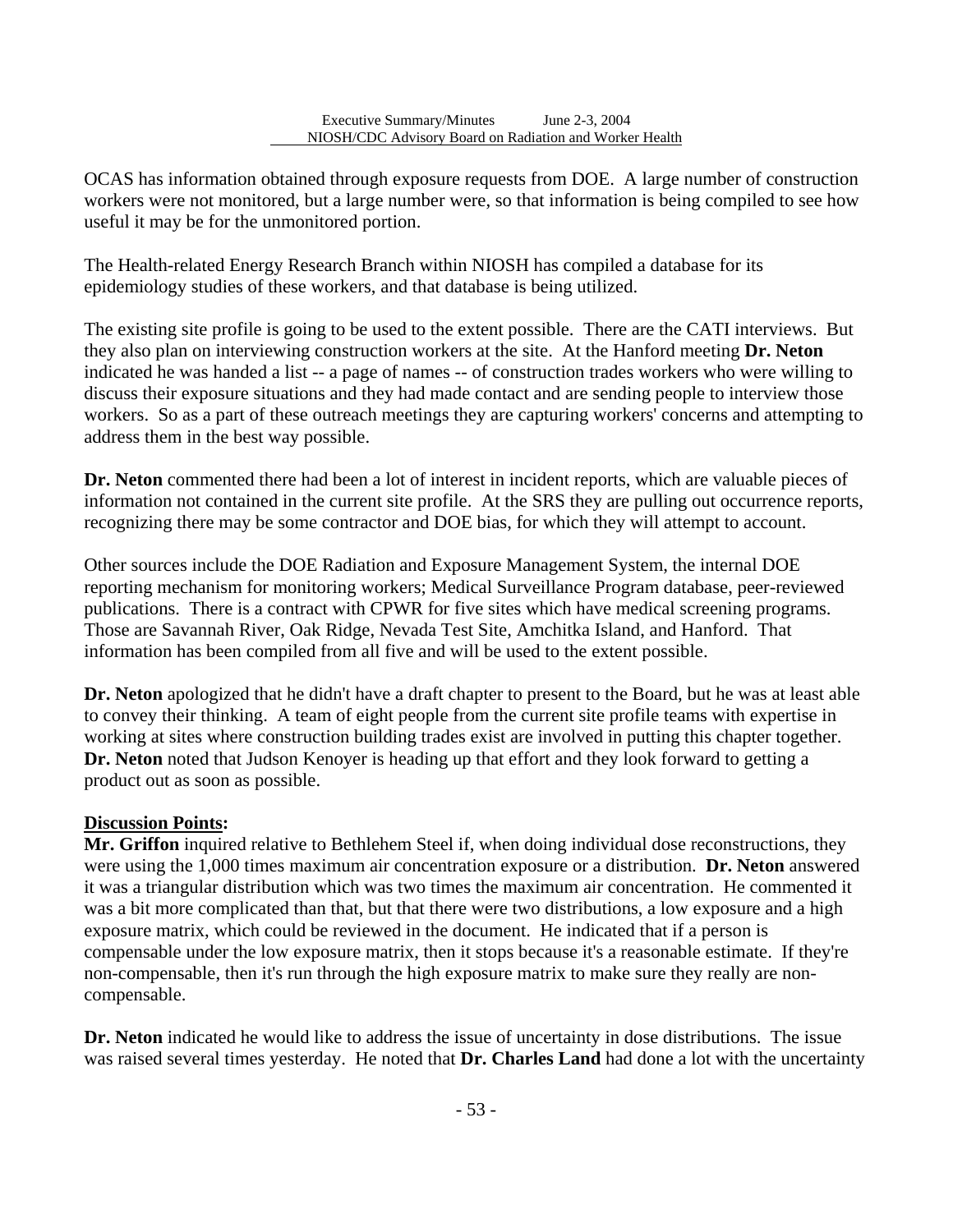in the risk models, but they never really coupled it to the uncertainty in the dose estimates and that uncertainty spans over three orders of magnitude. **Dr. Neton** added that was going to be a big driver in the overall probability of causation value at the upper end.

l

**Dr. Ziemer** asked if it were perhaps something that could be on the agenda for the next meeting. **Dr. Neton** replied he thought it could be and he would be happy to do it, in light of what is being discussed with the SEC and how it all plays out.

**Mr. Griffon** commented he had played a lot of what-if games, but acknowledged he was sure **Dr. Neton** and his associates have done a lot more. **Dr. Neton** agreed there had been, but it would be nice to formalize it and present it to the Board and the general public.

**Mr. Griffon** asked if the site profiles considered at all the issue of exposures between trial rollings, which had been mentioned in the public comment. **Dr. Neton** replied they had identified 13 runs starting in 1951 and extending into 1952. They appeared to happen every month. They took the entire 48-month contract period and gave one rolling every month for 48 straight months, so it was done in a very generous manner. **Mr. Griffon** commented he had been under the impression the intakes were only calculated for a two-day period for each rolling. **Dr. Neton** agreed. **Mr. Griffon** clarified his question to be that he was actually inquiring about the 28 days between the rollings. **Dr. Neton** asked if he were inquiring about exposure assigned based on residual contamination, in which case they had not done that. There were several documents used for basing that opinion.

Uranium was a valuable commodity and there was every effort -- contrary to what had been said yesterday, that there was a lot of loss and which he'd like to hear more about since he'd never heard that before -- but there were cleanups after every run. **Dr. Neton** described a survey at the next-to-last rolling in 1952 done by the EML indicating the floor cleanup survey and an after-cleanup survey. Both had results below reasonable contamination levels to the general public by today's standards. They did a number of surveys, including at the shear area, around the floor and general environments of the rolling mill, indicating good control on the general vicinity.

As far as the crane beams that were mentioned yesterday, **Dr. Neton** indicated he couldn't address that. There were two contamination surveys done, one in 1976 and a follow-up in 1980. Both did smears and found no detectible alpha contamination. He could not ascertain from the report whether the crane beams were looked at, so that would remain an open issue.

**Mr. Griffon** commented that what it had raised was the potential level of airborne and also the losses that were mentioned in public comment yesterday. **Dr. Neton** agreed that issue needed to be followed up on. Whether they were losses or just losses in the production process and they were fine-tuning how much they had to feed in there is not clear.

**Dr. Roessler** commented that when the Board had its trip and meeting in Hanford, two things of value had been reconfirmed to her. One was the museum and the opportunity to be taken on a tour by people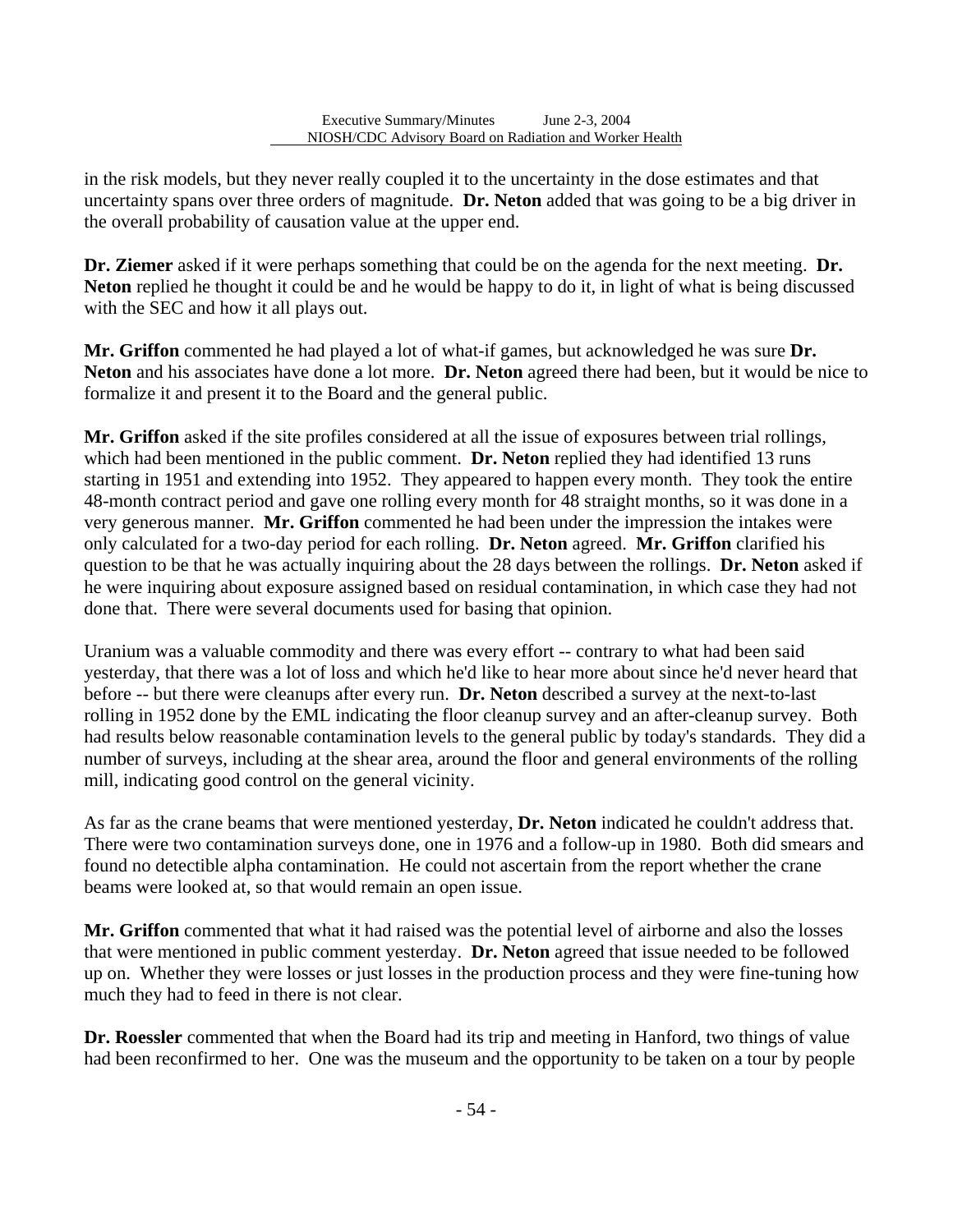l

who had worked at the plant during the years of highest releases. The other was the tour of the whole site the day after the meeting. **Dr. Roessler** observed that it allowed a feeling for what was being done on the site profile by interviewing people or talking to people who knew what was going on, and that it was very valuable. She noted that for her to understand in depth what had taken place at Hanford gave her the reassurance that a total package was being put together. She encouraged those tours continue to be held wherever possible.

**Dr. Melius** stated that some of the issues from Bethlehem Steel seemed to arise out of the process of having worked backward. They did the site profile and then outreach for the site profile. It would be helpful to do that up front rather than after the fact. Similarly, on the construction workers working group **Dr. Melius** felt it would be helpful if they would do that before the chapter comes out, to get together with a group of people familiar with construction work at sites and labor unions and go through what is being done. **Dr. Melius** offered that perhaps the questions asked in the interviews with construction workers might be different from the standard questionnaire and it might be worthwhile to evaluate that. Additionally, from **Dr. Toohey**'s presentation he questioned to what extent the content of the interviews is useful and under what circumstances. He suggested it might be time to begin looking at those interviews and perhaps there should be a different interview to the extent it's being counterproductive by upsetting people to a greater extent than obtaining useful information. People are becoming confused and for construction workers, maybe for survivors, there ought to be a different questionnaire or different parts of the interview, or perhaps parts should be eliminated. But it would be useful to take a look at the interview process over the longer term. **Dr. Melius**' final suggestion was to do a short presentation explaining the additional database where reports that are not part of the site profiles are kept, how that information is being connected on incidents that come up in individual interviews so that other dose reconstructors have access or are knowledgeable about it, commenting that the approach they have may be perfectly fine.

**Dr. Neton** commented that that could be done. And while he agreed with a lot of what **Dr. Melius** had said, the difficult thing with construction workers is that they're not always identified by the initial form so that it's obvious the claimant worked in a construction trade. **Dr. Melius** offered that from his experience with workers at Fernald, they did pictures and diagrams of the buildings to refresh memories. **Dr. Neton** replied that was why the CPWR report was so useful because it outlined all the buildings and what was done in them, what tasks and incidents. So where possible, that type information will be used.

**Mr. Griffon** wondered if perhaps included in the presentation of the incident database might be the newly-established coworker database. **Dr. Neton** answered that there is no real incident database, but that incident reports are interspersed among the general site image database. **Dr. Ziemer** suggested perhaps the issue is really how there is an assurance that they're taken into consideration in a given dose reconstruction. **Dr. Melius** commented that some way of describing that process would be useful in other situations, such as in doing meetings with unions and work groups. It comes up all the time because they're looking for it in the site profiles.

**Dr. Neton** offered that the coworker data is a different issue, but he would be happy to talk about that,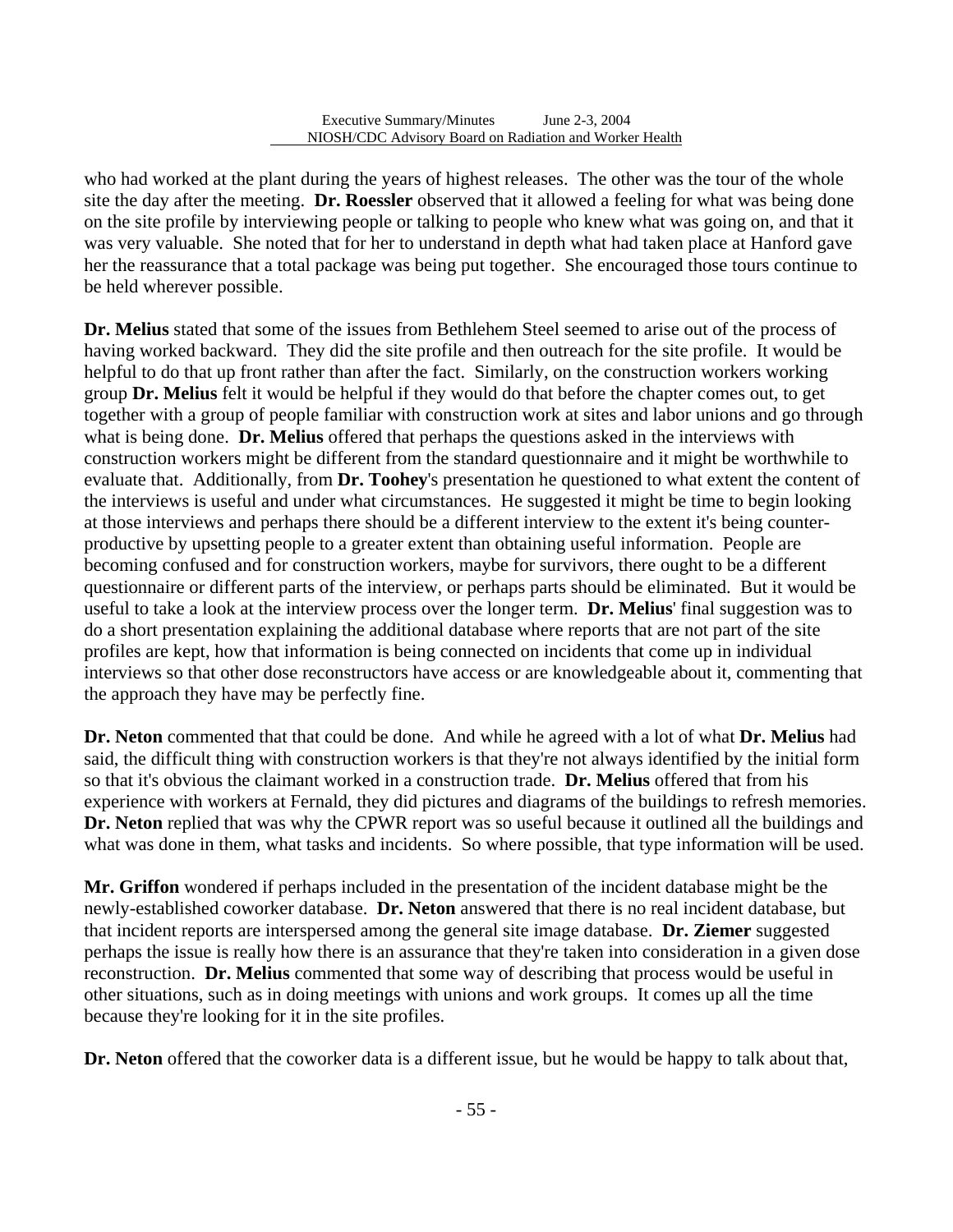l

as well. It was all related to the same thing. How does NIOSH do dose reconstructions for unmonitored workers is what is being discussed, and if you have good monitoring data, the incident reports are not crucial. They're nice, but not essential. If you have no monitoring data, how do you tie that unmonitored person to a monitored worker or exposure scenario and how do you deal with incidents that may have occurred that weren't monitored. NIOSH is working very hard with ORAU to flesh this out and **Dr. Neton** indicated he would be happy to talk about that in the next meeting.

**Dr. Ziemer** observed that he liked the approach being taken with the construction building trades workers, noting that one area of concern with all the variables is identifying issues of duration of tasks and locations. That has been heard repetitively from individuals, that they've been so many places they couldn't begin to say how long they were there. He wondered if a methodology was beginning to emerge as to how NIOSH will bound that. **Dr. Neton** agreed that, like everything, it's an iterative process and they begin with some worst-case assumptions, possibly the highest exposed coworker - who could be anything from the highest exposed person on the site to somebody who stood right next to the person, and anywhere in between. **Dr. Neton** explained they start at that extreme, and if they can tie that to the construction worker in relation to where that person was and what the exposure environment was, and they believe it adequately represents or overestimates the potential dose to the trade worker, they will use that. They start there and then work their way down till they get closer and eventually may have to say they just don't know.

#### **\* \* \* \* \***

#### **ADMINISTRATIVE AND HOUSEKEEPING**

#### **Ms. Cori Homer, NIOSH**

**Ms. Homer** provided information about the August meeting in Idaho and the tour scheduled during that visit. The Board then determined that probably the earliest they would want to meet following that would be October.

 California as the alternative location. **Ms. Homer** indicated that as soon as she had something After discussion it was determined that October 18-21 appeared to be amenable to the majority of the Board members. Washington, D.C. was decided on as the primary meeting place, with San Francisco, confirmed, she would notify the members of the Board.

**Dr. Ziemer** announced that under the administrative portion of the agenda there was some Privacy Act information to be addressed by **Ms. Liz Homoki-Titus** from the Office of the General Counsel.

#### **PRIVACY ACT REVIEW**

#### **Ms. Liz Homoki-Titus,**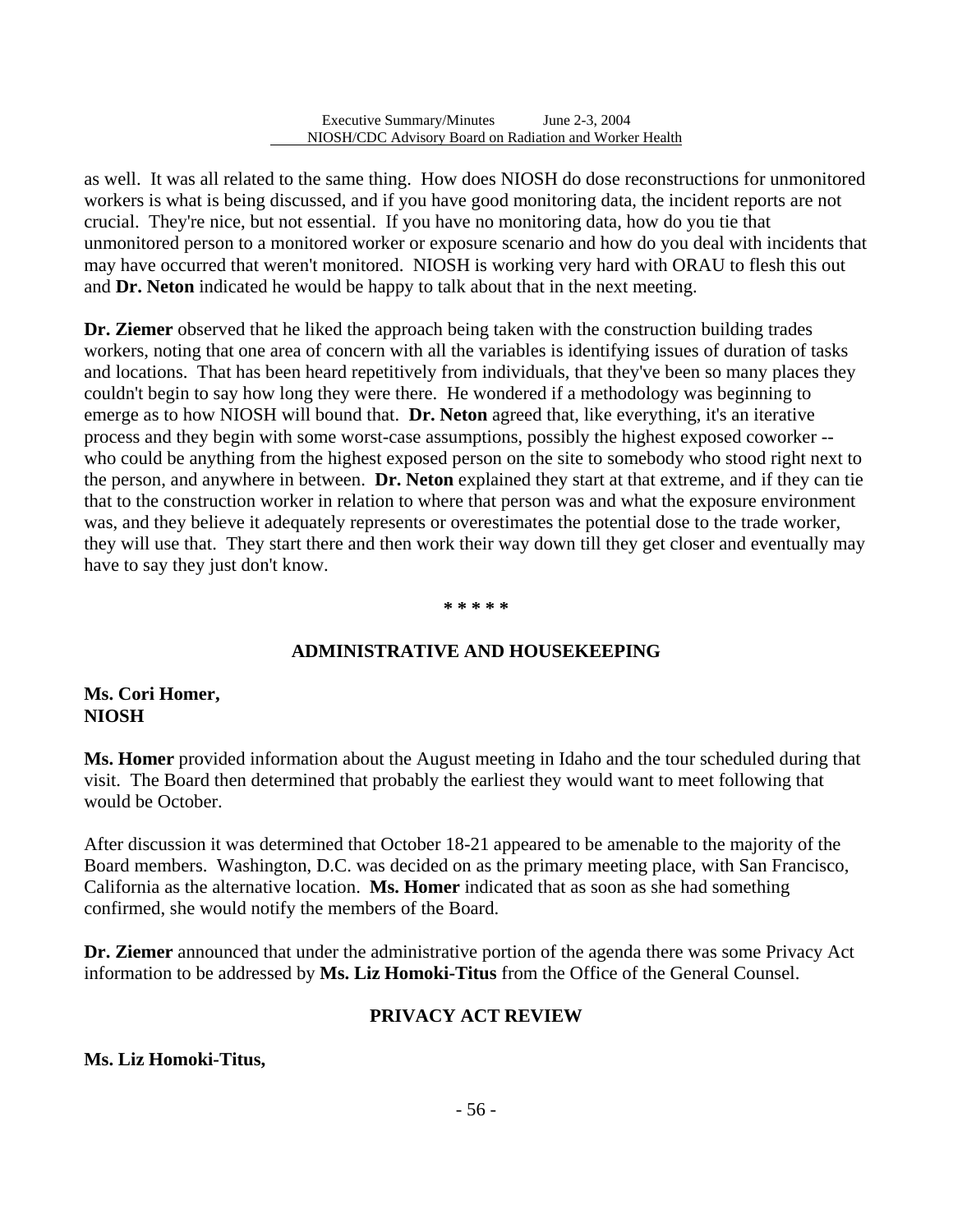### **Office of the General Counsel Department of Health and Human Services**

l

**Ms. Homoki-Titus** commented she only intended to present a quick review, a short reminder, and that there will be a presentation at the next Board meeting that would be a full discussion of the Privacy Act. She simply wanted to remind the Board that the Act applies to not only dose reconstruction reviews, but also the SEC petitions to be reviewed.

Reiterating what **Mr. Condray** had explained in depth yesterday, **Ms. Homoki-Titus** requested that any questions please be directed to the Office of the General Counsel.

Presenting general prohibitions of the Act, HHS policy under the Act and rules governing SGEs under the Act, **Ms. Homoki-Titus** cautioned that civil and criminal penalties for violations applied. She added that the Department will not necessarily defend a violation, which could make it even more expensive than just a fine.

**Dr. Melius** asked whether, when a question comes up relative to either the privacy issue or the ethics issue as presented earlier, the members of the Board should be contacting the counsel's office directly. **Mr. Elliott** offered that there were two answers, depending on what the issue was. If it is regarding ethics, it is acceptable to contact Mr. Condray's office or Ms. Homoki-Titus directly and they would help get an answer, and would keep **Mr. Elliott** informed of the contact. Regarding the Privacy Act, though, if a Board member is dealing with a claimant or hearing individual concerns, that should be referred to OCAS so that the claimant may be assisted with whatever the issue may be. Any question about how to serve as a SGE or a member of the Board with regard to protecting confidential information relative to the Privacy Act may be posed to the legal team and they would keep **Mr. Elliott** informed.

**Mr. Elliott** commented that annual ethics training is required under both FACA rules and Department policy. Because the Board is about to embark on review of dose reconstructions and SEC petitions, it was felt an update on Privacy Act rules would be in order, as well.

#### **\* \* \* \* \***

#### **SITE PROFILE REVIEW UPDATE**

### **Mr. Joe Fitzgerald, Sanford Cohen & Associates**

**Mr. Fitzgerald** reminded the group that SC&A is a support mechanism for the Board. Their lead is taken from the Board's direction and their priorities are based on that direction. He noted he was aware of the issue raised last night during public comment about SC&A's positioning in terms of conflicts, and wanted to reaffirm that to fulfill their role adequately they do not have any organizational or personal conflicts of interest relative to having contract relationships with DOE, NIOSH, or ORAU.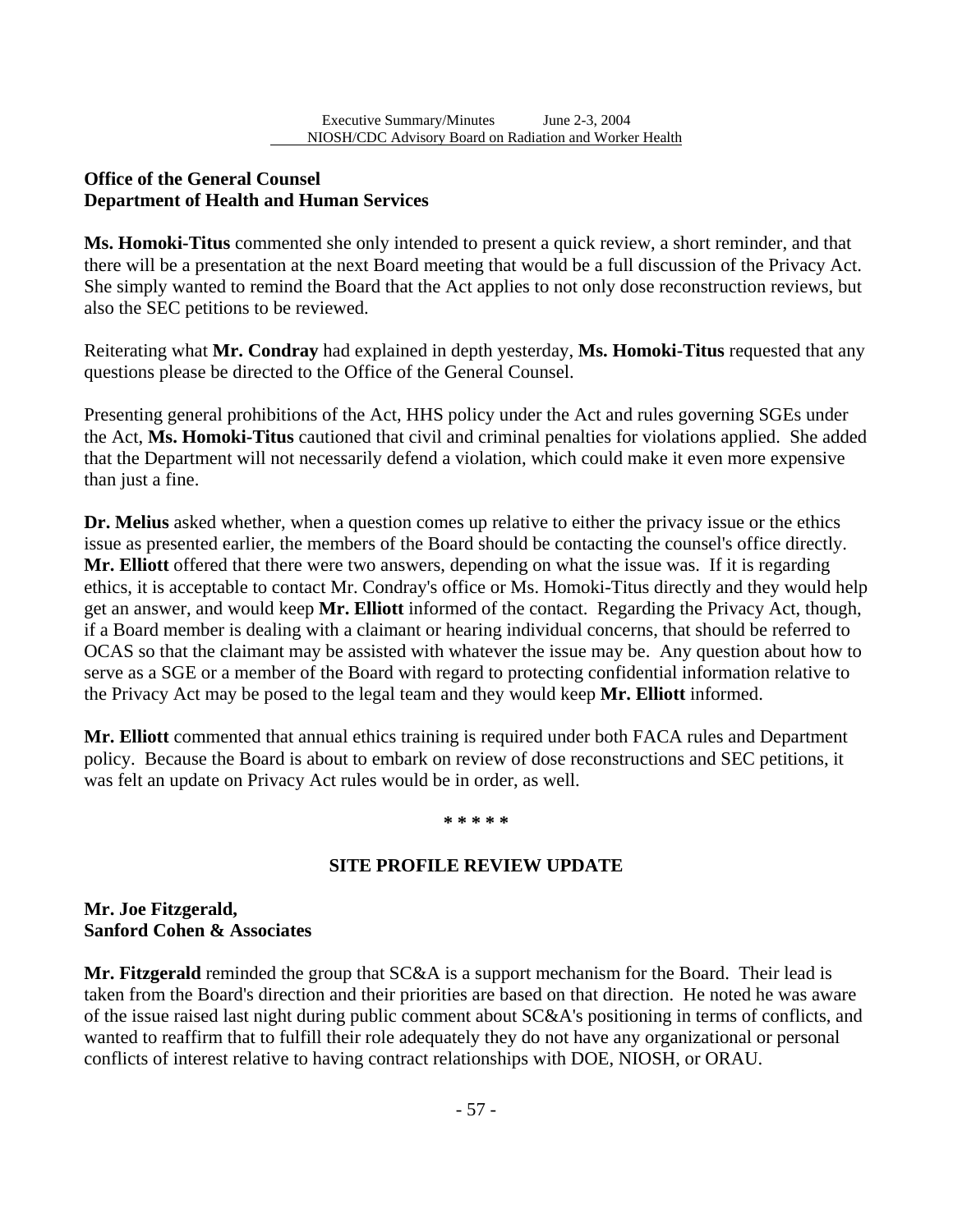l

**Mr. Fitzgerald** observed that the site profiles have assumed a level of importance in the dose reconstruction process greater than had been envisioned in the early days of the Act and its implementation. In order to support the Board in its evaluation of the scientific validity and quality of dose reconstructions under the Act, in part by review of site profiles, SC&A has set its objectives through the procedures approved by the Board. Their objective then is to conduct evaluations of the site profiles for completeness, technical accuracy, adequacy of data, consistency and compliance with not only the laws and the rules but the procedures which guide the site profiles.

**Mr. Fitzgerald** explained the methods by which SC&A will perform this evaluation, including a sampling of the site profile chapters or Technical Basis Documents from both generic and site-specific perspectives, and including discussions with NIOSH and ORAU on site profile methodology.

Limitations regarding the reviews were described by **Mr. Fitzgerald**, in that it will not be feasible to ascertain the application of site profile data in actual dose reconstructions other than in a limited fashion. He stressed the site profile reviews are snapshots of the documents at the moment the evaluation is being done. He observed the reviews are not intended to be workups of identified concerns with resolutions offered, but merely sufficiently-validated issues or questions for further review by the Board and/or assessment by NIOSH.

Each review will be accomplished in two phases. Phase one is a preliminary review of site profile documentation in order to identify issues of potential significance for review. The second phase is a more in-depth evaluation of those identified issues in order to evaluate and validate whether they are indeed of some concern. **Mr. Fitzgerald** elaborated on steps involved in each of the two phases.

**Mr. Fitzgerald** reported that SC&A had completed phase one of the review of the SRS profile. They have requested access to on-site data sources for phase two. Phase one of the Hanford site profile review has been started.

**Mr. Fitzgerald** reported a very productive meeting with NIOSH and ORAU over a three-day period. This had allowed them to go through the site profile process both generically and specifically, speaking with technical people and site profile authors for the SRS profile. They were able to gain an understanding of the thinking behind site profile development, and to appreciate the balance of the technical accuracy and efficiency issues, as well as a better understanding of how that balance was struck.

As the review team reaches a point where they're waiting for information, as they are on Savannah River, **Mr. Fitzgerald** explained they begin the initial phase of the next review, such as they are doing with Hanford. When the information comes in they will go back and complete phase two and report to the Board with mature and well-validated findings. **Mr. Fitzgerald** commented that they plan to do a single-file review for Savannah River and Hanford. Upon their completion they will employ two site review teams working in parallel thereafter.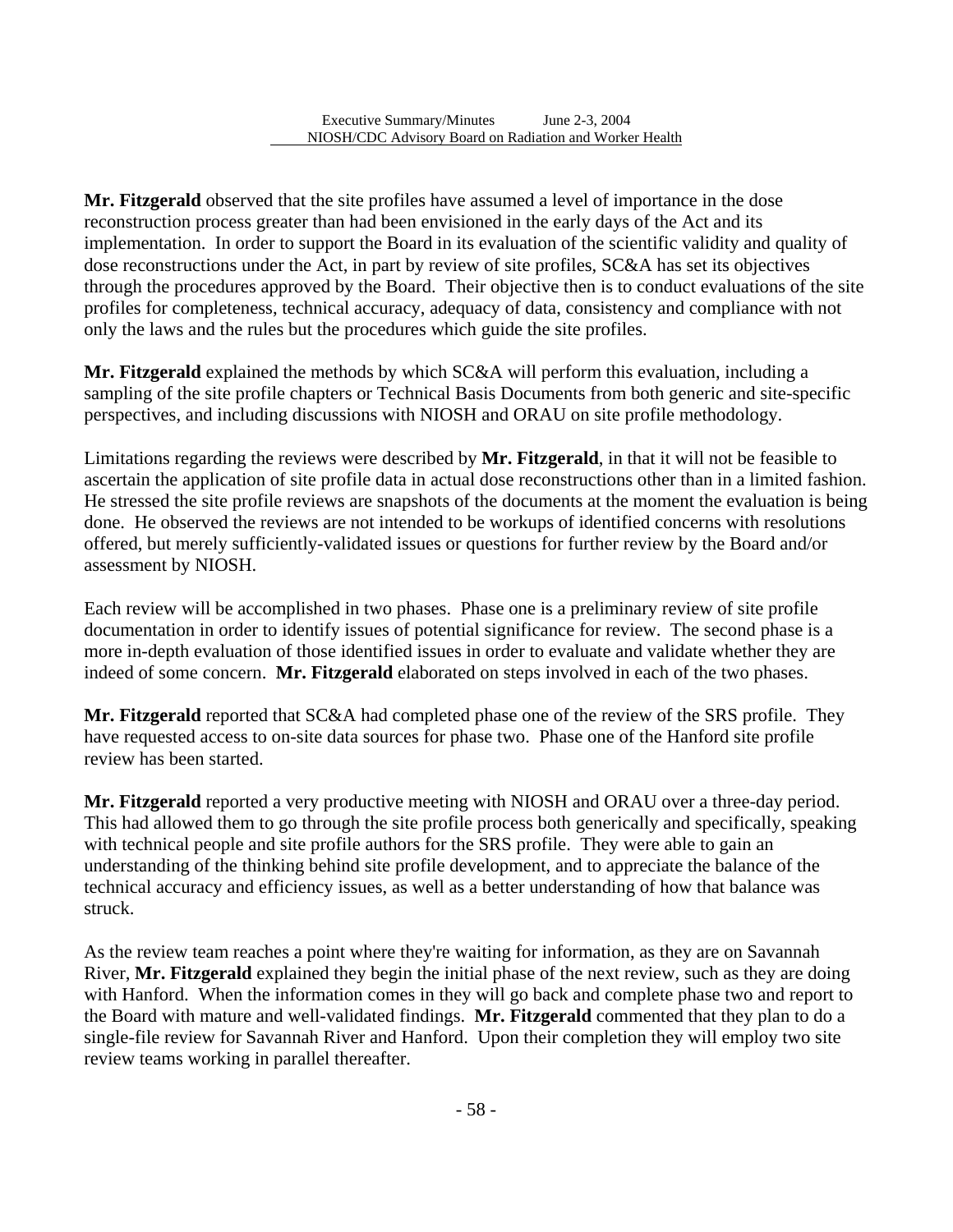**Mr. Fitzgerald** offered some observations on the review process after the first 60 days, noting that there is an investment of resources necessary for start-up activities in that a start-up process is generally a tough one. In this case it involves orientation of SC&A staff to the site profile process and the completed Technical Basis Documents, meeting with NIOSH and ORAU about the site profile process, and the issue of accommodating access for the review process.

**Mr. Fitzgerald** observed that reviewing application of the site profile data in actual dose reconstructions will be critical. Timely access to on-site data sources and site experts, particularly in the phase two portion, as well as security clearance, will be very important. Interaction with NIOSH and ORAU will be valuable in order to keep issues in context and to assure factual accuracy.

### **Discussion Points:**

l

**Dr. DeHart** inquired if SC&A will be seeking additional site information. **Mr. Fitzgerald** answered that the secondary information referred to on a number of his slides he considers information which is not the prime basis for the models used in the site profiles. It is their intent to seek out site experts and secondary information to validate that the building blocks are sound.

**Dr. Roessler** asked if SC&A were planning to speak to the same site experts or former workers that NIOSH and ORAU have spoken to, or if they had some means of identifying other experts on their own who might offer additional information or different information. **Mr. Fitzgerald** replied he would lean more toward trying to bring in new information. He commented it had been his experience in the past that what was on paper is not actually what was taking place on the sites. They wanted to speak to individuals who could validate that what is in the primary source documents reflects actual practice at the sites.

 this context. **Dr. Ziemer** offered that there is contained within the SEC rule the working definition of **Dr. Roessler** commented that as they get into the SEC evaluations, dealing with terms like "sufficient accuracy" and "precision," and realizing that her definitions of those terms were not the definitions used now, she would like to have somebody give a little tutorial on exactly what is meant by those terms in what that means in this case, and he was sure it was not the definition she had learned.

**Dr. Melius** asked if the issues of access are being appropriately resolved. **Dr. Ziemer** replied that there had been a memo sent to the Secretary of Energy through the Secretary of Health and Human Services and was somewhere en route. It had been signed on May 5th and it was on its way. **Mr. Elliott** added he didn't know exactly where it was in the process, but **Tom Rollow** from DOE had made a commitment at the last meeting that he would support the access and sites would be given authority to provide the access as necessary. He commented that once NIOSH is provided the names of those people who need Q clearances reinstated or new clearances, they will get that into play.

**Dr. Ziemer** also observed that Task 4, the task for conducting individual dose reconstruction reviews,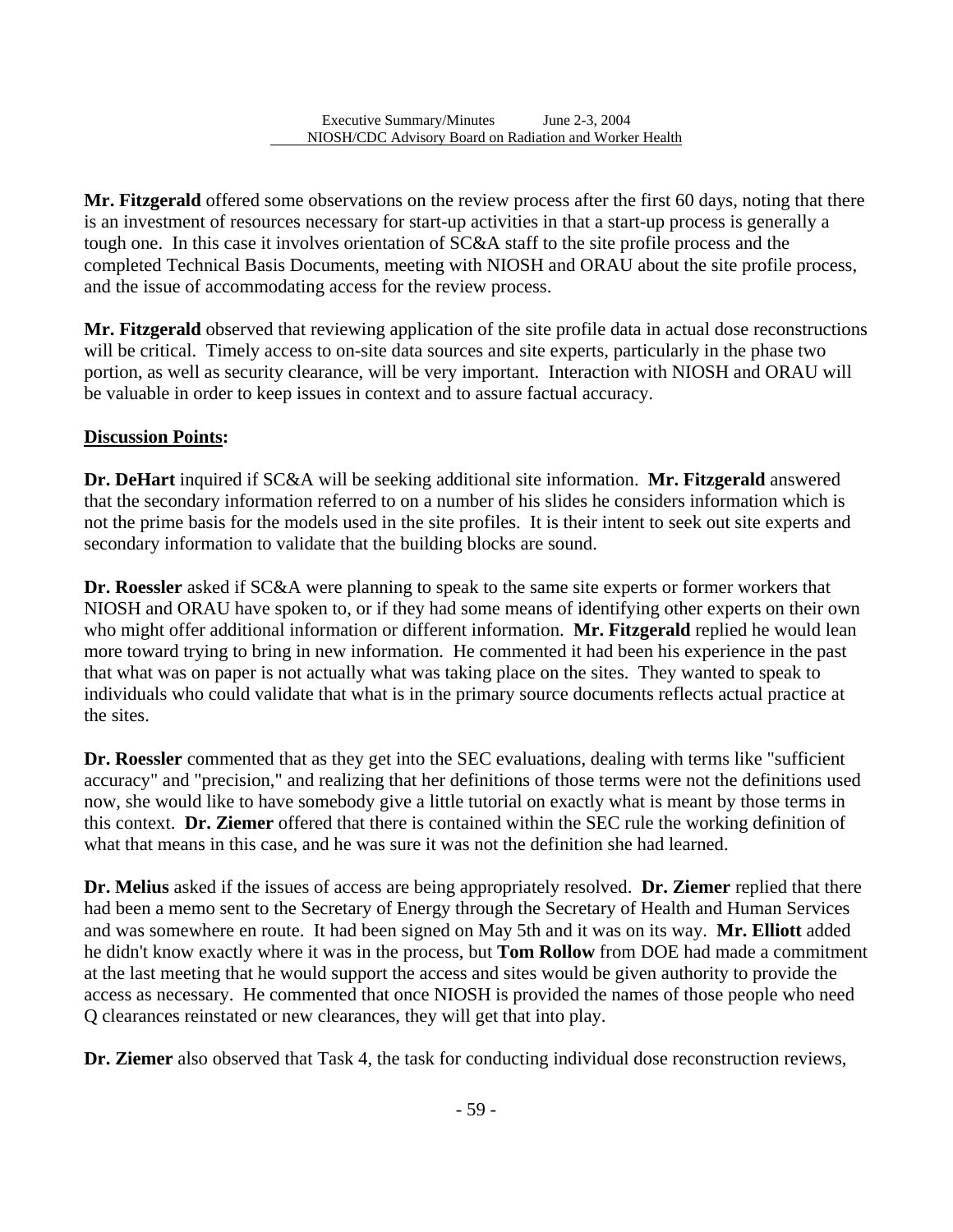was awarded for a six-month period and that because of the major role the site profiles play and the availability of completed final dose reconstructions, the task hasn't actually started but the clock is running. Therefore there is a need for a modification of the task to provide for a no-cost extension of the time period and requires action of the Board. He noted modifications of this year's tasks have to be done by June 15th. **Dr. Ziemer** explained the modification could be done in open session and that since the only requirement is for the Board to agree to extend that task, it would be in order to consider a motion for a no-cost extension of Task 4 by six months.

### **A motion to grant a no-cost extension of the time period to conduct Task 4 by an additional six months was made and seconded. With no discussion required, the motion carried unanimously.**

**Dr. Ziemer** reminded **Dr. John Mauro** of SC&A that one of the deliverables under their original proposal was a conflict of interest plan which is required to be approved by the Board. **Dr. Ziemer**  indicated he had been advised that the actual plan has not been submitted for action, and they do need an official conflict of interest plan so that they may act on it at the August meeting. **Dr. Mauro** stated he would provide it in advance of the next meeting.

#### **\* \* \* \* \***

#### **BOARD WORKING SESSION**

**Dr. Ziemer** announced one carry-over item from the preceding meeting, which was the charter for the Subcommittee on Dose Reconstruction. The members of the Board were provided with a packet which included the revised draft of the charter reflecting changes discussed and agreed to at the previous meeting. **Dr. Ziemer** reviewed the document with the Board in detail, addressing each item which had been changed or modified.

**Dr. Ziemer** called for a motion to approve the draft, but **Ms. Homer** asked if she might go through the structure section and offer some suggestions first. She addressed each portion of the document, indicating specific areas in the wording and explaining how it might cause difficulties for the Board and/or the Subcommittee in the future. The Board discussed how the wording could be modified to accommodate those concerns, the first of which was how the Subcommittee was to be selected.

**A motion was made and seconded to amend the first paragraph of the proposed charter for the Subcommittee on Dose Reconstruction as follows:** 

**a) In line 3, change "a non-voting government representative" to "the Designated Federal Official".** 

**b) In line 4, after "membership shall" add the words "be selected from the attached roster of Board members."** 

 **The motion was passed unanimously.** 

l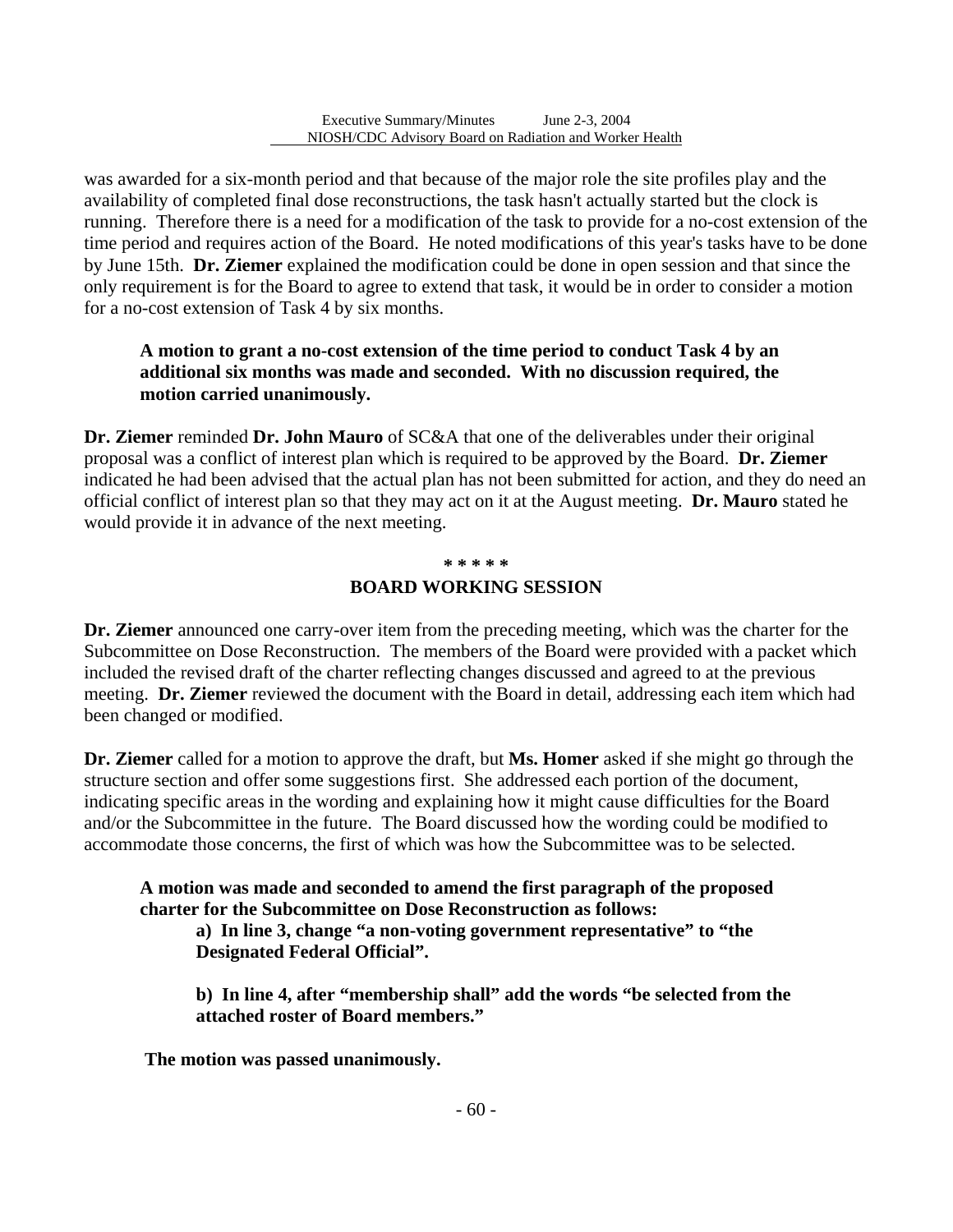Moving to the second paragraph, **Ms. Homer** called attention to some possible misinterpretation of how meetings might be called and suggested a revision to clarify that specific issue.

## **A motion was made and seconded to amend the second paragraph of the proposed charter for the Subcommittee on Dose Reconstruction as follows:**

### **a) At the end of the last sentence add the words "and with the concurrence of the Designated Federal Official."**

### **The motion was passed unanimously.**

l

In paragraph 3, by consent it was agreed to delete the words "When Privacy Act issues are involved,"

Addressing the portion of the charter describing the charge to the Subcommittee, the Board discussed the use of one word versus another in certain instances. Those changes were accepted by consent, requiring no vote, and were as follows:

- a) In item 3), delete "approve or disapprove" and inset the words "and recommend for Board Action"
- b) In item 4) replace the word "direction" by the word "intent."

**Ms. Homer** expressed concern about charge number eight relating to review of correspondence to the Board and preparation of a response for **Dr. Ziemer**'s signature. A number of issues were raised and **Ms. Homoki-Titus** offered her observations from a legal perspective. She suggested written procedures approved by the Board to appropriately describe and limit what the Subcommittee could deal with.

**Dr. Ziemer** stated that in order to have a clear understanding of the Board's wishes on this issue he would call for a motion for changing the word "practices" to "procedures," understanding that they would have to then at some point develop those procedures.

### **A motion was made and seconded to amend charge number eight of the proposed charter for the Subcommittee on Dose Reconstruction by changing the word "practices" to the word "procedures", and was passed unanimously.**

An addition to clarify how to make changes in the Subcommittee's charge was discussed. **Dr. Ziemer**  declared the addition a legal issue requiring no vote.

### **The Chair called for a vote on the motion to approve the charter for the Subcommittee on Dose Reconstruction as amended. It was passed unanimously.**

**Mr. Elliott** apologized for the close examination of the document, but explained what they took to the committee management office had to be very clear in that they would be questioned about what portions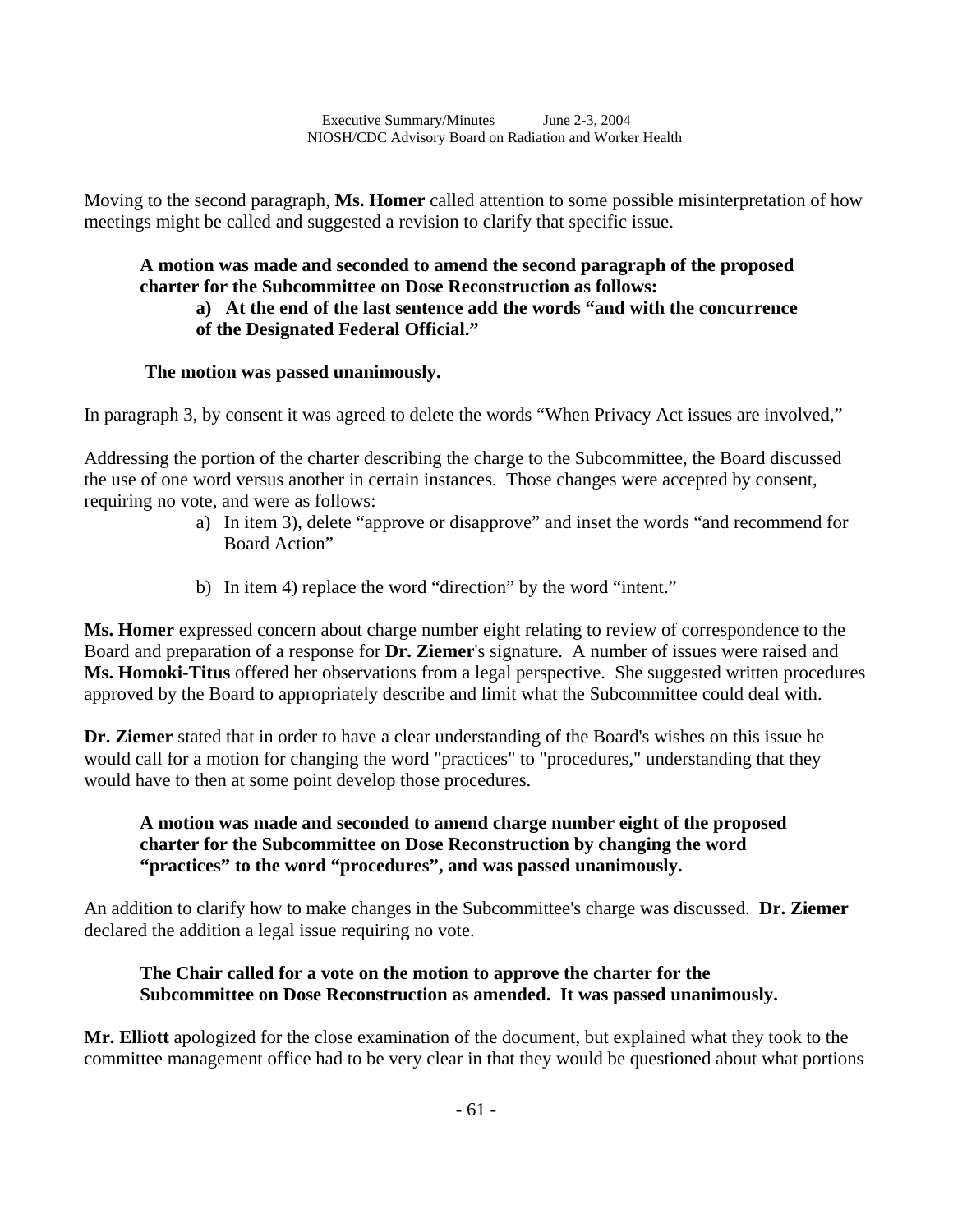of the charter meant, so this process was helpful to them.

l

**Dr. Ziemer** confirmed that they would still have to get approval before the Subcommittee could meet. **Mr. Elliott** commented that was a short process and would be in place before the August meeting. **Ms. Homer** offered that the only thing which may delay approval of the charter is the lack of procedures as specified in charge number eight. **Mr. Elliott** assured the Board that they would do everything they could to get the charter approved without having the procedures in hand, indicating that he would be sure committee management understood the subcommittee was needed to help develop those very procedures.

## **REVIEW AND APPROVAL OF DRAFT MINUTES**

**Dr. Ziemer** called for substantive corrections or additions to the minutes of the 23rd meeting of the Advisory Board on April 20-21 in Richland, Washington.

### **Motion to approve the Executive Summary and Minutes of the Twenty-third Meeting of the Advisory Board on Radiation and Worker Health, with modifications as discussed, was seconded and passed unanimously.**

**Dr. Ziemer** called for any further open session items any member of the Board needed to discuss.

**Dr. Melius** asked if it were **Dr. Ziemer**'s intent to appoint the Subcommittee. **Dr. Ziemer** replied he did, and that under the charter they had just approved and would submit for approval, every member of the Board would be a member of the Subcommittee.

**Dr. Roessler** asked if that meant all members would have to be present on the day preceding the August Board meeting. **Dr. Ziemer** answered that would not be the case, but he would like to get an indication of who had a particular interest in being on that specific subcommittee for the first meeting.

The Board discussed whether to appoint the Subcommittee members now or wait until the charter had been approved. **Dr. Melius** suggested that in the spirit of doing things in open session, perhaps it would be a good idea to make a decision who were going to be the initial members pending approval of the charter and who would then be at that first meeting. He added there probably should be some discussion of the charge for that working session of the subcommittee and possibly agenda item issues.

The Board discussed the minimum number of members for the Subcommittee under the proposed charter and the need for caution with regard to accidentally establishing a quorum of the full Board. It was determined that the consensus of the Board is to identify an initial subcommittee that could work as a working group prior to the next meeting to develop the procedures required under charge number eight of the charter. **Dr. Ziemer** suggested **Mr. Gibson**, **Dr. Anderson**, **Mr. Griffon** and **Dr. Andrade** be on the subcommittee and that he would like to be on the subcommittee himself initially. Observing that this group is heavy on the health physics side, he asked if the Board would be comfortable with that mix.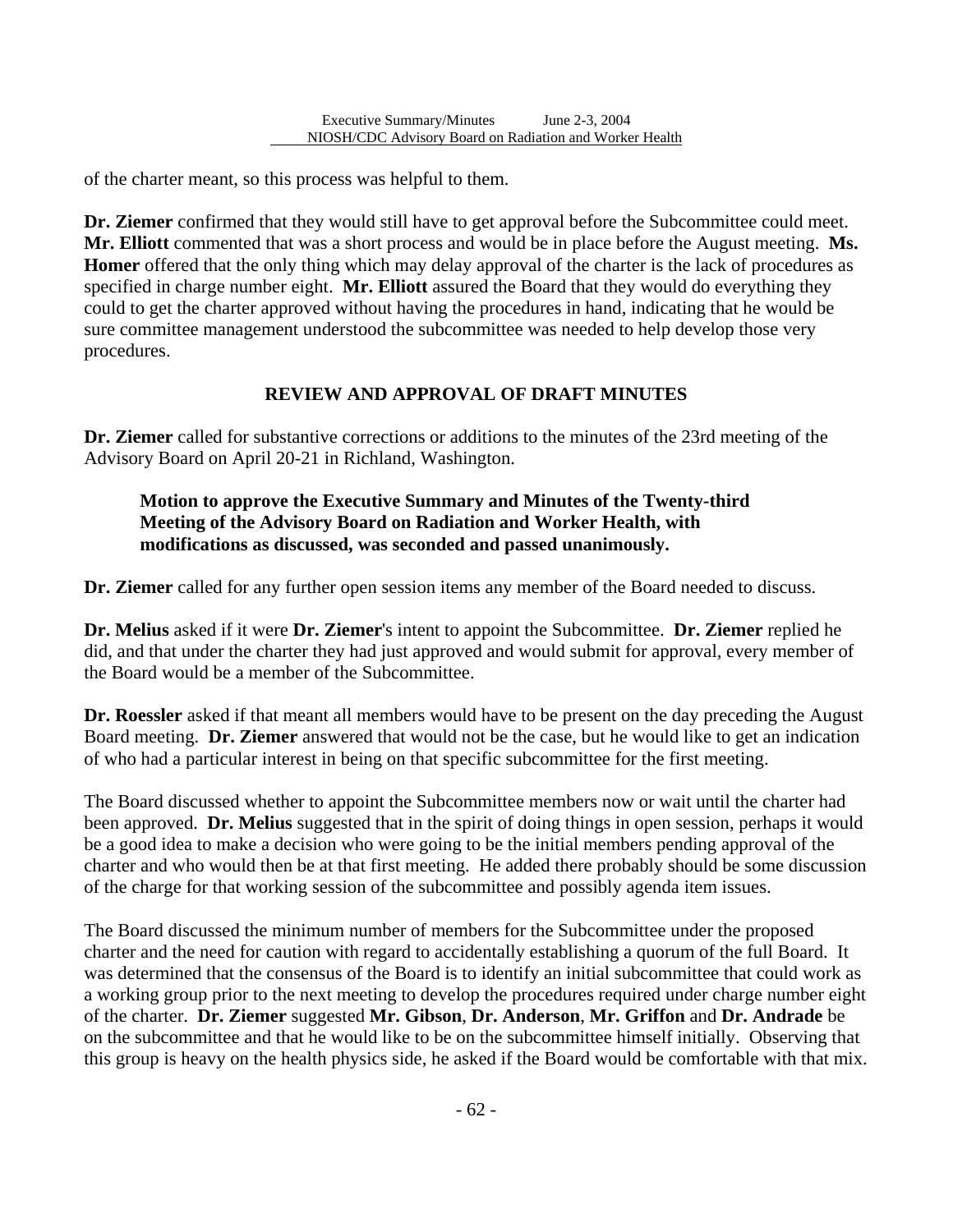l

**Dr. Melius** commented that the subcommittee tasks early on will be related to health physics and review procedures, so that might be the best way to establish the group.

**Dr. Ziemer** announced that those five people, including himself, would serve as a workgroup at the initial meeting, but would become the Subcommittee once the charter is approved. He added he would exercise the Chair's prerogative of chairing the Subcommittee initially, with **Mr. Elliott** attending as the Designated Federal Official, or someone as a technical representative.

**Mr. Griffon** recommended meeting in Cincinnati before the August meeting so that the workgroup could have access to the database and talk more about the selection process. **Dr. Ziemer** asked how critical that access might be. **Mr. Griffon** explained he had spoken to **Mr. Russ Henshaw** before he left the meeting, and he had agreed to query and pull together some of the material **Mr. Griffon** had requested. **Mr. Elliott** agreed there was merit to meeting in Cincinnati and that **Mr. Henshaw** is working on the parameters that had been discussed with him earlier. He had told **Mr. Elliott** he anticipated it would be prepared and ready by the end of June. As the workgroup sat down and looked at the material, if they had additional queries or variables, they could do that in Cincinnati. Also, a working group didn't have to be a public meeting, so they could come into the NIOSH offices and work right there with NOCTS and look at some final cases, too, if they wanted to examine the content of a dose reconstruction case file.

It was decided that a date for the workgroup meeting could be determined separately. **Dr. Ziemer** noted that not only did they have to check with **Dr. Anderson** about his schedule in order to meet in Cincinnati, they needed to get his agreement to serve on the Subcommittee. **Dr. DeHart** agreed to serve as medical representative backup in the event **Dr. Anderson** were unable to attend the meeting in Cincinnati. **Mr. Elliott** asked that the date be established as soon as possible to avoid staff conflicts.

**Mr. Griffon** wanted to establish an action item calling for the Board to work with NIOSH or have an opportunity to comment on the procedures for the SEC rule. **Dr. Ziemer** noted that is actually a requirement in the rule itself. **Mr. Elliott** pointed out that the procedures are what they are as approved all the way through OMB. The Board could certainly make comment, however, which would be considered and changes would be made as needed. **Dr. Melius** offered that he thought they were actually referring to the guidelines.

**Mr. Elliott** explained that there is no such thing as guidelines. They're talking about procedures. "Procedures" and "guidelines" are terms. "Guidelines" is too open to flexibility. "Procedures" are to be followed, and these are administrative procedures or implementing procedures for the SEC.

**Dr. Ziemer** commented that while the preamble mentioned the approval process, it went on to describe that the procedures have become a part of the document itself. However, the Board wanted to see and have an opportunity to react to them. **Mr. Elliott** apologized for their not being provided at the meeting or on the web site, but there had been some final cleanup to be done to ensure all comments had been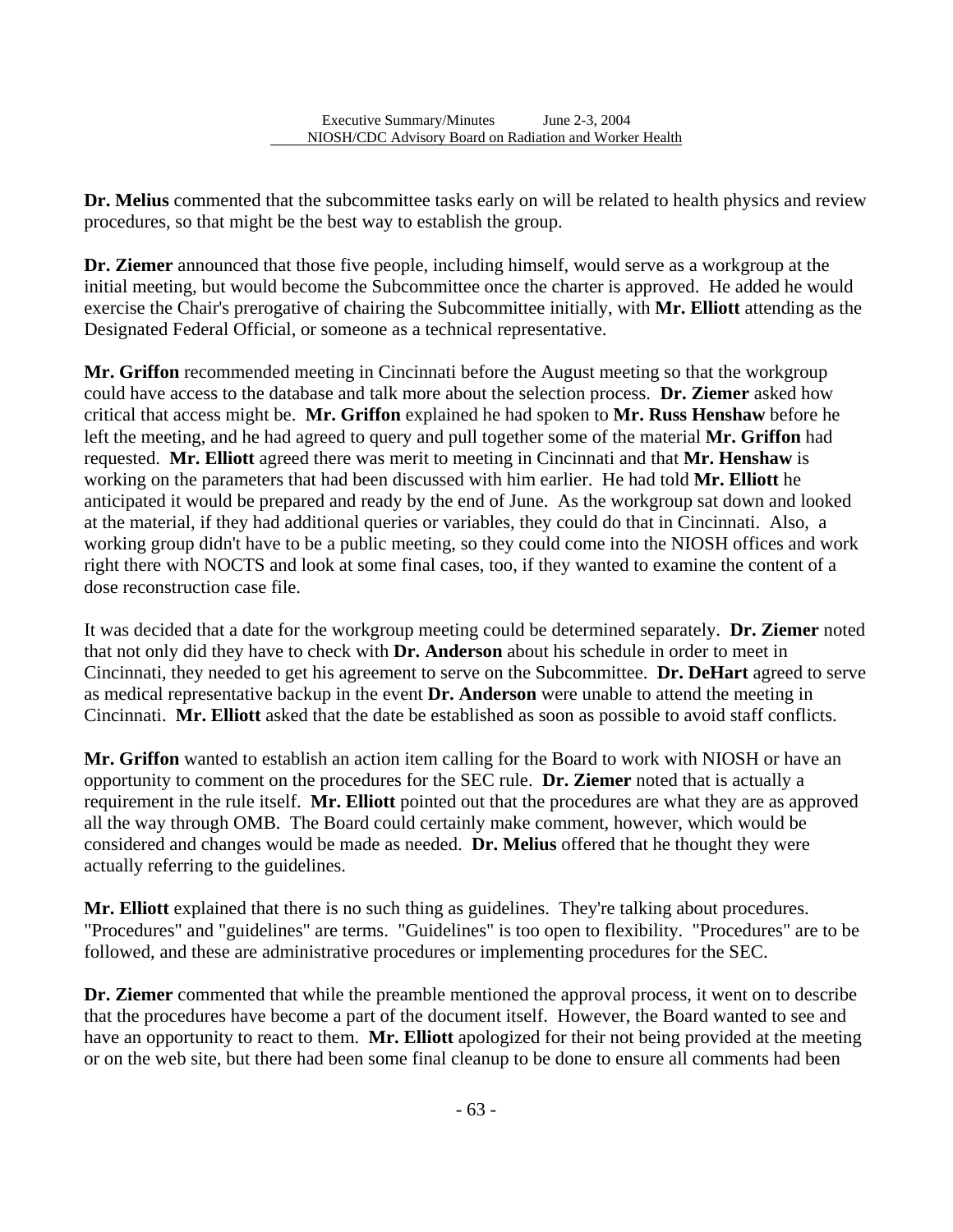addressed, and it simply didn't get done in time.

l

## **PUBLIC COMMENT PERIOD**

Noting there was only one request today, **Dr. Ziemer** opened the floor for public comment.

### **Mr. Ralph Krieger, PACE**

**Mr. Krieger** commented that it is not a joking matter and the Board is representing the American workers, and theirs is a daunting task which should not be taken lightly. He recommended the Board send some people to Albany to go through "the files" there. He then read into the record a lengthy report to the New York State senate, apparently dating back to 1981.

### **Ms. Janice Bartosyek, Bethlehem Steel Action Group**

**Ms. Bartosyek** encouraged the Board to go to Bethlehem Steel and maybe get a view of the bar mill ten, which might help put a building with a site number. She also commented she understood four Board members' terms might be up in August. Now that there is momentum building with the program, she expressed hope that there would be some continuity.

### **Mr. Ed Walker, Bethlehem Steel Action Group**

**Mr. Walker** thanked **Mr. Elliott** and **Dr. Neton** for attending the May 4 meeting and inviting him to the workshop in Cincinnati. He commented that the people involved with the program are very sincere and he felt they were truly trying to help. He reminded the Board that the people he works with are in their 70's and 80's. He reiterated that the workers had been unaware of the hazards and the government had kept them unaware for 50 years. He expressed his belief that there are too many people with the same "misunderstanding" to actually accept that their original information that they were going to be compensated was a misinterpretation. He closed by stating they may be old, but they're going to fight as hard and as long as they can to get it justified.

**Dr. Ziemer** thanked them for their comments and announced the business of the Board in open session was concluded.

**With no further business to come before the Board in open session, the public portion of the meeting was adjourned, with the remaining business to be conducted in executive session.** 

### **End of Summary Minutes**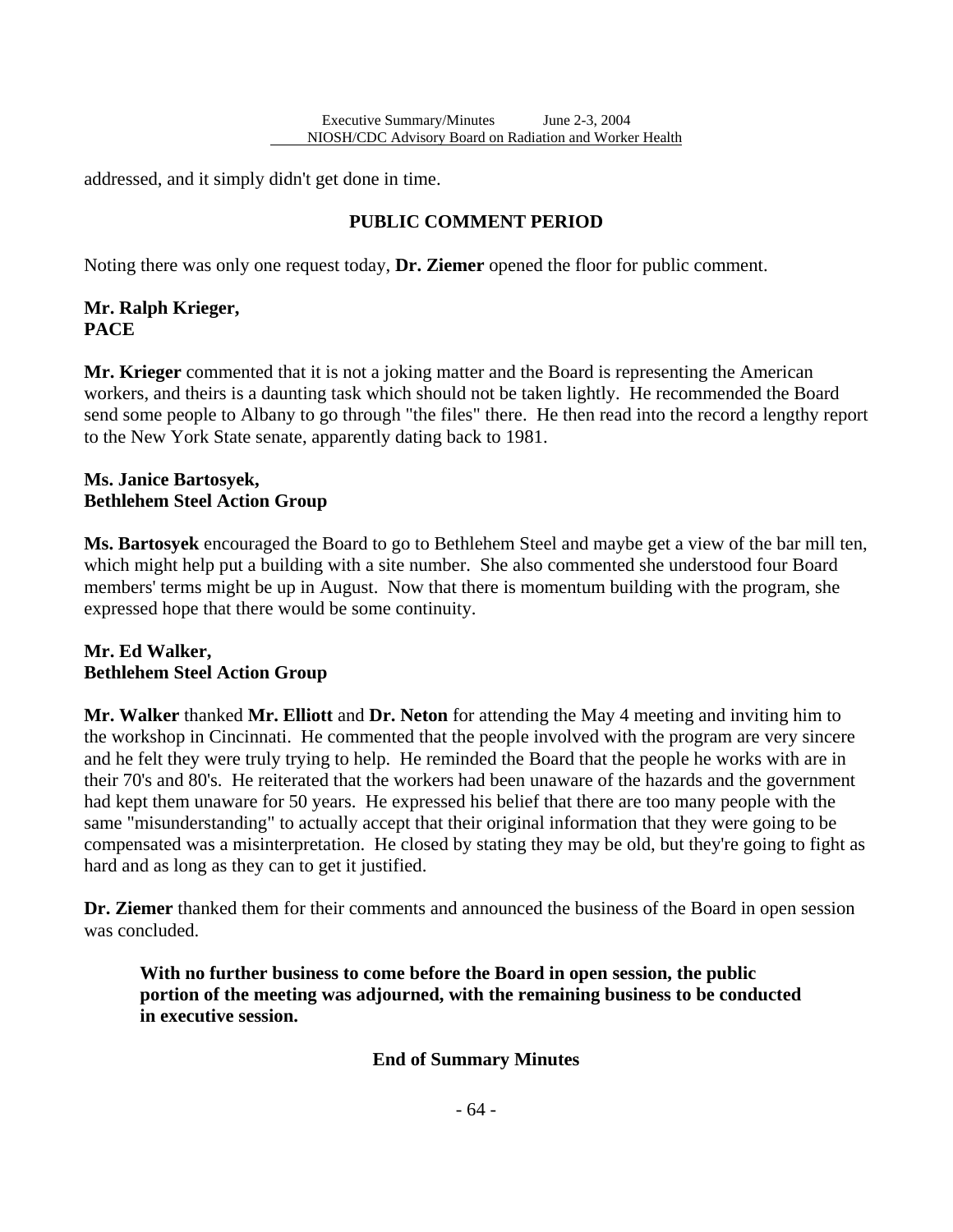I hereby confirm these Summary Minutes are accurate, to the best of my knowledge.

l

\_\_\_\_\_\_\_\_**Signature on File**\_\_\_\_\_\_\_\_\_\_\_\_\_\_\_\_\_

\_\_\_\_\_\_\_\_\_\_\_\_\_\_\_\_\_\_\_\_\_\_\_\_\_\_\_\_\_\_\_\_\_\_\_\_\_\_\_

Paul L. Ziemer, Ph.D., Chair

Date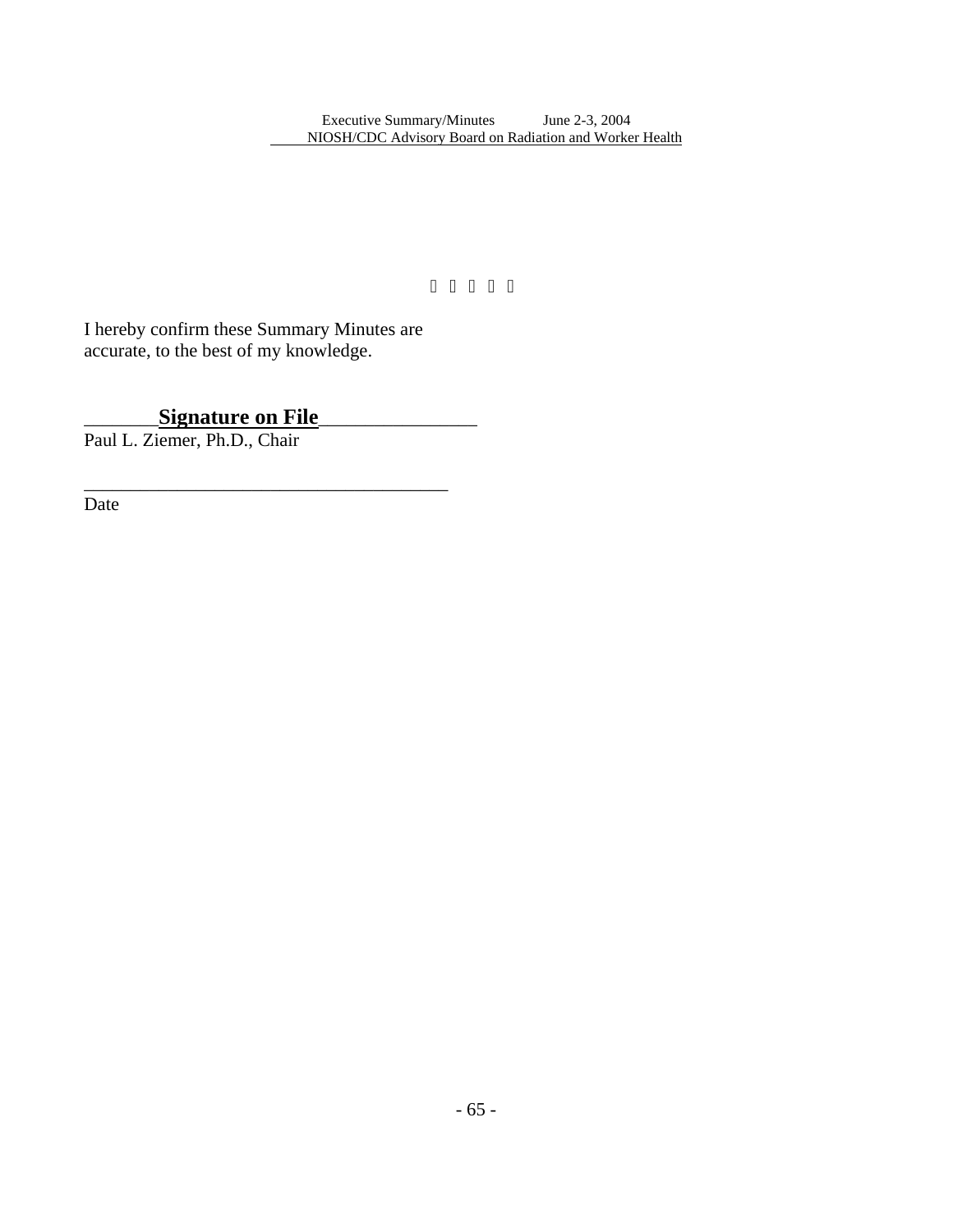### ACTION ITEMS  $25^{\text{TH}}$  ABRWH MEETING: BUFFALO, NEW YORK

### **No. 1**  By Jim Melius

A work group of the Board was formed to work with NIOSH and ORAU staff to evaluate what QA/QC procedures for the interview process have been implemented by NIOSH/ORAU and determine what reports/data from these QA/QC procedures would be useful for the Board to review. Work group members include Jim Melius (Chair), Tony Andrade and Wanda Munn.

## **No. 2**

**DR. ZIEMER:** While we're on the subject of our contractor, two things. Number one, task number four, which was the task for conducting individual dose reconstructions, an approved task, that was awarded for a six-month period. And they recognize now that, because of the role the site profiles play in that and also availability of actual final dose reconstructions, the task hasn't actually started. But the clock is going. And if  $-$  if we want to be able to continue this, we need to extend the task. That requires a modification of the task, and we can do that -- a no-cost extension -- but it does require action of this Board. And for modifications of this year's tasks, those have to be done by June 14th.

**MR. GRIFFON:** Does this require executive session?

**DR. ZIEMER:** No, this can be done in open session. All that is required is that the Board, by motion, agree to extend that task for -- for example, by six months. So that it would be in order to consider a motion to extend task four by six months -- no-cost extension. That's task four, individual dose reconstruction reviews.

**MR. ESPINOSA:** So moved.

 **DR. ZIEMER:** And seconded?

l

**MS. MUNN:** Second.

**DR. ZIEMER:** Okay. Wanda, did you have a comment, or were you going to make the motion? **MS. MUNN:** No, going to make the motion.

**DR. ZIEMER:** Is there discussion on extending task four by six months? Cost would remain the same. Are you ready to vote? And this would put in motion the necessary wheels to get that underway.

All in favor say aye.

(Affirmative responses)

 **DR. ZIEMER:** And any opposed say no.

(No responses)

 **DR. ZIEMER:** And any abstentions?

(No responses)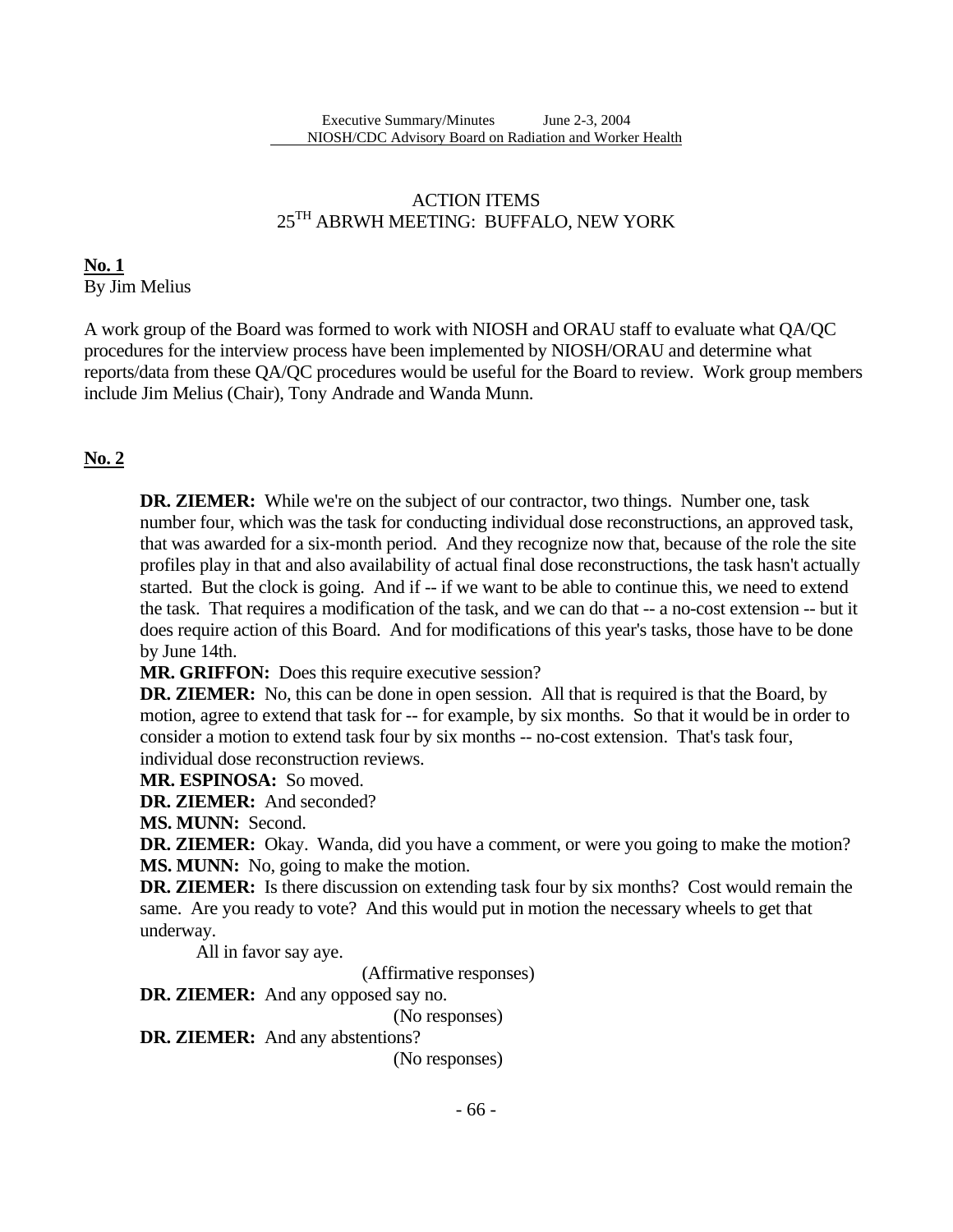**DR. ZIEMER:** Motion carries and we will instruct staff -- I guess Martha will handle this? **MR. ELLIOTT:** Yes, and we'll put it into the procurement hands as soon as I'm back in the office tomorrow. Whenever Martha's back in the office, it'll happen.

## **No. 3**

l

### ADVISORY BOARD ON RADIATION AND WORKER HEALTH Subcommittee for Dose Reconstruction and Site Profile Reviews

## Structure:

The Subcommittee for Dose Reconstruction and Site Profile Reviews (hereinafter referred to as the "Subcommittee") will consist of a minimum of a chair, plus three members of the ABRWH (hereinafter referred to as the "Board") and the Designated Federal Official. The membership shall be selected from the attached roster of Board members and shall reflect an appropriate balance of Board perspectives. Members will be appointed or replaced from time to time as deemed necessary by the Board Chair. Conflict of interest requirements shall apply to all Board members in conducting Subcommittee activities.

It is anticipated that the Subcommittee may meet twelve times per year, with additional meetings on an asneeded basis. Meetings may be called by the Board Chair or the Subcommittee Chair, and with the concurrence of the Designated Federal Official, either at their own volition or upon request of a Subcommittee member.

The Subcommittee is subject to FACA requirements including open meetings and appropriate announcements in the Federal Register. The Subcommittee may meet in closed session, in accordance with the same FACA procedures that apply to the Board itself. The Subcommittee will report findings back to the full Board for consideration and appropriate action.

## Charges:

The Subcommittee is authorized through this charter to perform the following tasks related to dose reconstruction and site profile reviews.

- 1)Serve as a point of contact between the Board's audit contractor and the Board.
- 2)Track audit contractor performance with respect to Board initiatives and scheduled deliverables.
- 3)Review and recommend for Board action audit contractor procedures (including revisions) related to dose reconstruction and site profile reviews as appropriate.
- 4)Clarify Board intent regarding technical scope of tasks assigned to the audit contractor.
- 5)Select cases for individual dose reconstruction review consistent with Board procedures, taking into consideration conflict of interest matters.
- 6)Assign cases for individual reviews to Board "review panels" (taking into account Board members' conflict of interest standing, and ensuring a balance of scientific, medical and worker perspectives).